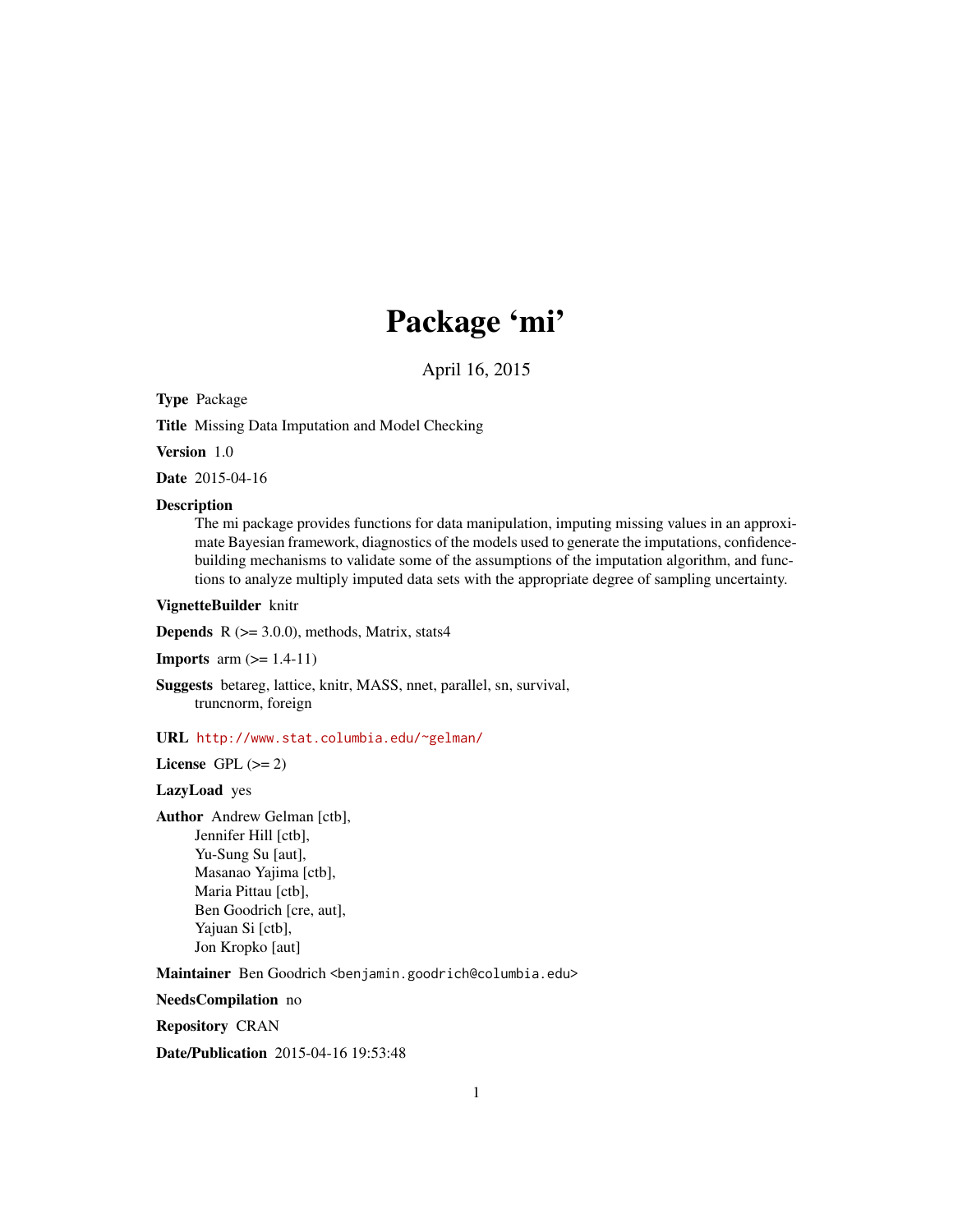# <span id="page-1-0"></span>R topics documented:

|       |                                                                                                                  | 2              |
|-------|------------------------------------------------------------------------------------------------------------------|----------------|
|       | 01 missing variable $\ldots \ldots \ldots \ldots \ldots \ldots \ldots \ldots \ldots \ldots \ldots \ldots \ldots$ | $\overline{3}$ |
|       |                                                                                                                  | $\overline{7}$ |
|       |                                                                                                                  | 11             |
|       |                                                                                                                  | 14             |
|       |                                                                                                                  | 17             |
|       |                                                                                                                  | 18             |
|       |                                                                                                                  | 19             |
|       |                                                                                                                  | 20             |
|       |                                                                                                                  | 21             |
|       |                                                                                                                  | 22             |
|       |                                                                                                                  | 23             |
|       |                                                                                                                  | 25             |
|       |                                                                                                                  | 26             |
|       | count-class                                                                                                      | 27             |
|       | experiment_missing_data.frame $\ldots \ldots \ldots \ldots \ldots \ldots \ldots \ldots \ldots \ldots \ldots$     | 28             |
|       |                                                                                                                  | 29             |
|       |                                                                                                                  | 30             |
|       |                                                                                                                  | 31             |
|       |                                                                                                                  | 32             |
|       |                                                                                                                  | 33             |
|       |                                                                                                                  | 34             |
|       |                                                                                                                  | 36             |
|       |                                                                                                                  | 37             |
|       | nlsvV                                                                                                            | 38             |
|       |                                                                                                                  | 39             |
|       | rdata frame                                                                                                      | 40             |
|       |                                                                                                                  | 43             |
|       |                                                                                                                  |                |
| Index |                                                                                                                  | 45             |

00mi-package *Iterative Multiple Imputation from Conditional Distributions*

# <span id="page-1-1"></span>Description

The mi package performs multiple imputation for data with missing values. The algorithm iteratively draws imputed values from the conditional distribution for each variable given the observed and imputed values of the other variables in the data. The process approximates a Bayesian framework; multiple chains are run and convergence is assessed after a pre-specified number of iterations within each chain. The package allows customization of the conditional model and the treatment of missing values for each variable. In addition, the package provides graphics to visualize missing data patterns, to diagnose the models used to generate the imputations, and to assess convergence. Functions are included to run statistical models post-imputation with the appropriate degree of sampling uncertainty.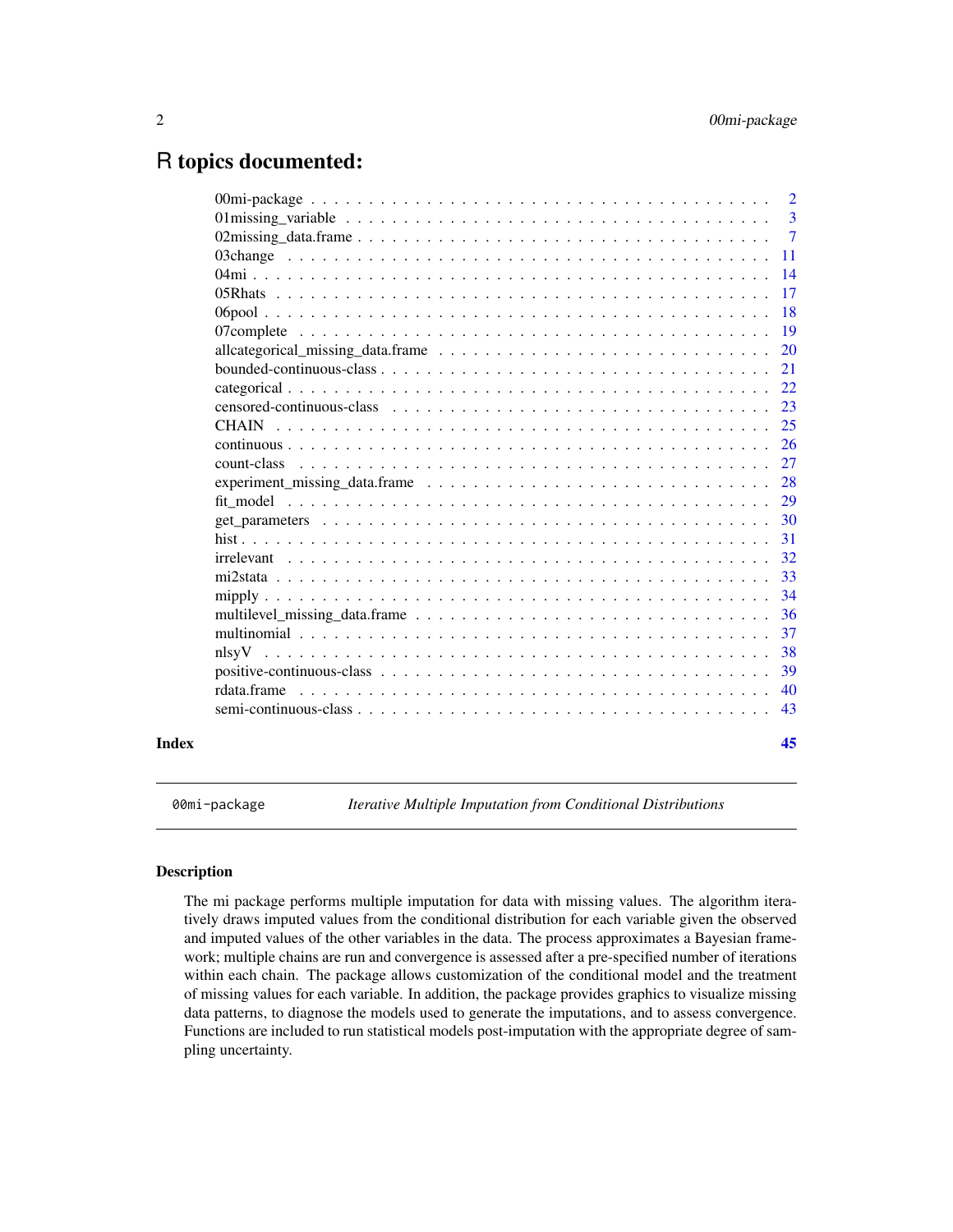#### <span id="page-2-0"></span>Details

Package: mi Type: Package Version: 1.0 Date: Thu Apr 16 10:01:57 2015 License: GPL  $(>= 2)$ LazyLoad: yes

See the vignette for an example of typical usage.

# Author(s)

Ben Goodrich and Jonathan Kropko, for this version, based on earlier versions written by Yu-Sung Su, Masanao Yajima,Maria Grazia Pittau, Jennifer Hill, and Andrew Gelman.

# See Also

[missing\\_data.frame](#page-6-1), [change](#page-10-1), [mi](#page-13-1), [Rhats](#page-16-1), [pool](#page-17-1), [complete](#page-18-1)

01missing\_variable *Class "missing\_variable" and Inherited Classes*

# <span id="page-2-1"></span>Description

The missing\_variable class is essentially the data comprising a variable plus all the metadata needed to understand how its missing values will be imputed. However, no variable is merely of missing\_variable class; rather every variable is of a class that inherits from the missing\_variable class. Even if a variable has no missing values, it needs to be coerced to a class that inherits from the missing\_variable class before it can be used to impute values of other missing\_variables. Understanding the properties of different subclasses of the missing\_variable class is essential for modeling and imputing them. The [missing\\_data.frame-class](#page-6-1) is essentially a list of objects that inherit from the missing\_variable class, plus metadata need to understand how these missing\_variables relate to each other. Most users will never need to call missing\_variable directly since it is called by [missing\\_data.frame](#page-6-1).

#### Usage

```
missing_variable(y, type, ...)
## Hidden arugments not included in the signature:
## favor_ordered = TRUE, favor_positive = FALSE,
## variable_name = deparse(substitute(y))
```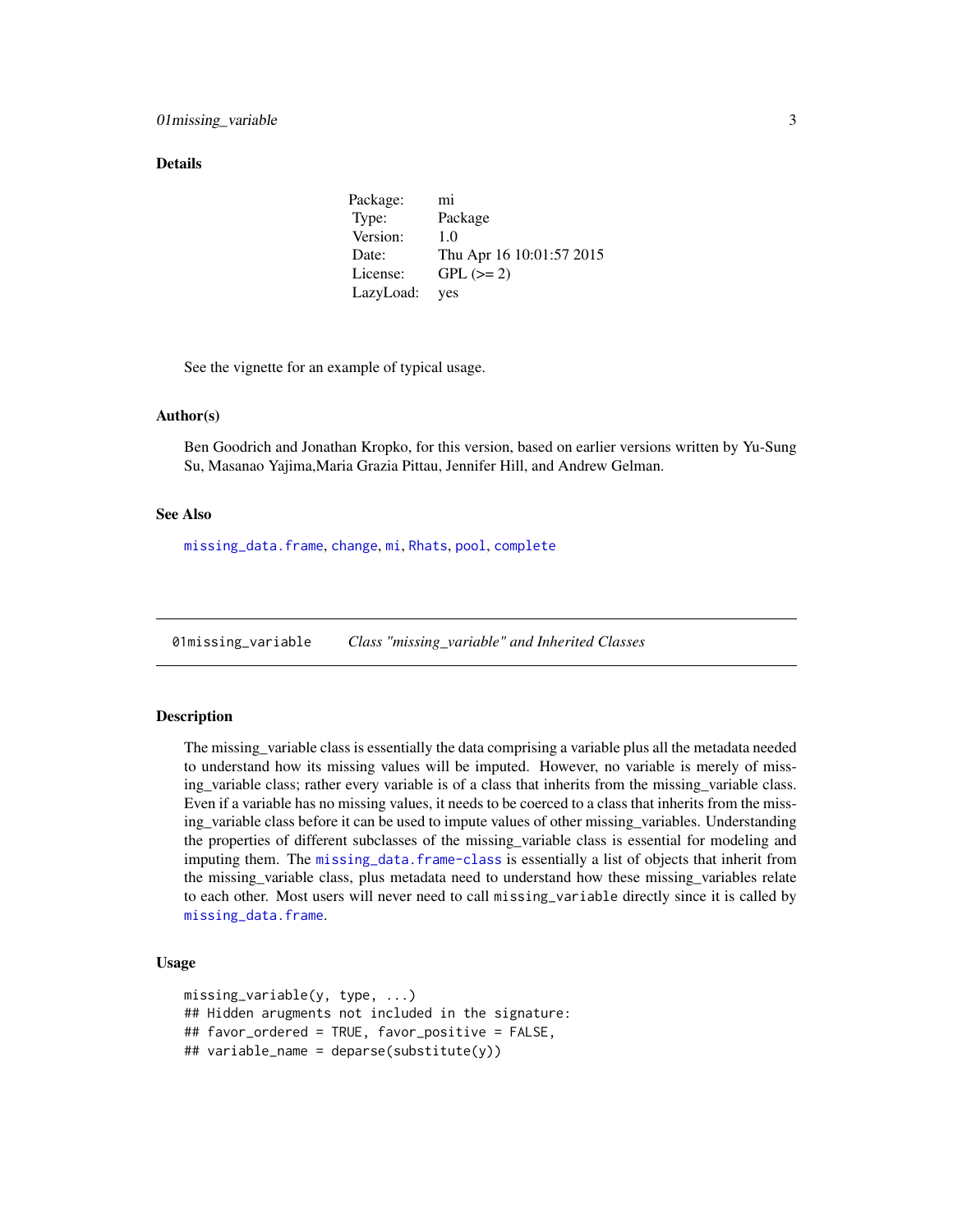#### <span id="page-3-0"></span>Arguments

y Can be any vector, some of whose values may be [NA](#page-0-0), which will comprise the raw\_data slot of a missing\_variable (see the Slots section). It is recommended that this vector *not* have any transformations, such as a log-transformation. Any continuous variable can be transformed using the function in its transformation slot. The transformations and other discretionary aspects of a missing\_variable are typically [change](#page-10-1)d by calling the change function on a missing data. frame See the Slots section for more details. type Missing or a character string among the classes that inherit from the missing\_variable class. If missing, the constructor will guess (sometimes incorrectly) based on the characteristics of the variable. The best way to improve the guessing of categorical variables is to use the [factor](#page-0-0) function — possibly with ordered = TRUE — to create (possibly ordered) factors that will correctly be coerced to objects of [unordered-categorical-class](#page-21-1) and [ordered-categorical-class](#page-21-1) respectively. If you fail to do so, the hidden arguments that are not included in the signature affect the guesses. If favor\_ordered = TRUE, which is the default, it will tend to guess that variables with few unique values are should be coerced to [ordered-categorical-class](#page-21-1) and [unordered-categorical-class](#page-21-1) otherwise. If favor\_positive = FALSE, which is the default, it will tend to guess that variables with many unique values are merely continuous, whether or not all the observed values are positive. If favor\_positive = TRUE nonnegative or positive variables will get coerced to [nonnegative-continuous-class](#page-42-1) or [positive-continuous-class](#page-38-1). See the Slots section and the specific help pages for more details on the subclasses. Further hidden arguments that are not in the signature. The favor\_ordered and favor\_positive arguments are documented immediately above. The variable name argument can be used to control what gets put in the variable\_name slot, see the Slots section below.

#### Value

The missing\_variable function returns an object that inherits from the missing\_variable class.

#### Objects from the Classes

The missing\_variable class is virtual, so no objects may be created from it. However, the missing\_variable generic function can be used to instantiate an object that inherits from the missing\_variable class by specifying its type argument. A user would call the [missing\\_data.frame](#page-6-1) function on a data. frame, which in turn calls the missing\_variable function on each column of the data. frame using various heuristics to guess the type argument.

# **Slots**

In the following table, indentation indicates inheritance from the class with less indentation, and italics indicates that the class is virtual so no variables can be created with that class. Inherited classes inherit the transformations, families, link functions, and [fit\\_model-methods](#page-28-1) from their parent class, although these are often superceeded by analogues that are tailored for the inherited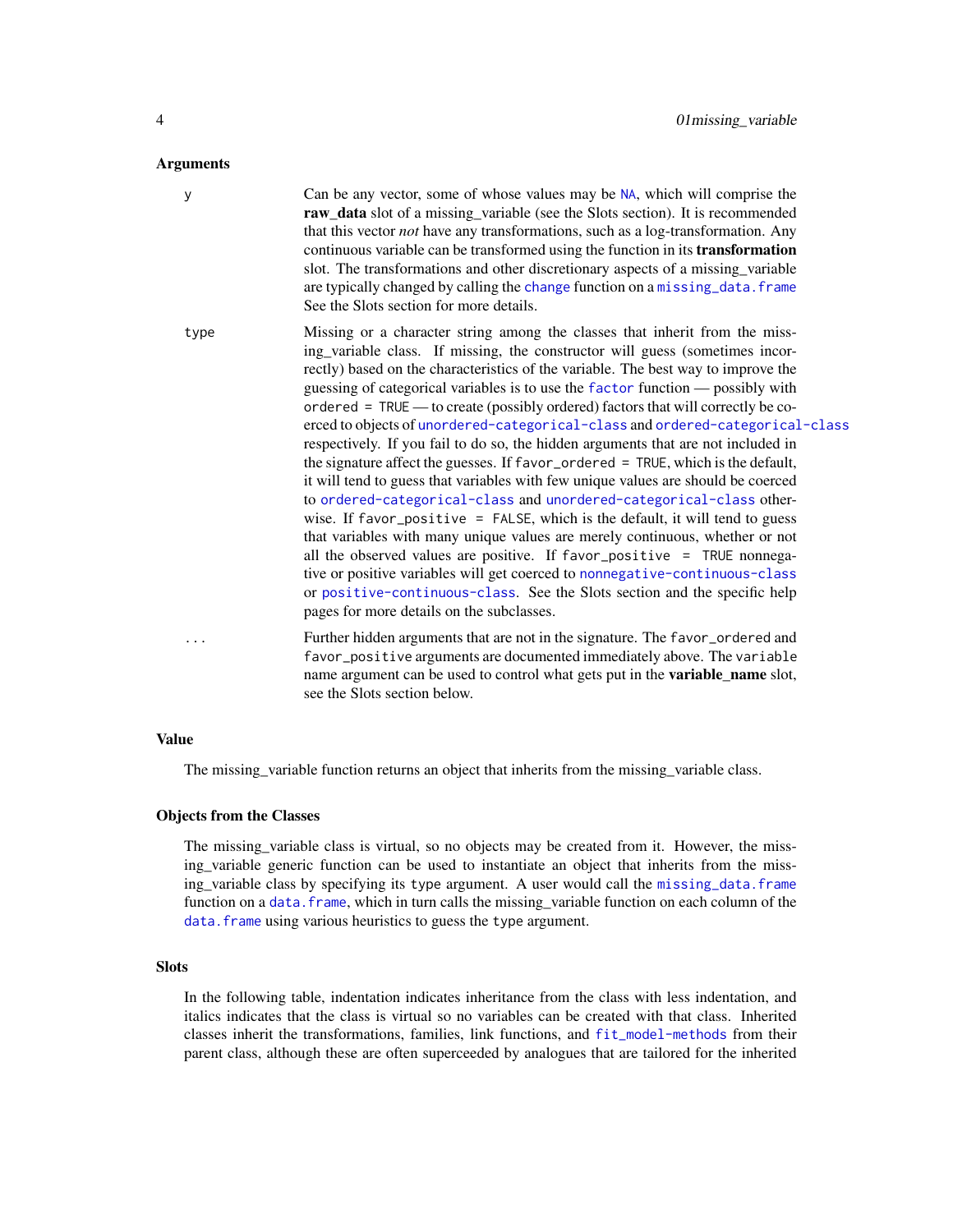<span id="page-4-0"></span>class. Also note, the default transformation for the continuous class is a standardization using *twice* the standard deviation of the observed values.

The distinction between the transformation entailed by the [family](#page-0-0) and the transformation entailed by the function in the **tranformation** slot may be confusing at this point. The former pertains to how the linear predictor of a variable is mapped to the space of a variable when it is on the left-hand side of a generalized linear model. The latter pertains — for continuous variables only — to how the values in the raw\_data slot are mapped into those in the data and thus affects how a continuous variable enters into the model whether it is on the left or right-hand side. The classes are discussed in much more detail below.

| <b>Class name [transformation]</b> | Default family and link           | Default fit_model |
|------------------------------------|-----------------------------------|-------------------|
| missing variable                   | none                              | throws error      |
| categorical                        | none                              | throws error      |
| unordered-categorical              | $binomial(link = 'logit')$        | multinom          |
| ordered-categorical                | $binomial(link = 'logit')$        | bayespolr         |
| binary                             | $binomial(link = 'logit')$        | bayesglm          |
| interval                           | $gaussian{link = 'identity'}$     | survreg           |
| continuous[standardize]            | gaussian{link = 'identity'}       | bayesglm          |
| semi-continuous[identity]          |                                   |                   |
| nonnegative-continuous[logshift]   |                                   |                   |
| SC_proportion[squeeze]             | $binomial(link = 'logit')$        | betareg           |
| positive-continuous[log]           |                                   |                   |
| proportion[identity]               | $binomial(\text{link} = 'logit')$ | betareg           |
| bounded-continuous[identity]       |                                   |                   |
| count                              | quasipoisson{link = $'log'$ }     | bayesglm          |
| irrelevant                         |                                   | throws error      |
| fixed                              |                                   | throws error      |
|                                    |                                   |                   |

The missing\_variable class is virtual and has the following slots (this information is primarily directed at developeRs):

- variable\_name: Object of class [character](#page-0-0) of length one naming the variable
- raw\_data: Object of class "ANY" representing the observations on a variable, some of which may be [NA](#page-0-0). No method should ever change this slot at all. Instead, methods should change the data slot.
- data: Object of class "ANY", which is initially a copy of the raw data slot transformed by the function in the **transformation** slot for continuous variables only — and whose [NA](#page-0-0) values are replaced during the multiple imputation process. See [mi](#page-13-1)
- n\_total: Object of class "integer" which is the [length](#page-0-0) of the data slot
- all\_obs: Object of class "logical" of length one indicating whether all values of the **data** slot are observed and thus not [NA](#page-0-0)
- n\_obs: Object of class "integer" of length one indicating the number of values of the **data** slot that are observed and thus not [NA](#page-0-0)
- which\_obs: Object of class "integer", which is a vector indicating the positions of the observed values in the data slot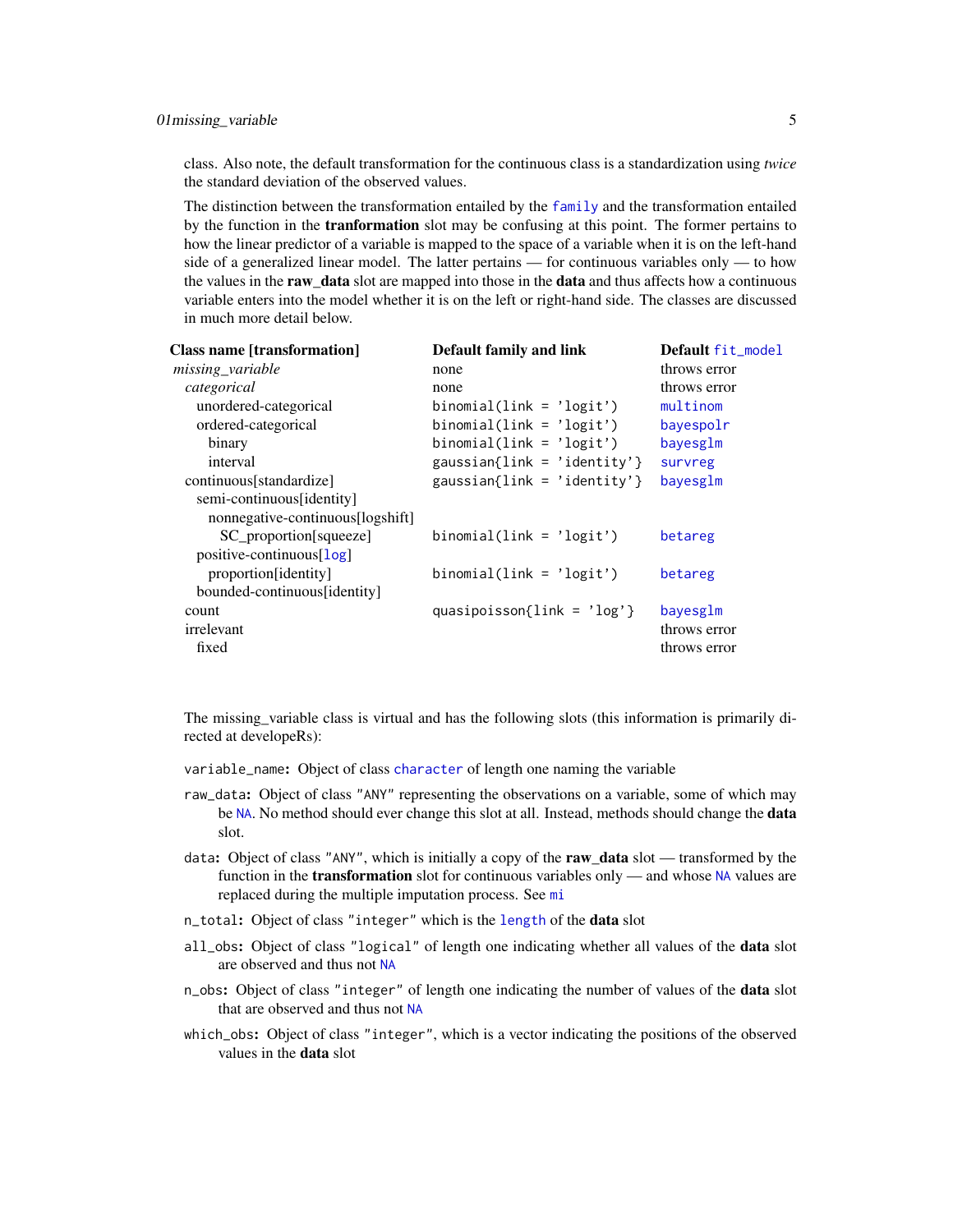- <span id="page-5-0"></span>all\_miss: Object of class "logical" of length one indicating whether all values of the **data** slot are [NA](#page-0-0)
- n\_miss: Object of class "integer" of length one indicating the number of values of the **data** slot that are [NA](#page-0-0)
- which\_miss: Object of class "integer", which is a vector indicating the positions of the missing values in the data slot
- n\_extra: Object of class "integer" of length one indicating how many (missing) observations have been added to the end of the **data** slot that are not included in the **raw\_data** slot. Although the extra values will be imputed, they are not considered to be "missing" for the purposes of defining the previous three slots
- which\_extra: Object of class "integer", which is a vector indicating the positions of the extra values at the end of the data slot
- n\_unpossible: Object of class "integer" of length one indicating the number of values that are logically or structurally unobservable
- which\_unpossible: Object of class "integer" indicating the positions of the unpossible values in the data slot
- n\_drawn: Object of class "integer" of length one which is the sum of the **n** miss and n extra slots
- which\_drawn: Object of class "integer" which is a vector concatinating the which\_miss and which extra slots
- imputation\_method: Object of class "character" of length one indicating how the [NA](#page-0-0) values are to be imputed. Possibilities include "ppd" for imputation from the posterior predictive distribution, "pmm" for imputation via predictive mean matching, "mean" for meanimputation, "median" for median-imputation, "expectation" for conditional mean-imputation. With enough programming effort, other kinds of imputation can be defined and specified here.
- family: Object of class "WeAreFamily" that will typically be passed to [glm](#page-0-0) and similar functions during the multiple imputation process
- known\_families: Object of class [character](#page-0-0) indicating the families that are known to be supported for a class; see [family](#page-0-0)
- known\_links: Object of class [character](#page-0-0) indicating what link functions are known to be supported by the elements of the known\_families slot; see [family](#page-0-0)
- imputations: Object of class "MatrixTypeThing" with rows equal to the number of iterations (initially zero) of the multiple imputation algorithm and columns equal to the  $n_d$  drawn slot. The rows are appropriately extended and then filled by the [mi](#page-13-1) function
- done: Object of class "logical" of length one indicating whether the [NA](#page-0-0) values in the **data** slot have been replaced by imputed values
- parameters: Object of class "MatrixTypeThing" with rows equal to the number of iterations (initially zero) of the multiple imputation algorithm and columns equal to the number of estimated parameters when modeling the data slot. The rows are appropriately extended and then filled by the [mi](#page-13-1) function
- model: Object of class "ANY" which can be filled by an object that is output by one of the [fit\\_model-methods](#page-28-1), which is done by default by  $m$  when all the iterations have completed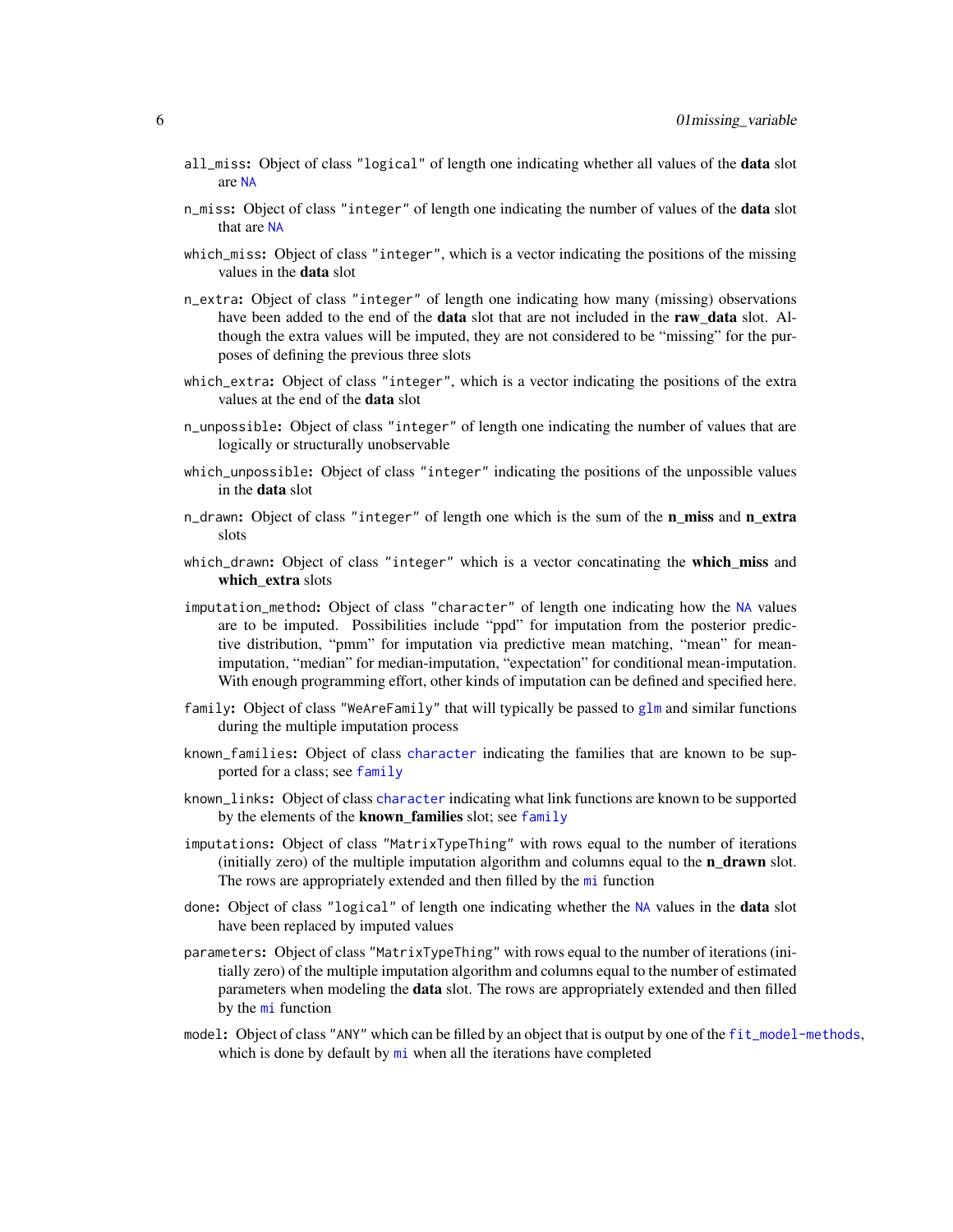- <span id="page-6-0"></span>fitted: Object of class "ANY" although typically a vector or matrix that contains the fitted values of the model in the slot immediately above. Note that the **fitted** slot is filled by default by  $m$ *i*, although the model slot is left empty by default to save RAM.
- estimator: Object of class "character" of length one indicating which pre-existing [fit\\_model](#page-28-2) to use for an unordered-categorical variable. Options are "mnl", in which [multinom](#page-0-0) from the nnet package is used to fit the values of the unordered categorical variable; and "rnl", in which each category is separately modeled as the positive binary outcome against all other categories using a [bayesglm](#page-0-0) fit\_model and the probabilities of each category are normalized to sum to 1 after each model is run. In general, "rnl" is slightly less accurate than "mnl", but runs much more quickly especially when the unordered categorical variable has many unique categories.

The WeAreFamily class is a class union of [character](#page-0-0) and [family](#page-0-0), while the MatrixTypeThing class is a class union of [matrix](#page-0-0) only at the moment.

# Author(s)

Ben Goodrich and Jonathan Kropko, for this version, based on earlier versions written by Yu-Sung Su, Masanao Yajima, Maria Grazia Pittau, Jennifer Hill, and Andrew Gelman.

# See Also

```
missing_data.frame, categorical-class, unordered-categorical-class, ordered-categorical-class,
binary-class, interval-class, continuous-class, semi-continuous-class, nonnegative-continuous-class,
SC_proportion-class, censored-continuous-class, truncated-continuous-class, bounded-continuous-class,
positive-continuous-class, proportion-class, count-class
```
# Examples

```
# STEP 0: GET DATA
data(nlsyV, package = "mi")
# STEP 0.5 CREATE A missing_variable (you never need to actually do this)
income <- missing_variable(nlsyV$income, type = "continuous")
show(income)
# STEP 1: CONVERT IT TO A missing_data.frame
mdf <- missing_data.frame(nlsyV) # this calls missing_variable() internally
show(mdf)
```
02missing\_data.frame *Class "missing\_data.frame"*

# <span id="page-6-1"></span>**Description**

This class is similar to a data. frame but is customized for the situation in which variables with missing data are being modeled for multiple imputation. This class primarily consists of a list of [missing\\_variable](#page-2-1)s plus slots containing metadata indicating how the [missing\\_variable](#page-2-1)s relate to each other. Most operations that work for a [data.frame](#page-0-0) also work for a missing\_data.frame.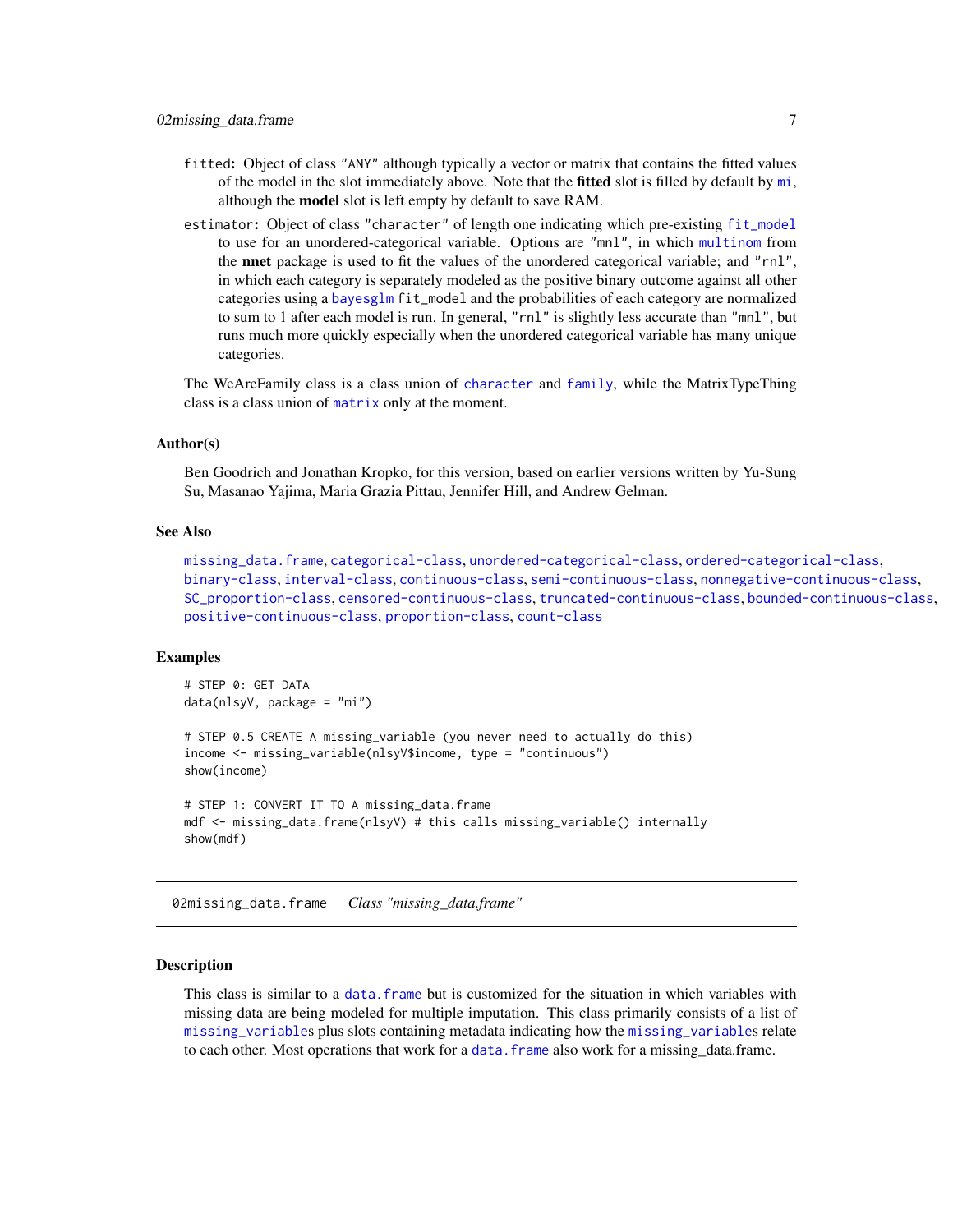#### Usage

```
missing_data.frame(y, ...)
## Hidden arguments not included in the signature
## favor_ordered = TRUE, favor_positive = FALSE,
## subclass = NA_character_,
## include_missingness = TRUE, skip_correlation_check = FALSE
```
# Arguments

y Usually a [data.frame](#page-0-0), possibly a numeric matrix, possibly a list of [missing\\_variable](#page-2-1)s.

... Hidden arguments. The favor\_ordered and favor\_positive arguments are passed to the [missing\\_variable](#page-2-1) function and are documented under the type argument. Briefly, they affect the heuristics that are used to guess what class a variable should be coerced to. The subclass argument defaults to [NA](#page-0-0) and can be used to specify that the resulting object should inherit from the missing\_data.frame class rather than be an object of missing\_data.frame class. Any further arguments are passed to the [initialize-methods](#page-0-0) for a missing\_data.frame. They currently are include\_missingness, which defaults to TRUE and indicates that the missingness pattern of the other variables should be included when modeling a particular [missing\\_variable](#page-2-1), and skip\_correlation\_check, which defaults to FALSE and indicates whether to skip the default check for whether the observed values of each pair of [missing\\_variable](#page-2-1)s has a perfect absolute Spearman [cor](#page-0-0)relation.

# Details

In most cases, the first step of an analysis is for a useR to call the missing\_data.frame function on a [data.frame](#page-0-0) whose variables have some [NA](#page-0-0) values, which will call the [missing\\_variable](#page-2-1) function on each column of the [data.frame](#page-0-0) and return the [list](#page-0-0) that fills the **variable** slot. The classes of the list elements will depend on the nature of the column of the [data.frame](#page-0-0) and various fallible heuristics. The success rate can be enhanced by making sure that columns of the original [data.frame](#page-0-0) that are intended to be categorical variables are (ordered if appropriate) [factor](#page-0-0)s with labels. Even in the best case scenario, it will often be necessary to utlize the [change](#page-10-1) function to modify various discretionary aspects of the [missing\\_variable](#page-2-1)s in the variables slot of the missing\_data.frame. The [show](#page-0-0) method for a missing\_data.frame should be utilized to get a quick overview of the [missing\\_variable](#page-2-1)s in a missing\_data.frame and recognized what needs to be [change](#page-10-1)d.

#### Value

The missing\_data.frame constructor function returns an object of class missing\_data.frame or that inherits from the missing\_data.frame class.

# Objects from the Class

Objects can be created by calls of the form new("missing\_data.frame", ...). However, useRs almost always will pass a [data.frame](#page-0-0) to the missing\_data.frame constructor function to produce an object of missing\_data.frame class.

<span id="page-7-0"></span>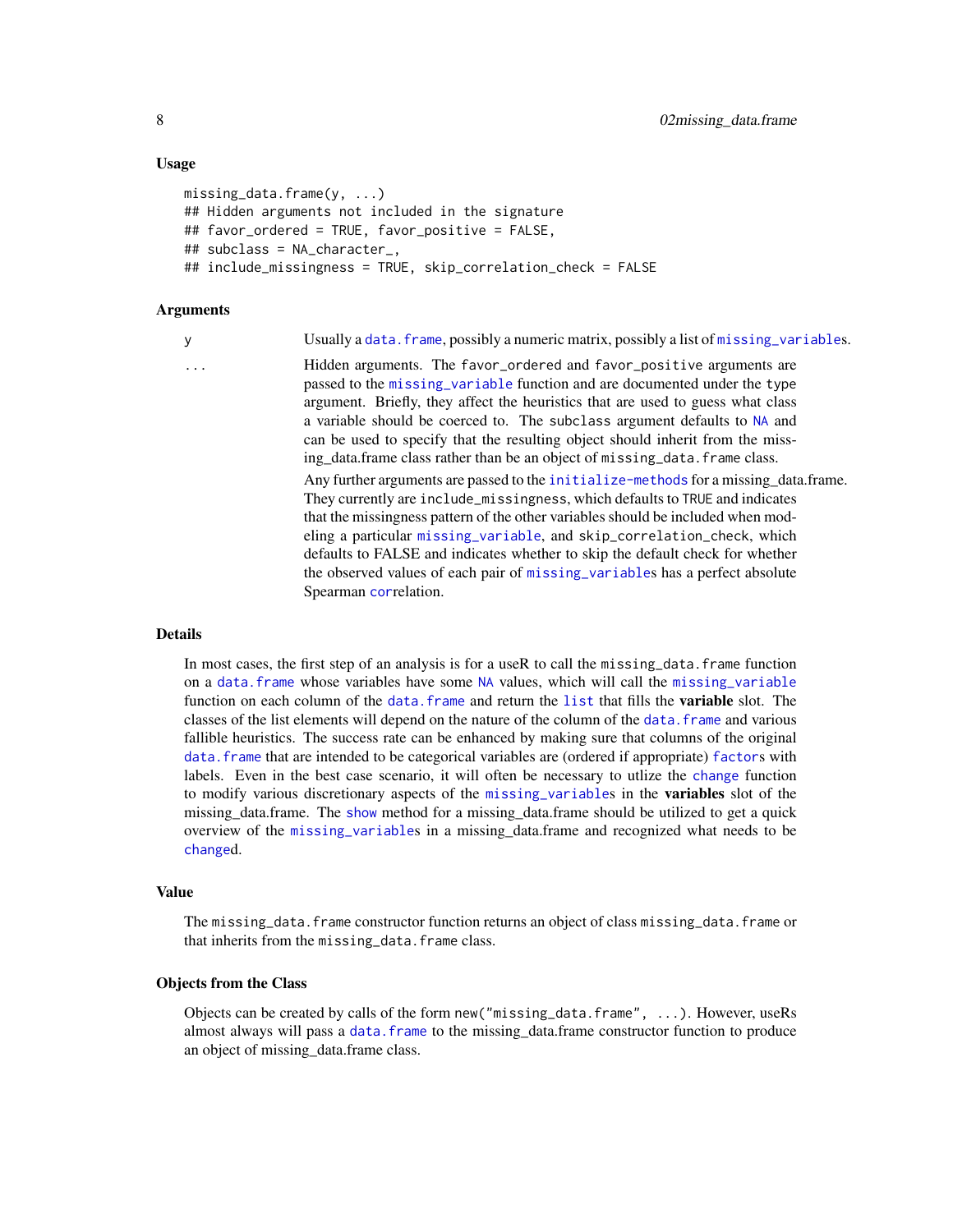#### <span id="page-8-0"></span>**Slots**

This section is primarily aimed at developeRs. A missing\_data.frame inherits from [data.frame](#page-0-0) but has the following additional slots:

- variables: Object of class "list" and each list element is an object that inherits from the [missing\\_variable-class](#page-2-1)
- no\_missing: Object of class "logical", which is a vector whose length is the same as the length of the variables slot indicating whether the corresponding [missing\\_variable](#page-2-1) is fully observed
- patterns: Object of class [factor](#page-0-0) whose length is equal to the number of observation and whose elements indicate the missingness pattern for that observation
- DIM: Object of class "integer" of length two indicating first the number of observations and second the length of the variables slot
- DIMNAMES: Object of class "list" of length two providing the appropriate number rownames and column names
- postprocess: Object of class "function" used to create additional variables from existing variables, such as interactions between two [missing\\_variable](#page-2-1)s once their missing values have been imputed. Does not work at the moment
- index: Object of class "list" whose length is equal to the number of [missing\\_variable](#page-2-1)s with some missing values. Each list element is an integer vector indicating which columns of the X slot must be dropped when modeling the corresponding [missing\\_variable](#page-2-1)
- X: Object of [MatrixTypeThing-class](#page-2-1) with rows equal to the number of observations and is loosely related to a [model.matrix](#page-0-0). Rather than repeatedly parsing a [formula](#page-0-0) during the multiple imputation process, this  $X$  matrix is created once and some of its columns are dropped when modeling a [missing\\_variable](#page-2-1) utilizing the **index** slot. The columns of the **X** matrix consists of numeric representations of the [missing\\_variable](#page-2-1)s plus (by default) the unique missingness patterns
- weights: Object of class "list" whose length is equal to one or the number of [missing\\_variable](#page-2-1)s with some missing values. Each list element is passed to the corresponding argument of [bayesglm](#page-0-0) and similar functions. In particular, some observations can be given a weight of zero, which should drop them when modeling some [missing\\_variable](#page-2-1)s
- priors: Object of class "list" whose length is equal to the number of [missing\\_variable](#page-2-1)s and whose elements give appropriate values for the priors used by the model fitting function wraped by the [fit\\_model-methods](#page-28-1); see, e.g., [bayesglm](#page-0-0)
- correlations: Object of class "matrix" with rows and columns equal to the length of the variables slot. Its strict upper triangle contains Spearman [cor](#page-0-0)relations between pairs of variables (ignoring missing values), and its strict lower triangle contains Squared Multiple Correlations (SMCs) between a variable and all other variables (ignoring missing values). If either a Spearman correlation or a SMC is very close to unity, there may be difficulty or error messages during the multiple imputation process.
- done: Object of class "logical" of length one indicating whether the missing values have been imputed
- workpath: Object of class [character](#page-0-0) of length one indicating the path to a working directory that is used to store some objects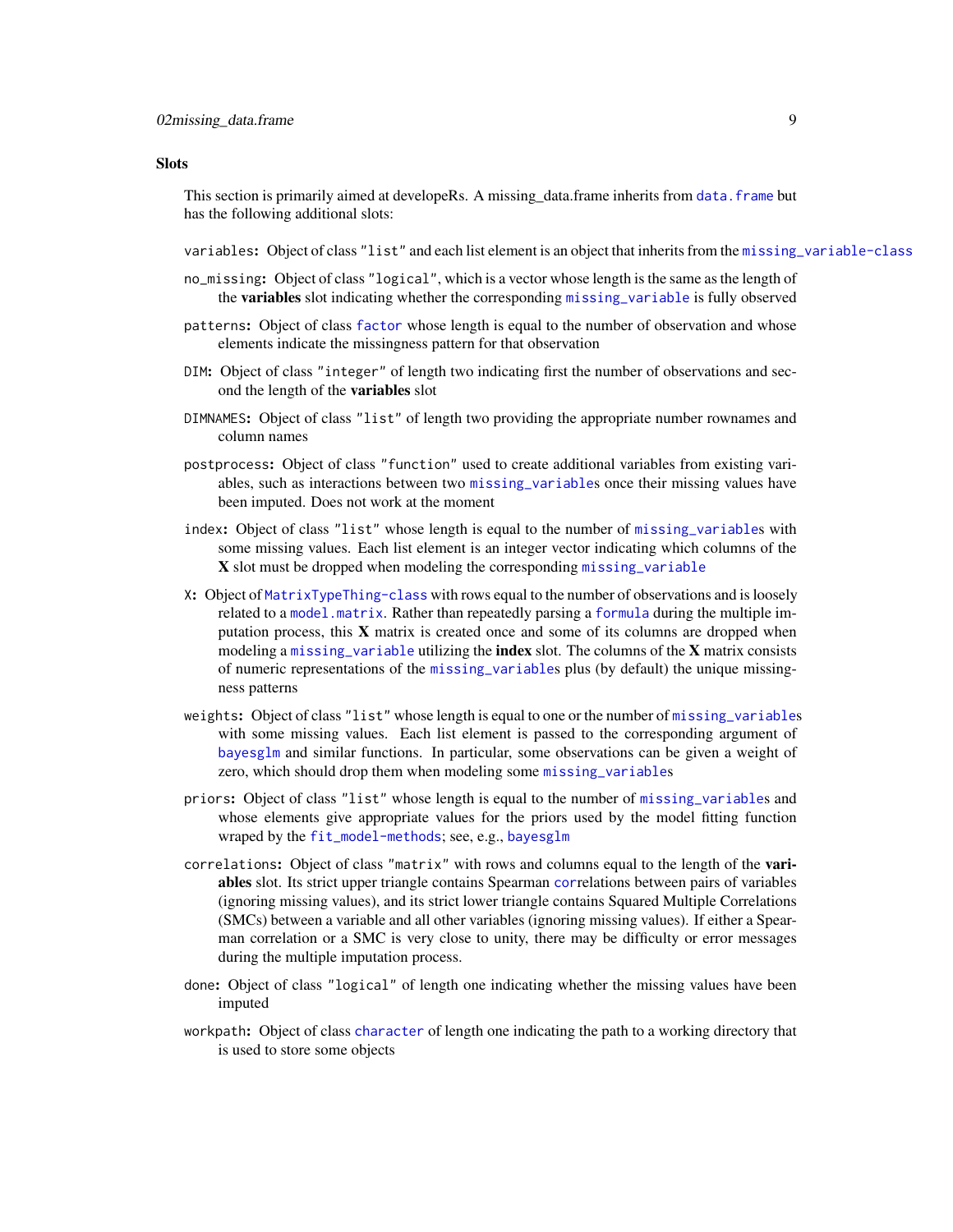# <span id="page-9-0"></span>Methods

There are many methods that are defined for a missing data.frame, although some are primarily intended for developers. The most relevant ones for users are:

- change signature(data = "missing\_data.frame",  $y =$  "ANY", what = "character", to = "ANY") which is used to change discretionary aspects of the [missing\\_variable](#page-2-1)s in the variables slot of a missing\_data.frame
- hist signature( $x =$  "missing\_data.frame") which shows histograms of the observed variables that have missingness
- **image** signature( $x =$  "missing\_data.frame") which plots an image of the **missingness** slot to visualize the pattern of missingness when grayscale = FALSE or the pattern of missingness in light of the observed values (grayscale  $=$  TRUE, the default)
- **mi** signature( $y = "missing_data frame", model = "missing")$  which multiply imputes the missing values
- show signature(object = "missing\_data.frame") which gives an overview of the salient characteristics of the [missing\\_variable](#page-2-1)s in the **variables** slot of a missing data.frame
- summary signature(object = "missing\_data.frame") which produces the same result as the [summary](#page-0-0) method for a [data.frame](#page-0-0)

There are also S3 methods for the [dim](#page-0-0), [dimnames](#page-0-0), and [names](#page-0-0) generics, which allow functions like [nrow](#page-0-0), [ncol](#page-0-0), [rownames](#page-0-0), [colnames](#page-0-0), etc. to work as expected on missing\_data.frames. Also, accessing and changing elements for a missing\_data.frame mostly works the same way as for a [data.frame](#page-0-0)

#### Author(s)

Ben Goodrich and Jonathan Kropko, for this version, based on earlier versions written by Yu-Sung Su, Masanao Yajima, Maria Grazia Pittau, Jennifer Hill, and Andrew Gelman.

#### See Also

[change](#page-10-1), [missing\\_variable](#page-2-1), [mi](#page-13-1), [experiment\\_missing\\_data.frame](#page-27-1), [multilevel\\_missing\\_data.frame](#page-35-1)

# Examples

```
# STEP 0: Get data
data(CHAIN, package = "mi")
# STEP 1: Convert to a missing_data.frame
mdf <- missing_data.frame(CHAIN) # warnings about missingness patterns
show(mdf)
# STEP 2: change things
mdf <- change(mdf, y = "log_virus", what = "transformation", to = "identity")
# STEP 3: look deeper
summary(mdf)
hist(mdf)
image(mdf)
```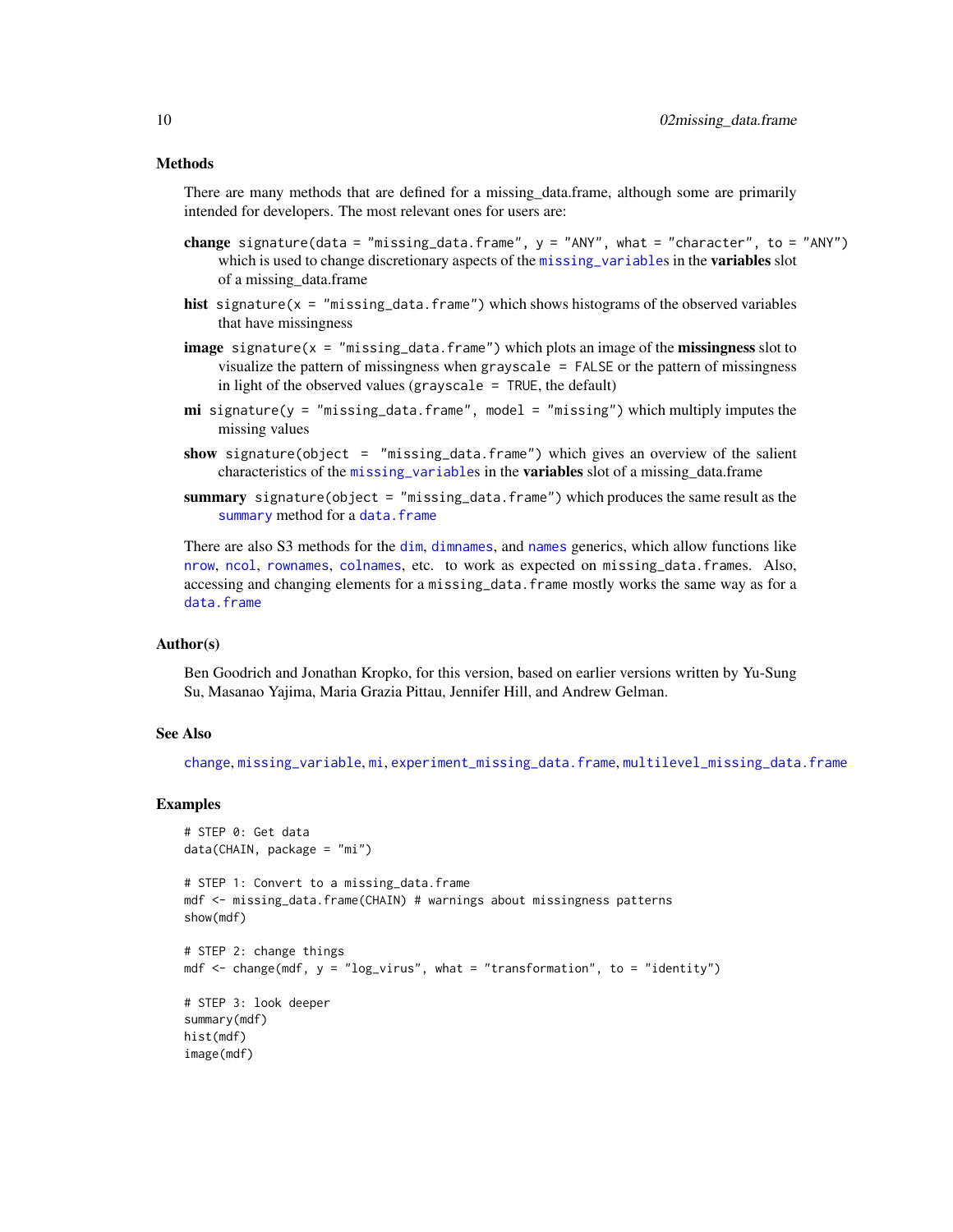#### <span id="page-10-0"></span>03change 11

```
# STEP 4: impute
## Not run:
imputations <- mi(mdf)
## End(Not run)
## An example with subsetting on a fully observed variable
data(nlsyV, package = "mi")
mdfs <- missing_data.frame(nlsyV, favor_positive = TRUE, favor_ordered = FALSE, by = "first")
mdfs \leq change(mdfs, y = "momed", what = "type", to = "ord")
show(mdfs)
```
03change *Make Changes to Discretionary Characteristics of Missing Variables*

# <span id="page-10-1"></span>Description

These methods change the family, imputation method, size, type, and so forth of a [missing\\_variable](#page-2-1). They are typically called immediately before calling [mi](#page-13-1) because they affect how the conditional expectation of each [missing\\_variable](#page-2-1) is modeled.

# Usage

```
change(data, y, to, what, ...)
change_family(data, y, to, ...)
change_imputation_method(data, y, to, ...)
change_link(data, y, to, ...)
change_model(data, y, to, ...)
change_size(data, y, to, ...)
change_transformation(data, y, to, ...)
change_type(data, y, to, ...)
```
# Arguments

| data | A missing_data.frame (typically) but can be missing for all but the change<br>function                                                                                                                                                                                                                                                                                                                                       |
|------|------------------------------------------------------------------------------------------------------------------------------------------------------------------------------------------------------------------------------------------------------------------------------------------------------------------------------------------------------------------------------------------------------------------------------|
| y    | A character vector (typically) naming one or more missing_variables within<br>the missing_data. frame specified by the <b>data</b> argument. Alternatively, y can<br>be the name of a class that inherits from missing variable, in which case all<br>missing variables of that class within data will be changed. Can also be an<br>vector of integers or a logical vector indicating which missing_variables to<br>change. |
| what | Typically a character string naming what is to be changed, such as "family",<br>"imputation_method","size","transformation","type","link", or "model".<br>Alternatively, it can be a scalar value, in which case all occurances of that value<br>for the variable indicated by y will be changed to the value indicated by to                                                                                                |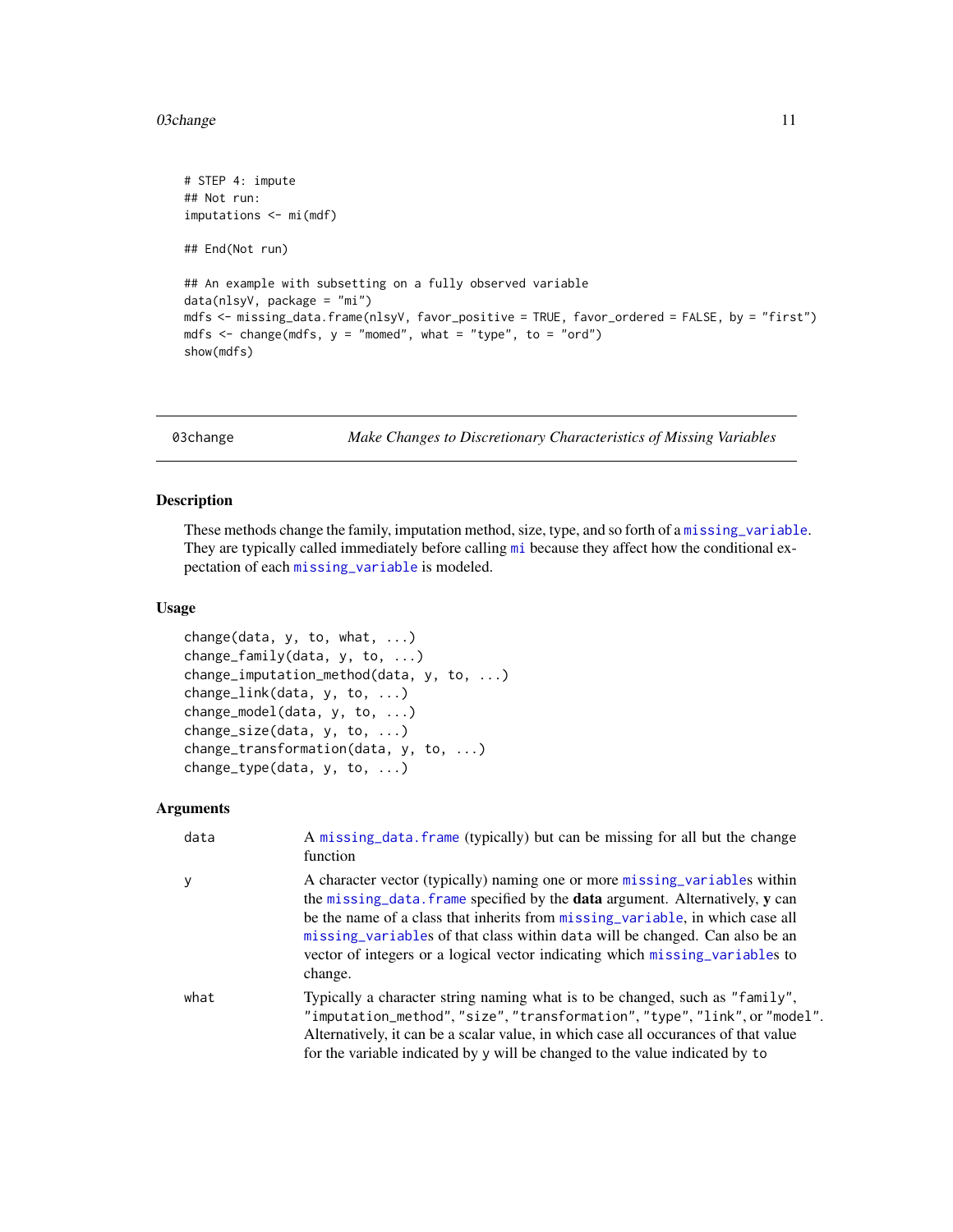<span id="page-11-0"></span>to Typically a character string naming what y should be changed to, such as one of the admissible families, imputation methods, transformations, or types. If missing, then possible choices for the to argument will be helpfully printed on the screen. If what is a number, then to should be the number (or NA) that the value designated by what will be recoded to. See the Details section for more information.

... Other arguments, not currently utilized

# Details

In order to run [mi](#page-13-1) correctly, data must first be specified to be ready for multiple imputation using the [missing\\_data.frame](#page-6-1) function. For each variable, missing\_data.frame will record information required by mi: the variable's type, distribution family, and link function; whether a variable should be standardized or tranformed by a log function or square root; what specific model to use for the conditional distribution of the variable in the mi algorithm and how to draw imputed values from this model; and whether additional rows (for the purposes of prediction) are required. missing\_data.frame will attempt to guess the correct type, family, and link for each variable based on its class in a regular data. frame. These guesses can be checked with show and adjusted if necessary with change. Any further additions to the model in regards to variable transformations, custom conditional models, or extra non-observed predictive cases must be specified with change before mi is run.

In general, most users will only use the change command. change will then call change\_family, change\_imputation\_method, change\_link, change\_model, change\_size, change\_transformation, or change\_type depending on what characteristic is specified with the what option. The other change\_\* functions can be called directly but are primarily intended to be called indirectly by the change function.

- what = "type" Change the subclass of variable(s) y. to should be a character vector whose elements are subclasses of the [missing\\_variable-class](#page-2-1) and are documented further there. Among the most commonly used subclasses are "unordered-categorical", "ordered-categorical", "binary", "interval", "continuous", "count", and "irrelevant".
- what = "[family](#page-0-0)" Change the distribution family for variable(s) y. to must be of class family or a list where each element is of class [family](#page-0-0). If a variable is of [binary-class](#page-21-1), then the family must be [binomial](#page-0-0) (the default) or possibly [quasibinomial](#page-0-0). If a variable is of [ordered-categorical-class](#page-21-1) or [unordered-categorical-class](#page-21-1), use the [multinomial](#page-36-1) family. If a variable is of [count-class](#page-26-1), then the family must be [quasipoisson](#page-0-0) (the default) or [poisson](#page-0-0). If a variable is continuous, there are more choices for its family, but [gaussian](#page-0-0) is the default and the others are not supported yet.
- what  $=$  "link" Change the link function for variable(s) y. to can be any of the supported link functions for the existing [family](#page-0-0). See family for details; however, not all of these link functions have appropriate [fit\\_model](#page-28-2) and [mi-methods](#page-13-1) yet.
- what  $=$  "model" Change the conditional model for variable y. It usually is not necessary to change the model, since it is actually determined by the class, family, and link function of the variable. This option can be used, however, to employ models that are not among those listed above.to should be a character vector of length one indicating what model should be used during the imputation process. Valid choices for binary variables include "logit", "probit" "cauchit", "cloglog", or quasilikelihoods "qlogit", "qprobit", "qcauchit",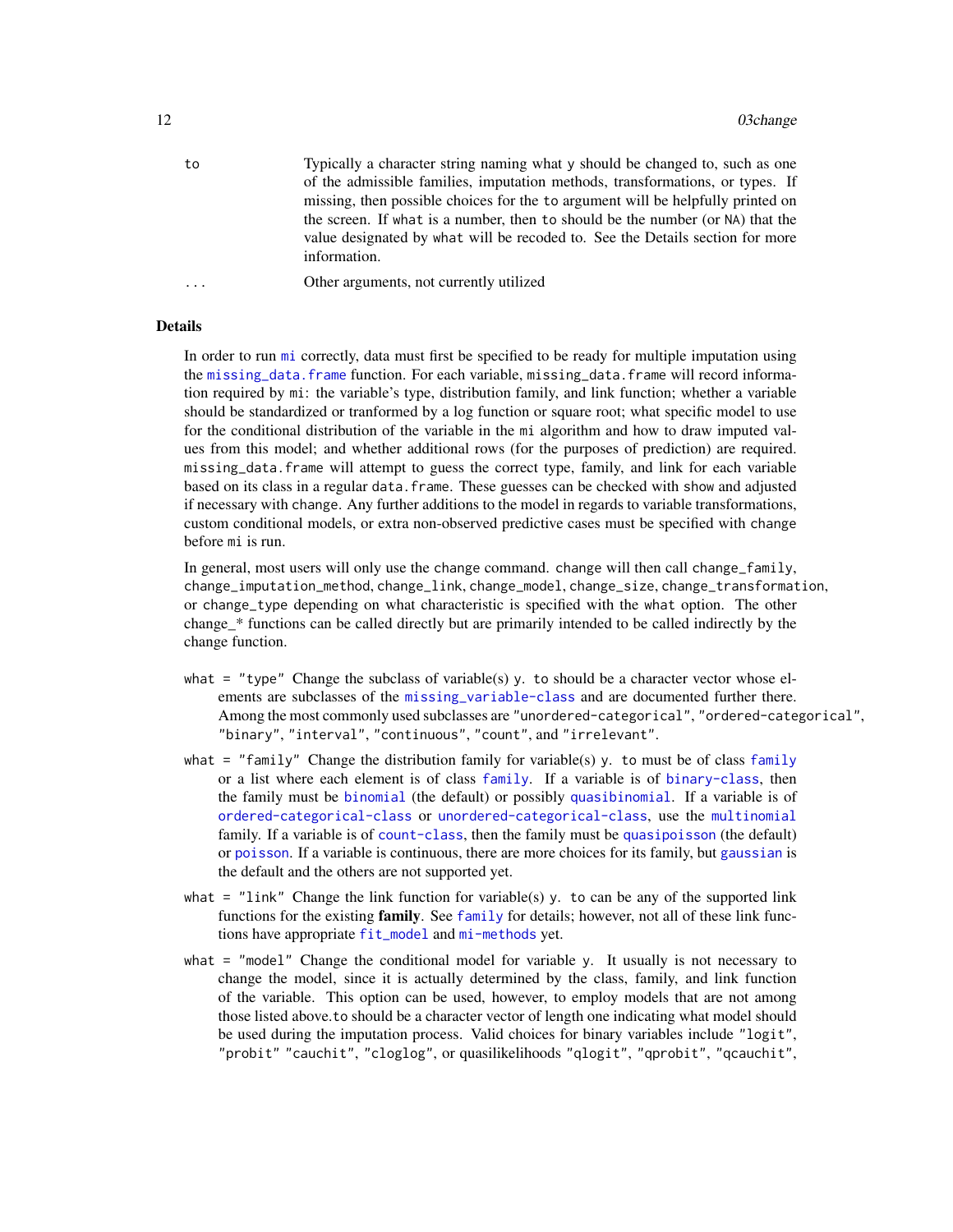<span id="page-12-0"></span>"qcloglog". For ordinal variables, valid choices include "ologit", "oprobit", "ocauchit", and "ocloglog". For count variables, valid choices include "qpoisson" and "poisson". Currently the only valid option for gaussian variables is "linear". To change the model for unordered-categorical variables, see the estimator slot in [missing\\_variable](#page-2-1).

- what = "imputation\_method" Change the method for drawing imputed values from the conditional model specified for variable(s) y. to should be a character vector of length one or of the same length as y naming one of the following imputation methods: "ppd" (posterior predictive distribution), "pmm" (predictive mean matching), "mean" (mean imputation), "median" (median imputation), "expectation" (conditional expectation imputation).
- what = "size" Optionally add additional rows for the purposes of prediction, to should be a single integer. If to is non-negative but less than the number of rows in the [missing\\_data.frame](#page-6-1) given by the data argument, then [missing\\_data.frame](#page-6-1) is augmented with to more rows, where all the additional observations are missing. If to is greater than the number of rows in the [missing\\_data.frame](#page-6-1)given by the data argument, then the [missing\\_data.frame](#page-6-1) is extended to have to rows, where the observations in the surplus rows are missing. If to is negative, then any additional rows in the [missing\\_data.frame](#page-6-1) given by the data argument are removed to restore it to its original size.
- what  $=$  "transformation" Specify a particular transformation to be applied to variable(s) y. to should be a character vector of length one or of the same length as y indicating what transformation function to use. Valid choices are "identity" for no transformation, "standardize" for standardization (using twice the standard deviation of the observed values), "log" for natural logarithm transformation, "logshift" for a  $log(y + a)$  transformation where a is a small constant, or "sqrt" for square-root transformation. Changing the transformation will also change the inverse transformation in the appropriate way. Any other value of to will produce an informative error message indicating that the transformation and inverse transformation need to be changed manually.
- what = a value Finally, if both what and to are values then the former is recoded to the latter for all occurances within the missing variable indicated by y.

# Value

If the data argument is not missing, then the method returns this argument with the specified changes. If **data** is missing, then the method returns an object that inherits from the missing variable-class with the specified changes.

# Author(s)

Ben Goodrich and Jonathan Kropko, for this version, based on earlier versions written by Yu-Sung Su, Masanao Yajima, Maria Grazia Pittau, Jennifer Hill, and Andrew Gelman.

#### See Also

[missing\\_variable](#page-2-1), [missing\\_data.frame](#page-6-1)

# Examples

# STEP 0: GET DATA data(nlsyV, package = "mi")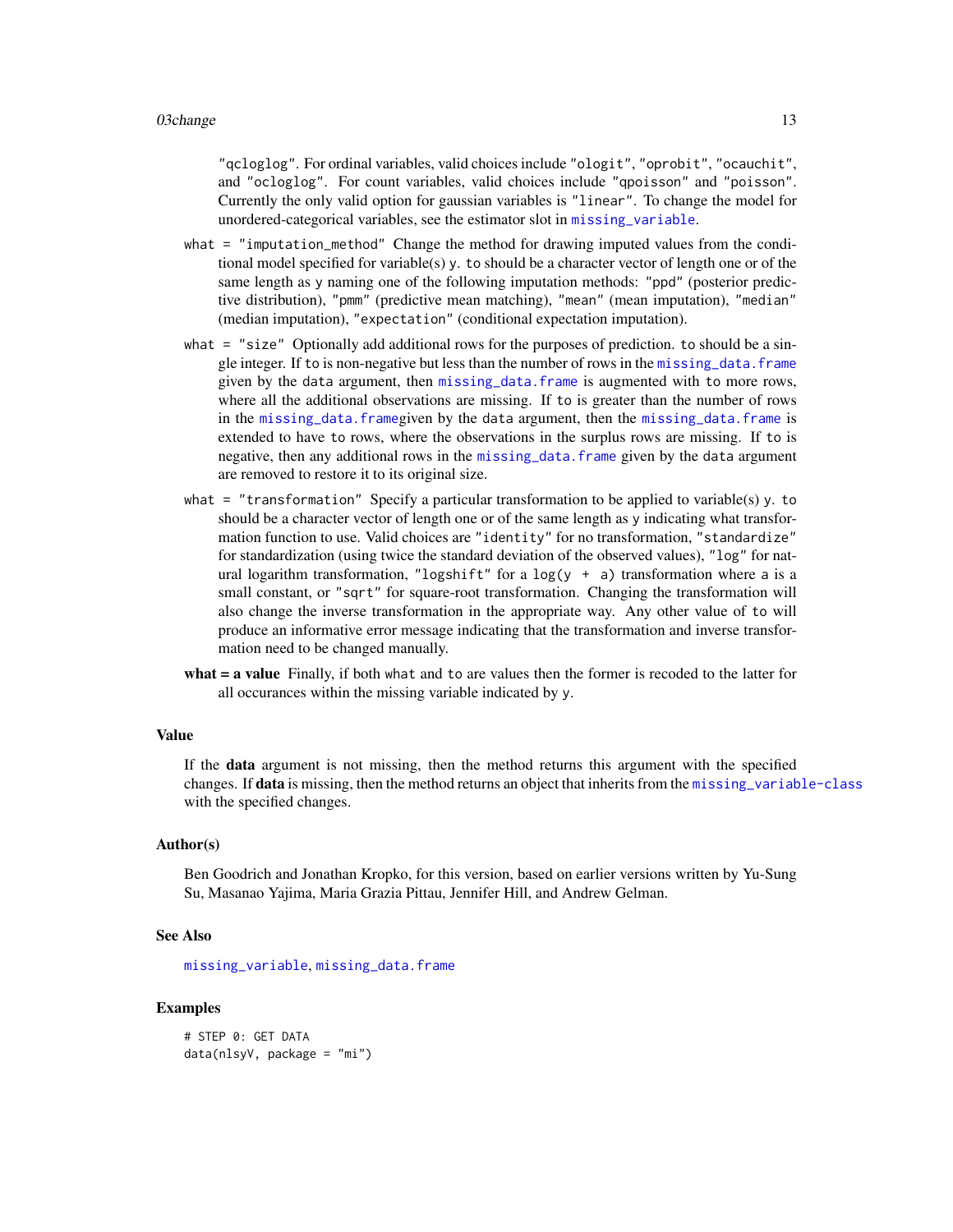```
# STEP 1: CONVERT IT TO A missing_data.frame
mdf <- missing_data.frame(nlsyV)
show(mdf)
# STEP 2: CHANGE WHATEVER IS WRONG WITH IT
mdf \le - change(mdf, y = "momrace", what = "type", to = "un")
mdf \leq change(mdf, y = "income", what = "imputation_method", to = "pmm")
mdf \le change(mdf, y = "binary", what = "family", to = binomial(link = "probit"))
mdf \leq change(mdf, y = 5, what = "transformation", to = "identity")
show(mdf)
```
04mi *Multiple Imputation*

# <span id="page-13-1"></span>Description

The mi function cannot be run in isolation. It is the most important step of a multi-step process to perform multiple imputation. The data must be specified as a [missing\\_data.frame](#page-6-1) before mi is used to impute missing values for one or more [missing\\_variable](#page-2-1)s. An iterative algorithm is used where each [missing\\_variable](#page-2-1) is modeled (using [fit\\_model](#page-28-2)) as a function of all the other [missing\\_variable](#page-2-1)s and their missingness patterns. This documentation outlines the technical uses of the mi function. For a more general discussion of how to use mi for multiple imputation, see [mi-package](#page-1-1).

# Usage

```
mi(y, model, ...)## Hidden arguments:
## n.iter = 30, n.chains = 4, max.minutes = Inf, seed = NA, verbose = TRUE,
## save_models = FALSE, parallel = .Platform$OS.type != "windows"
```
#### Arguments

| y       | Typically an object that inherits from the missing data. frame-class, although<br>many methods are defined for subclasses of the missing variable-class. Al-<br>ternatively, $y =$ "parallel" the appropriate parallel backend will be registered<br>but no imputation performed. See the Details section. |
|---------|------------------------------------------------------------------------------------------------------------------------------------------------------------------------------------------------------------------------------------------------------------------------------------------------------------|
| model   | Missing when $y =$ "parallel" or when y inherits from the missing data. frame-class<br>but otherwise should be the result of a call to fit_model.                                                                                                                                                          |
| $\cdot$ | Further arguments, the most important of which are                                                                                                                                                                                                                                                         |
|         | n. iter number of iterations to perform, defaulting to 30                                                                                                                                                                                                                                                  |
|         | n chains number of chains to use, ideally equal to the number of virtual cores<br>available for use, and defaulting to 4                                                                                                                                                                                   |
|         | max minutes hard time limit that defaults to 20                                                                                                                                                                                                                                                            |
|         | seed either NA, which is the default, or a psuedo-random number seed                                                                                                                                                                                                                                       |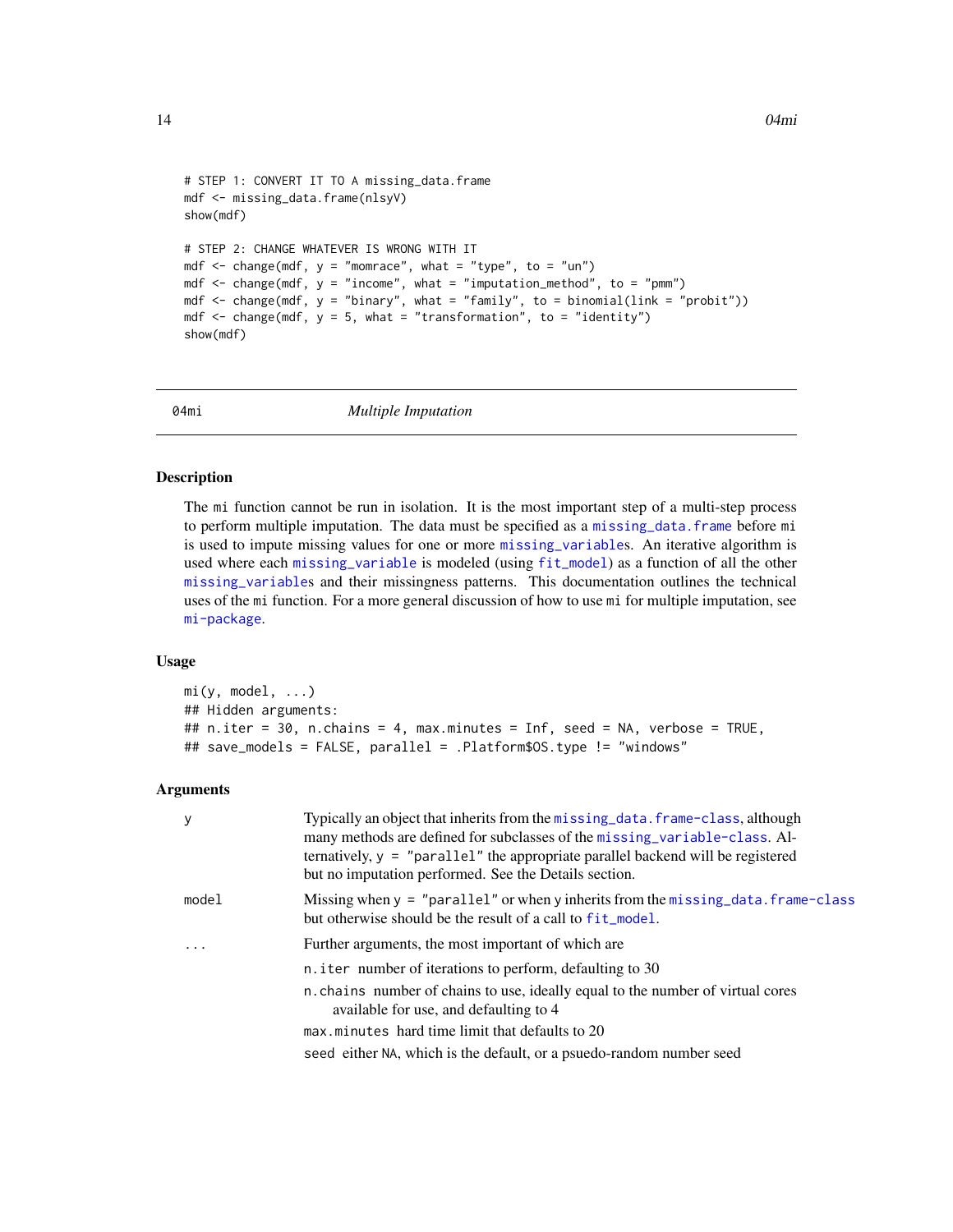- <span id="page-14-0"></span>verbose logical scalar that is TRUE by default, indicating that progress of the iterative algorithm should be printed to the screen, which does not work under Windows when the chains are executed in parallel
- save\_models logical scalar that defaults to FALSE but if TRUE indicates that the models estimated on a frozen completed dataset should be saved. This option should be used if the user is interested in evaluating the quality of the models run after the last iteration of the mi algorithm, but saving these models consumes much more RAM
- debug logical scalar indicating whether to run in debug mode, which forces the processing to be sequential, and allows developers to capture errors within chains
- parallel if TRUE, then parallel processing is used, if available. If FALSE, sequential processing is used. In addition, ths argument may be an object produced by [makeCluster](#page-0-0)

# Details

It is important to distinguish the two mi methods that are most relevant to users from the many mi methods that are less relevant. The primary mi method is that where y inherits from the [missing\\_data.frame-class](#page-6-1) and model is omitted. This method "does" the imputation according to the additional arguments described under ...above and returns an object of class "mi". Executing two or more independent chains is important for monitoring the convergence of each chain, see [Rhats](#page-16-1).

If the chains have not converged in the amount of iterations or time specified, the second important mi method is that where y is an object of class "mi" and model is omitted, which continues a previous run of the iterative imputation algorithm. All the arguments described under . . . above remain applicable, except for n.chains and save\_RAM because these are established by the previous run that is being continued.

The numerous remaining methods are of less importance to users. One mi method is called when y = "parallel" and model is omitted. This method merely sets up the parallel backend so that the chains can be executed in parallel on the local machine. We use the [mclapply](#page-0-0) function in the parallel package to implement parallel processing on non-Windows machines, and we use the snow package to implement parallel processing on Windows machines; we refer users to the documentation for these packages for more detail about parallel processing. Parallel processing is used by default on machines with multiple processors, but sequential processing can be used instead by using the parallel=FALSE option. If the user is not using a mulitcore computer, sequential processing is used instead of parallel processing.

The first two mi methods described above in turn call a mi method where y inherits from the [missing\\_data.frame-class](#page-6-1) and model is that which is returned by one of the [fit\\_model-methods](#page-28-1). The methods impute values for the originally missing values of a [missing\\_variable](#page-2-1) given a fitted model, according to the **imputation\_method** slot of the [missing\\_variable](#page-2-1) in question. Advanced users could define new subclasses of the [missing\\_variable-class](#page-2-1) in which case it may be necessary to write such a mi method for the new class. It will almost certainly be necessary to add to the [fit\\_model-methods](#page-28-1). The existing mi and fit-model-methods should provide a template for doing so.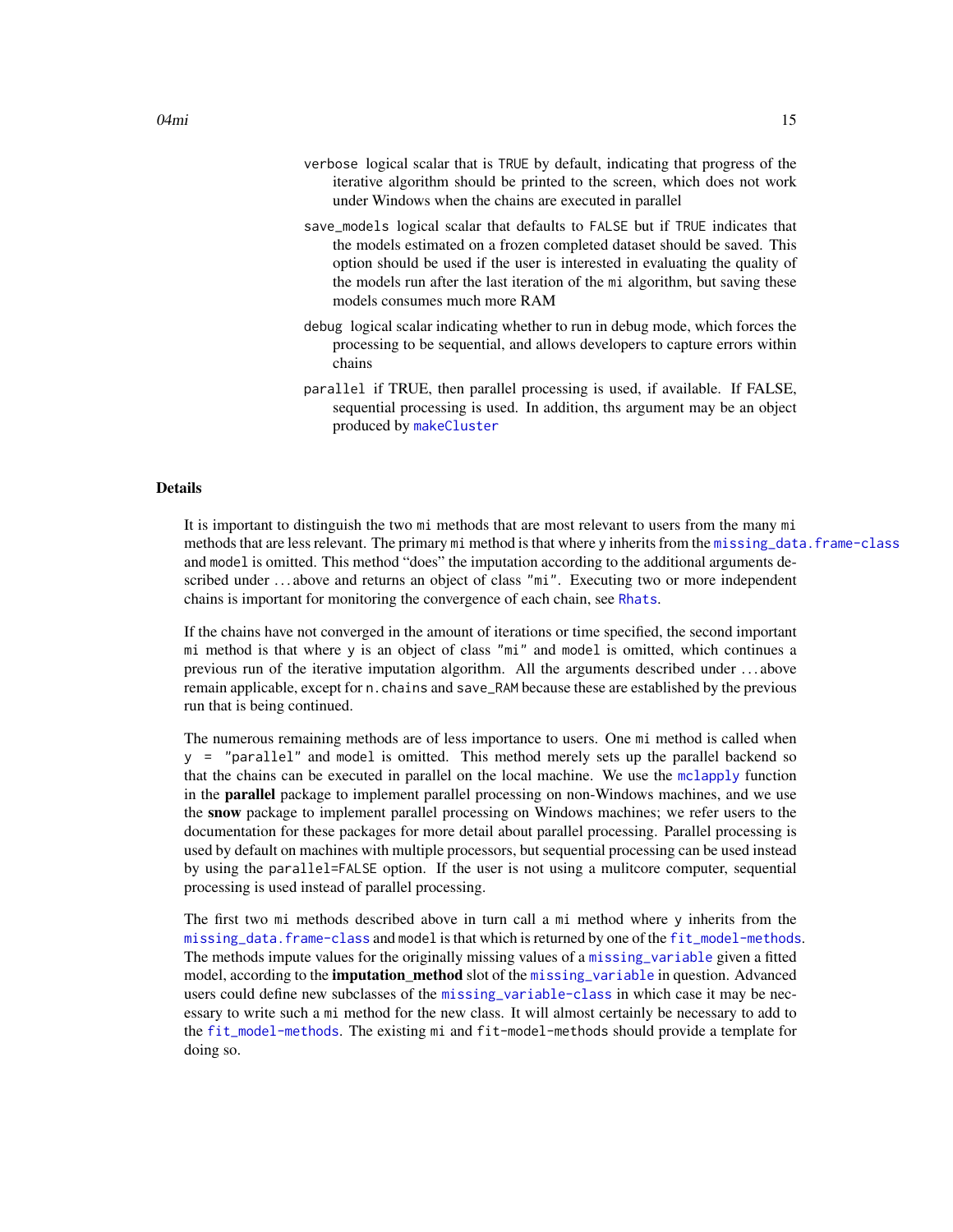# <span id="page-15-0"></span>Value

If model is missing and n.chains is positive, then the mi method will return an object of class "mi", which has the following slots:

call the call to mi

data a list of [missing\\_data.frame](#page-6-1)s, one for each chain

total\_iters an integer vector that records how many iterations have been performed

There are a few methods for such an object, such as [show](#page-0-0), [summary](#page-0-0), [dimnames](#page-0-0), [nrow](#page-0-0), [ncol](#page-0-0), etc.

If mi is called on a [missing\\_data.frame](#page-6-1) with model missing and a nonpositive n.chains, then the [missing\\_data.frame](#page-6-1) will be returned after allocating storeage.

If model is not missing, then the mi method will impute missing values for the y argument and return it.

#### Author(s)

Ben Goodrich and Jonathan Kropko, for this version, based on earlier versions written by Yu-Sung Su, Masanao Yajima, Maria Grazia Pittau, Jennifer Hill, and Andrew Gelman.

# See Also

[missing\\_data.frame](#page-6-1), [fit\\_model](#page-28-2)

# Examples

```
# STEP 0: Get data
data(CHAIN, package = "mi")
# STEP 1: Convert to a missing_data.frame
mdf <- missing_data.frame(CHAIN) # warnings about missingness patterns
show(mdf)
# STEP 2: change things
mdf \le - change(mdf, y = "log_virus", what = "transformation", to = "identity")
# STEP 3: look deeper
summary(mdf)
# STEP 4: impute
## Not run:
imputations <- mi(mdf)
```
## End(Not run)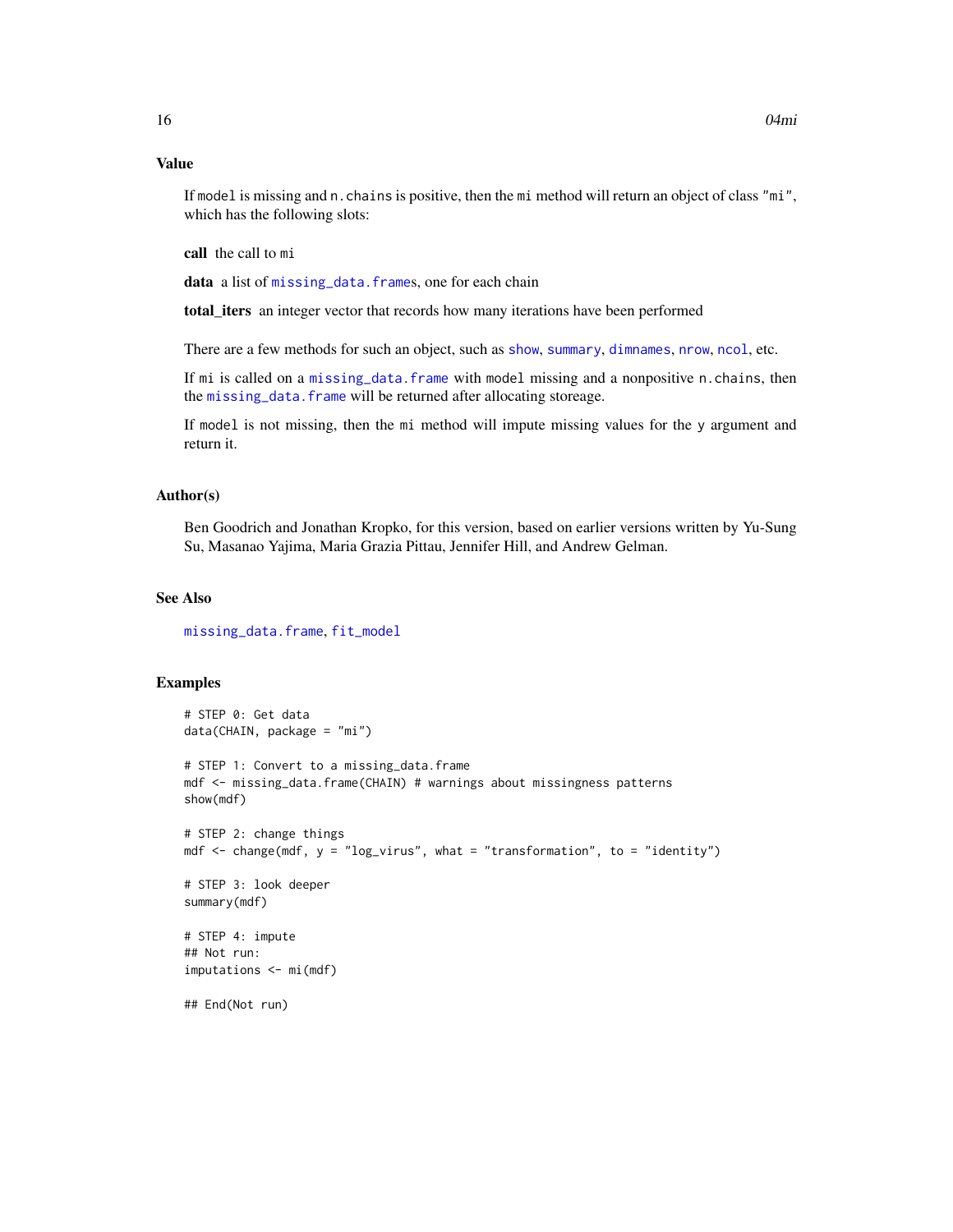<span id="page-16-0"></span>

#### <span id="page-16-1"></span>Description

These functions are used to gauge whether [mi](#page-13-1) has converged.

# Usage

```
Rhats(imputations, statistic = c("moments", "imputations", "parameters"))
mi2BUGS(imputations, statistic = c("moments", "imputations", "parameters"))
```
#### Arguments

| imputations | an object of mi-class                                                    |
|-------------|--------------------------------------------------------------------------|
| statistic   | single character string among "moments", "imputations", and "parameters" |
|             | indicating what statistic to monitor for convergence                     |

# Details

If statistic = "moments" (the default), then the mean and standard deviation of each variable will be monitored over the iterations. If statistic  $=$  "imputations", then the imputed values will be monitored, which may be quite large and quite slow and is not possible if the save\_RAM = TRUE flag was set in the call to the [mi](#page-13-1) function. If statistic = "parameters", then the estimated coefficients and ancillary parameters extracted by the [get\\_parameters-methods](#page-29-1) will be monitored.

Rhats produces a vector of R-hat convergence statistics that compare the variance between chains to the variance across chains. Values closer to 1.0 indicate little is to be gained by running the chains longer, and in general, values greater than 1.1 indicate that the chains should be run longer. See Gelman, Carlin, Stern, and Rubin, "Bayesian Data Analysis", Second Edition, 2009, p.304 for more information about the R-hat statistic.

mi2BUGS outputs the history of the indicated statistic

# Value

mi2BUGS returns an array while Rhats a vector of R-hat convergence statistics.

# Author(s)

Ben Goodrich and Jonathan Kropko, for this version, based on earlier versions written by Yu-Sung Su, Masanao Yajima, Maria Grazia Pittau, Jennifer Hill, and Andrew Gelman.

# Examples

```
if(!exists("imputations", env = .GlobalEnv)) {
  imputations <- mi:::imputations # cached from example("mi-package")
}
 dim(mi2BUGS(imputations))
 Rhats(imputations)
```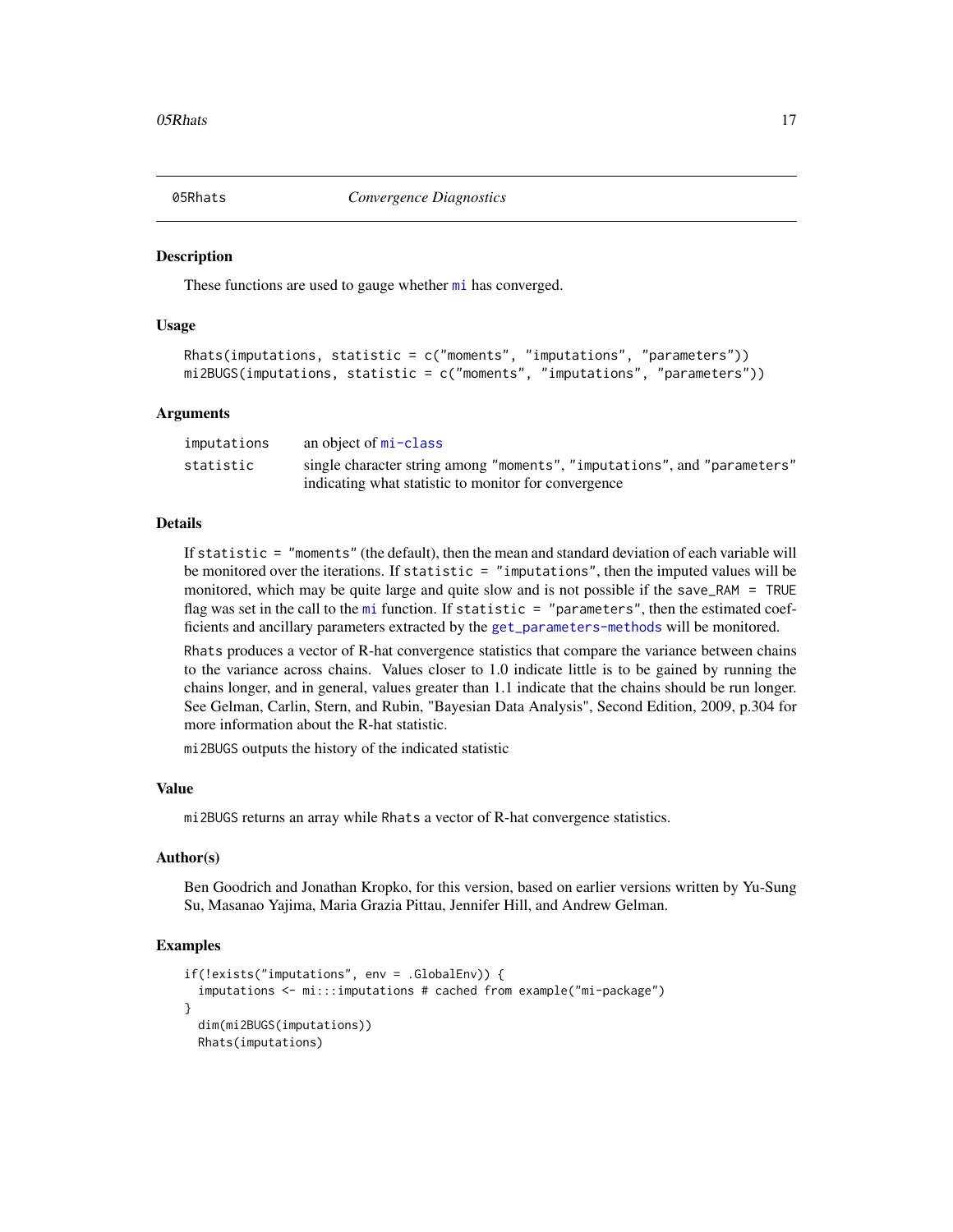<span id="page-17-0"></span>

# <span id="page-17-1"></span>Description

This function estimates a chosen model, taking into account the additional uncertainty that arises due to a finite number of imputations of the missing data.

#### Usage

```
pool(formula, data, m = NULL, FUN = NULL, ...)
```
# Arguments

| formula    | a formula in the same syntax as used by glm                                                                                     |
|------------|---------------------------------------------------------------------------------------------------------------------------------|
| data       | an object of mi-class                                                                                                           |
| m          | number of completed datasets to average over, which if NULL defaults to the<br>number of chains used in mi                      |
| <b>FUN</b> | Function to estimate models or NULL which uses the same function as used in<br>the fit_model-methods for the dependent variable |
| .          | further arguments passed to FUN                                                                                                 |

# Details

FUN is estimated on each of the m completed datasets according to the given formula and the results are combined using the Rubin Rules.

# Value

An object of class "pooled" whose definition is subject to change but it has a [summary](#page-0-0) and [display](#page-0-0) method.

# Author(s)

Ben Goodrich and Jonathan Kropko, for this version, based on earlier versions written by Yu-Sung Su, Masanao Yajima, Maria Grazia Pittau, Jennifer Hill, and Andrew Gelman.

# See Also

[mi](#page-13-1)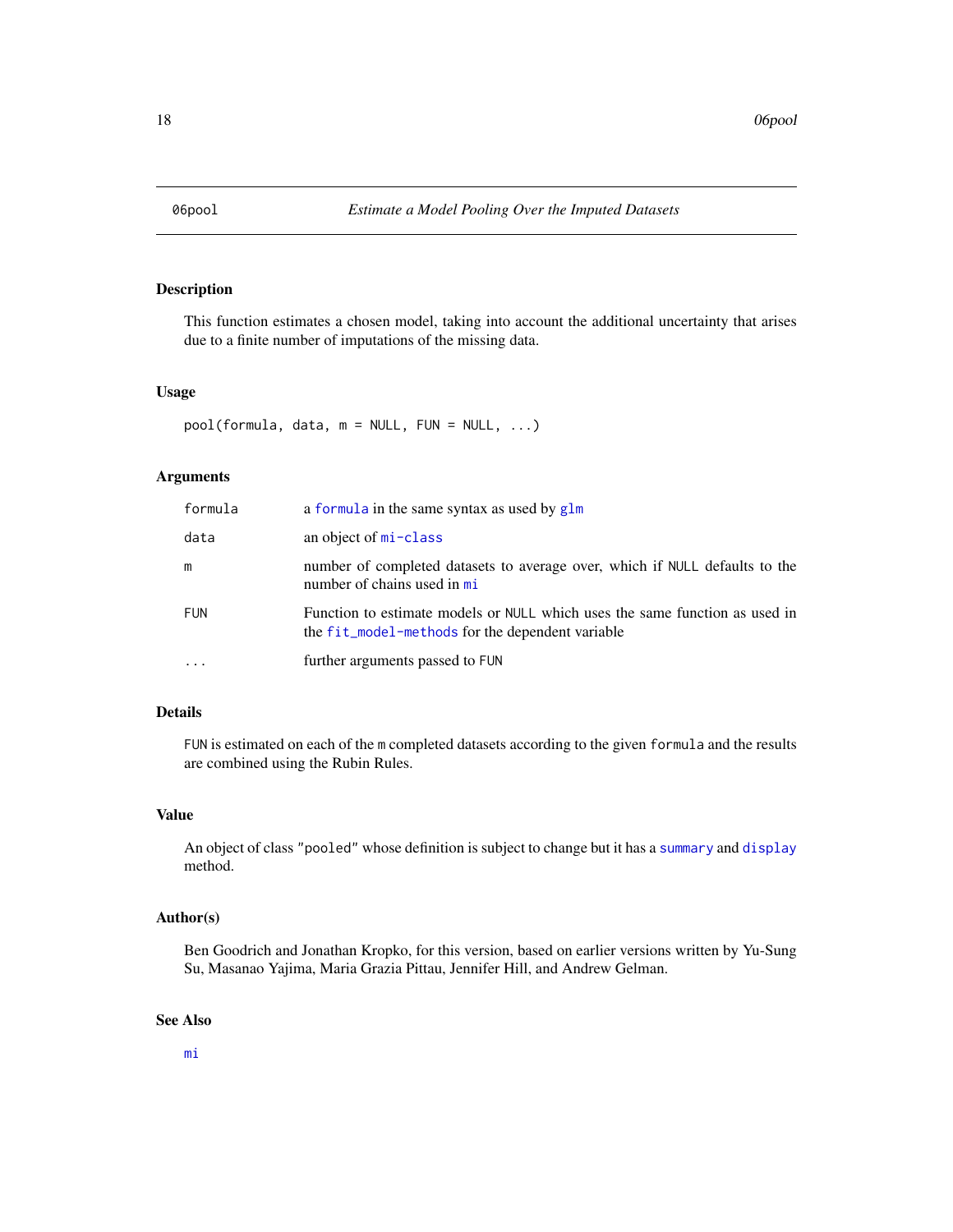# <span id="page-18-0"></span>07complete 19

# Examples

```
if(!exists("imputations", env = .GlobalEnv)) {
 imputations <- mi:::imputations # cached from example("mi-package")
}
analysis \leq pool(ppvtr.36 \sim first + b.marr + income + momage + momed + momrace,
                 data = imputations)
display(analysis)
```
07complete *Extract the Completed Data*

# <span id="page-18-1"></span>Description

This function extracts several multiply imputed data. frames from an object of [mi-class](#page-13-1).

# Usage

complete(y, m, ...)

# Arguments

| У        | An object of mi-class (typically) or missing_data.frame-class or missing_variable-class                                                                                                                                                                                                                                                                                                                                                                                 |
|----------|-------------------------------------------------------------------------------------------------------------------------------------------------------------------------------------------------------------------------------------------------------------------------------------------------------------------------------------------------------------------------------------------------------------------------------------------------------------------------|
| m        | If y is an object of $mi$ -class, then $m$ must be a specified integer indicating<br>how many multiply imputed data. frames to return or, if missing, the number<br>of data frames will be equal to the length of the <b>data</b> slot in y. If y is not<br>an object of $mi$ -class, then $m$ must be a specified integer indicating which<br>iteration to use in the resulting data. frame, where any non-positive integer is a<br>short hand for the last iteration. |
| $\cdots$ | Other arguments, not currently utilized                                                                                                                                                                                                                                                                                                                                                                                                                                 |

# Details

Several functions within **mi** use complete, although the only reason in principle why a user should need to call complete is to create [data.frame](#page-0-0)s to export to another program. For analysis, it is better to use the [pool](#page-17-1) function, although currently [pool](#page-17-1) might not offer all the necessary functionality.

# Value

If **y** is an object of  $mi$ -class and  $m > 1$ , a [list](#page-0-0) of m data. frames is returned. Otherwise, a single [data.frame](#page-0-0) is returned.

# Author(s)

Ben Goodrich and Jonathan Kropko, for this version, based on earlier versions written by Yu-Sung Su, Masanao Yajima, Maria Grazia Pittau, Jennifer Hill, and Andrew Gelman.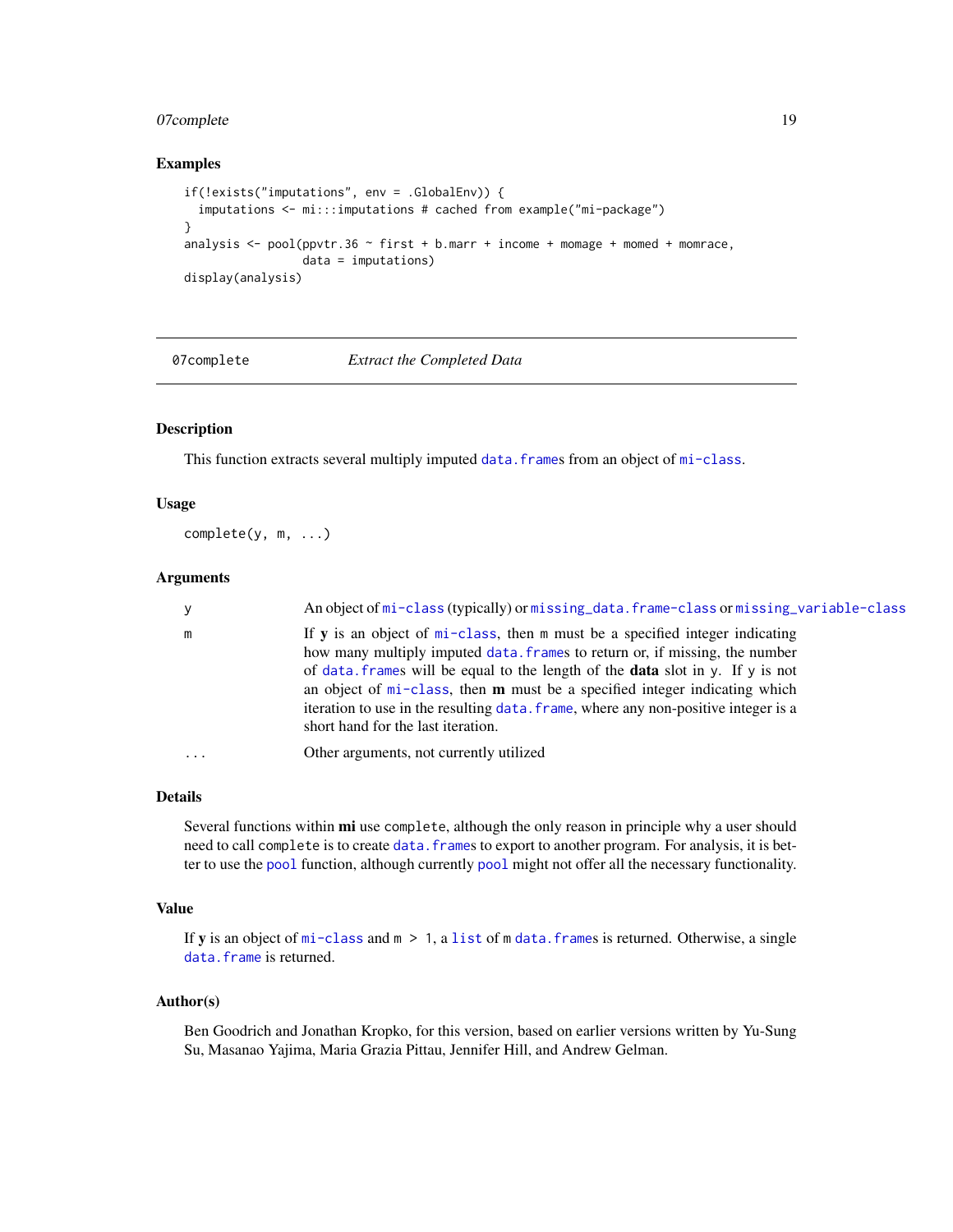# See Also

[mi-class](#page-13-1)

# Examples

```
if(!exists("imputations", env = .GlobalEnv)) {
  imputations <- mi:::imputations # cached from example("mi-package")
}
data.frames <- complete(imputations, 3)
lapply(data.frames, summary)
```
allcategorical\_missing\_data.frame

*Class "allcategorical\_missing\_data.frame"*

# Description

This class inherits from the [missing\\_data.frame-class](#page-6-1) but is customized for the situation where all the variables are categorical.

# Details

The [fit\\_model-methods](#page-28-1) for the allcategorical\_missing\_data.frame class implement a Gibbs sampler. However, it does not utilize any ordinal information that may be available. Continuous variables should be made into factors using the [cut](#page-0-0) command before calling [missing\\_data.frame](#page-6-1).

#### Objects from the Class

Objects can be created by calls of the form new ("allcategorical\_missing\_data.frame",  $\dots$ ). However, its users almost always will pass a [data.frame](#page-0-0) to the [missing\\_data.frame](#page-6-1) function and specify the subclass argument.

# **Slots**

The allcategorical\_missing\_data.frame class inherits from the [missing\\_data.frame-class](#page-6-1) and has three additional slots

Hstar Positive integer indicating the maximum number of latent classes

parameters A list that holds the current realization of the unknown parameters

latents An object of [unordered-categorical-class](#page-21-1) that contains the current realization of the latent classes

# Author(s)

Sophie Si for the algorithm and Ben Goodrich for the R implementation

<span id="page-19-0"></span>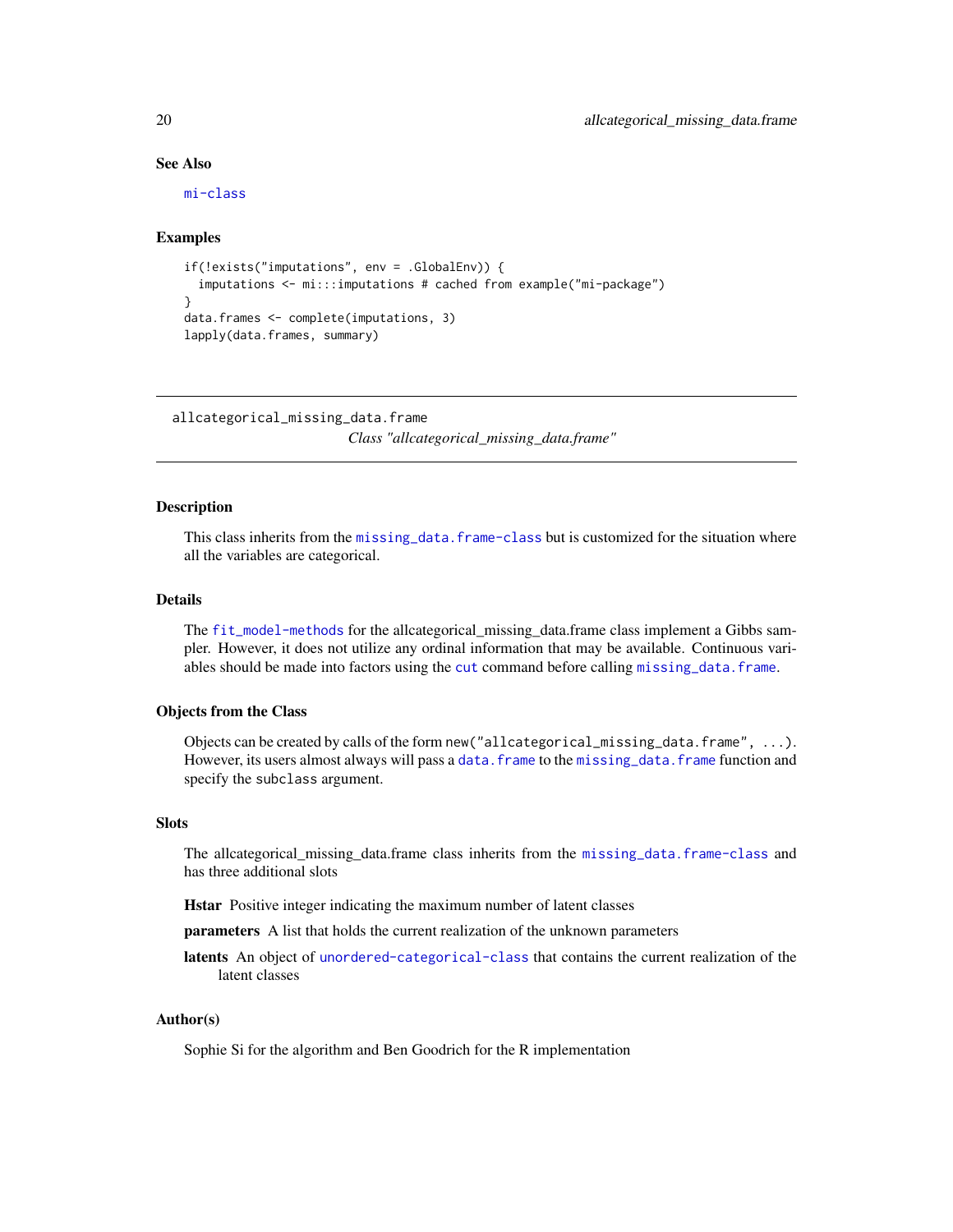<span id="page-20-0"></span>bounded-continuous-class 21

# See Also

[missing\\_data.frame](#page-6-1)

# Examples

```
rdf \leq rdata.frame(n_full = 2, n_partial = 2,
                   restrictions = "stratified", types = "ord")
mdf <- missing_data.frame(rdf$obs, subclass = "allcategorical")
```
<span id="page-20-1"></span>bounded-continuous-class

*Class "bounded-continuous"*

# <span id="page-20-2"></span>Description

The bounded-continuous class inherits from the [continuous-class](#page-25-1) and is intended for variables whose observations fall within open intervals that have *known* boundaries. Although proportions satisfy this definition, the [proportion-class](#page-38-2) should be used in that case. At the moment, a bounded continuous variable is modeled as if it were simply a continuous variable, but its [mi-methods](#page-13-1) impute the missing values from a truncated normal distribution using the [rtruncnorm](#page-0-0) function in the **truncnorm** package. Note that the default transformation is the identity so if another transformation is used, the bounds must be specified on the transformed data. Aside from these facts, the rest of the documentation here is primarily directed toward developers.

#### Objects from the Classes

Objects can be created that are of bounded-continuous class via the the [missing\\_variable](#page-2-1) generic function by specifying type = "bounded-continuous" as well as lower and / or upper

# **Slots**

The bounded-continuous class inherits from the continuous class and is intended for variables that are supported on a known interval. Its default transformation function is the identity transformation and its imputation\_method must be "ppd". It has two additional slots:

- upper a numeric vector whose length is either one or the value of the n\_total slot giving the upper bound for *every* observation; NAs are not allowed
- lower a numeric vector whose length is either one or the value of the n\_total slot giving the lower bound for *every* observation; NAs are not allowed

#### Author(s)

Ben Goodrich and Jonathan Kropko, for this version, based on earlier versions written by Yu-Sung Su, Masanao Yajima, Maria Grazia Pittau, Jennifer Hill, and Andrew Gelman.

#### See Also

[missing\\_variable](#page-2-1), [continuous-class](#page-25-1), [positive-continuous-class](#page-38-1), [proportion-class](#page-38-2)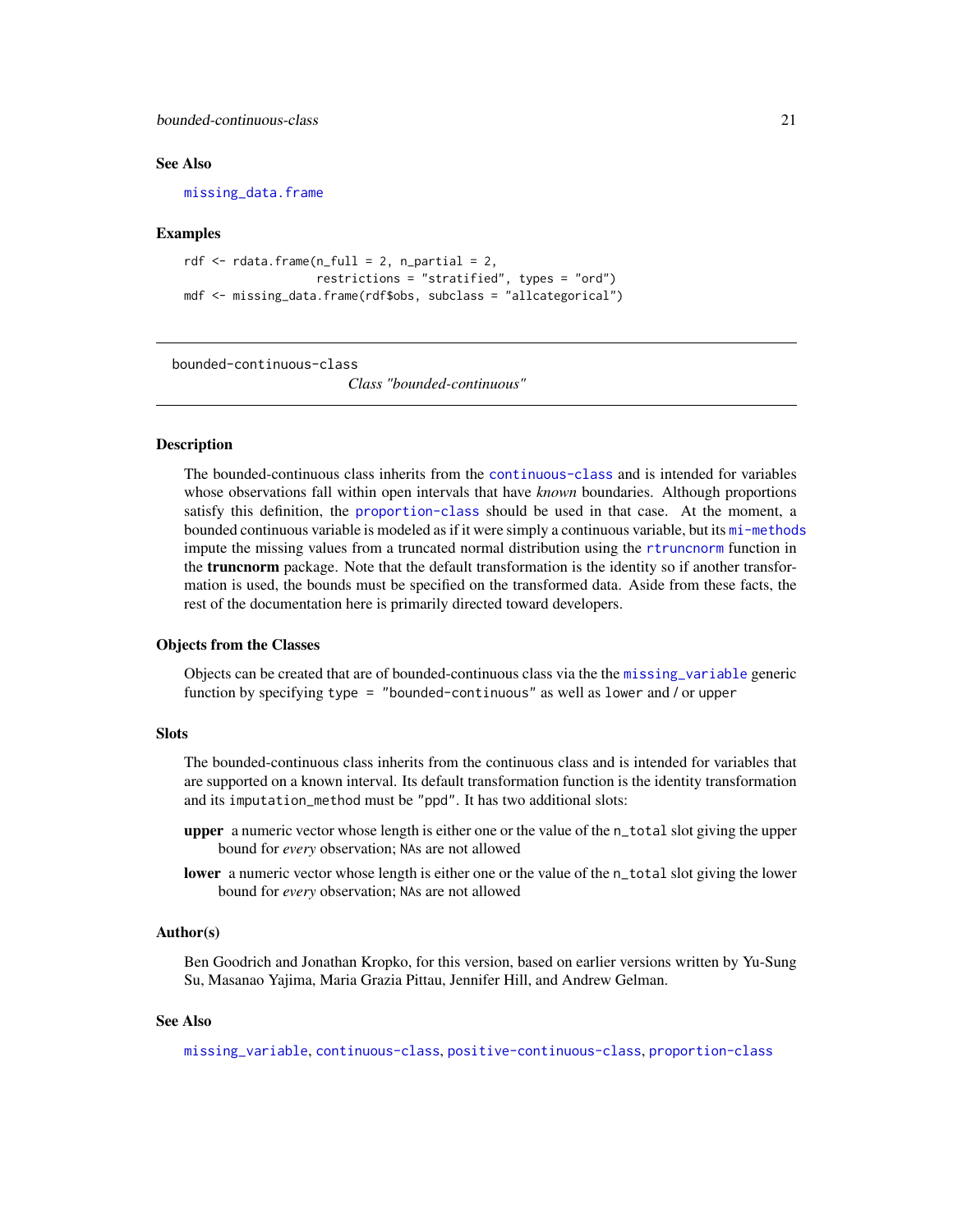# Examples

```
# STEP 0: GET DATA
data(CHAIN, package = "mi")
# STEP 0.5 CREATE A missing_variable (you never need to actually do this)
lo\_bound \leq -0hi_bound <- rep(Inf, nrow(CHAIN))
hi_bound[CHAIN$log_virus == 0] <- 6
log_virus <- missing_variable(ifelse(CHAIN$log_virus == 0, NA, CHAIN$log_virus),
                         type = "bounded-continuous", lower = lo_bound, upper = hi_bound)
show(log_virus)
```
categorical *Class "categorical" and Inherited Classes*

# <span id="page-21-1"></span>Description

The categorical class is a virtual class that inherits from the [missing\\_variable-class](#page-2-1) and is the parent of the unordered-categorical and ordered-categorical classes. The ordered-categorical class is the parent of both the binary and interval classes. Aside from these facts, the rest of the documentation here is primarily directed toward developers.

# Objects from the Classes

The categorical class is virtual, so no objects may be created from it. However, the missing variable generic function can be used to instantiate an object that inherits from the categorical class by specifying type = "unordered-categorical", type = "ordered-categorical", type = "binary", type = "grouped-binary", or type = "interval".

# **Slots**

The unordered-categorical class inherits from the categorical class and has no additional slots but must have more than two uniquely observed values in its raw\_data slot. The default [fit\\_model](#page-28-2) method is a wrapper for the [multinom](#page-0-0) function in the **nnet** package. The ordered-categorical class inherits from the categorical class and has one additional slot:

cutpoints Object of class "numeric" which is a vector of thresholds (sometimes estimated) that govern how an assumed latent variable is divided into observed ordered categories

The [fit\\_model](#page-28-2) method for an ordered-categorical variable is, by default, a wrapper for [bayespolr](#page-0-0). The binary class inherits from the ordered-categorical class and has no additional slots. It must have exactly two uniquely observed values in its raw\_data slot and its [fit\\_model](#page-28-2) method is, by default, a wrapper for [bayespolr](#page-0-0). The grouped-binary class inherits from the binary class and has one additional slot:

strata Object of class "character" which is a vector (possibly of length one) of variable names that group the observations into strata. The named external variables should also be categorical.

<span id="page-21-0"></span>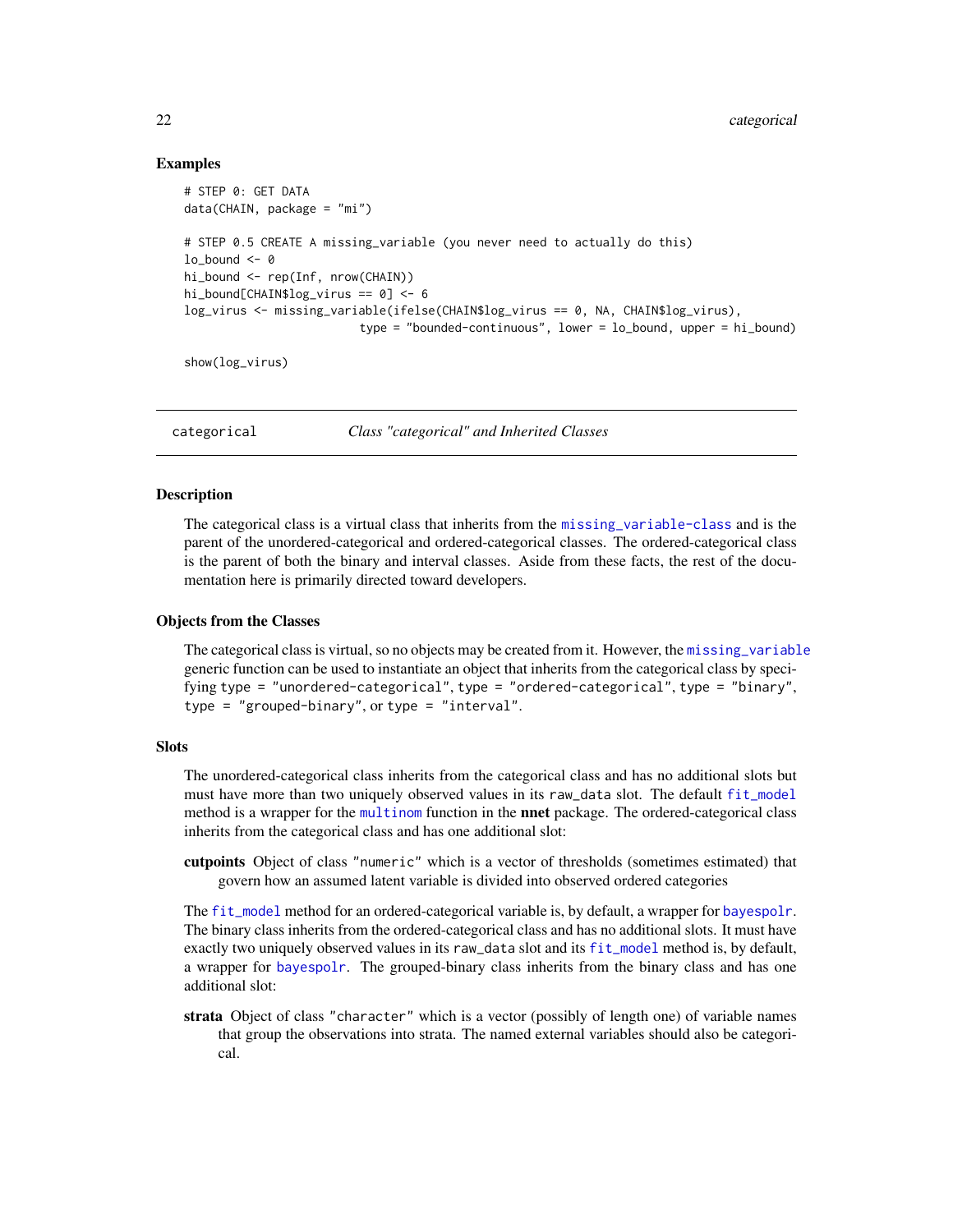#### <span id="page-22-0"></span>censored-continuous-class 23

The default [fit\\_model](#page-28-2) method for a grouped-binary variable is a wrapper for the [clogit](#page-0-0) function in the survival package and the variables named in the strata slot are passed to the [strata](#page-0-0) function.

The interval class inherits from the ordered-categorical class, has no additional slots, and is intended for variables whose observed values are only known up to orderable intervals. Its [fit\\_model](#page-28-2) method is, by default, a wrapper for [survreg](#page-0-0) even though it may or may not be a "survival" model in any meaningful sense.

#### Author(s)

Ben Goodrich and Jonathan Kropko, for this version, based on earlier versions written by Yu-Sung Su, Masanao Yajima, Maria Grazia Pittau, Jennifer Hill, and Andrew Gelman.

#### See Also

[missing\\_variable](#page-2-1)

# Examples

```
# STEP 0: GET DATA
data(nlsyV, package = "mi")
```

```
# STEP 0.5 CREATE A missing_variable (you never need to actually do this)
momrace <- missing_variable(as.factor(nlsyV$momrace), type = "unordered-categorical")
show(momrace)
```

```
censored-continuous-class
```
*The "censored-continuous" Class, the "truncated-continuous" Class and Inherited Classes*

#### <span id="page-22-2"></span>Description

The censored-continuous class and the truncated-continuous class are both virtual and both inherit from the [continuous-class](#page-25-1) and each is the parent of four classes that differ depending on whether the lower and upper bounds are numeric vectors or functions. A censored observation is one whose exact value is not observed. A truncated observation is one whose exact value is not observed and which implies that values on some *other* variables are not observed for that unit of observation. An example of truncation might be that some taxation forms are not required when a person's income falls below a certain threshold. The methods for these classes are not working yet. Aside from these facts, the rest of the documentation here is primarily directed toward developeRs.

#### Objects from the Classes

Both the censored-continuous class and the truncated-continuous class are virtual, so no objects can be created with these classes. However, the [missing\\_variable](#page-2-1) generic function can be used to create an object that inherits from one of their subclasses by specifying type = "NNcensored-continuous", type = "NFcensored-continuous", type = "FNcensored-continuous", type = "FFcensored-continuous", type = "NNtruncated-continuous", type = "NFtruncated-continuous", type = "FNtruncated-continuous",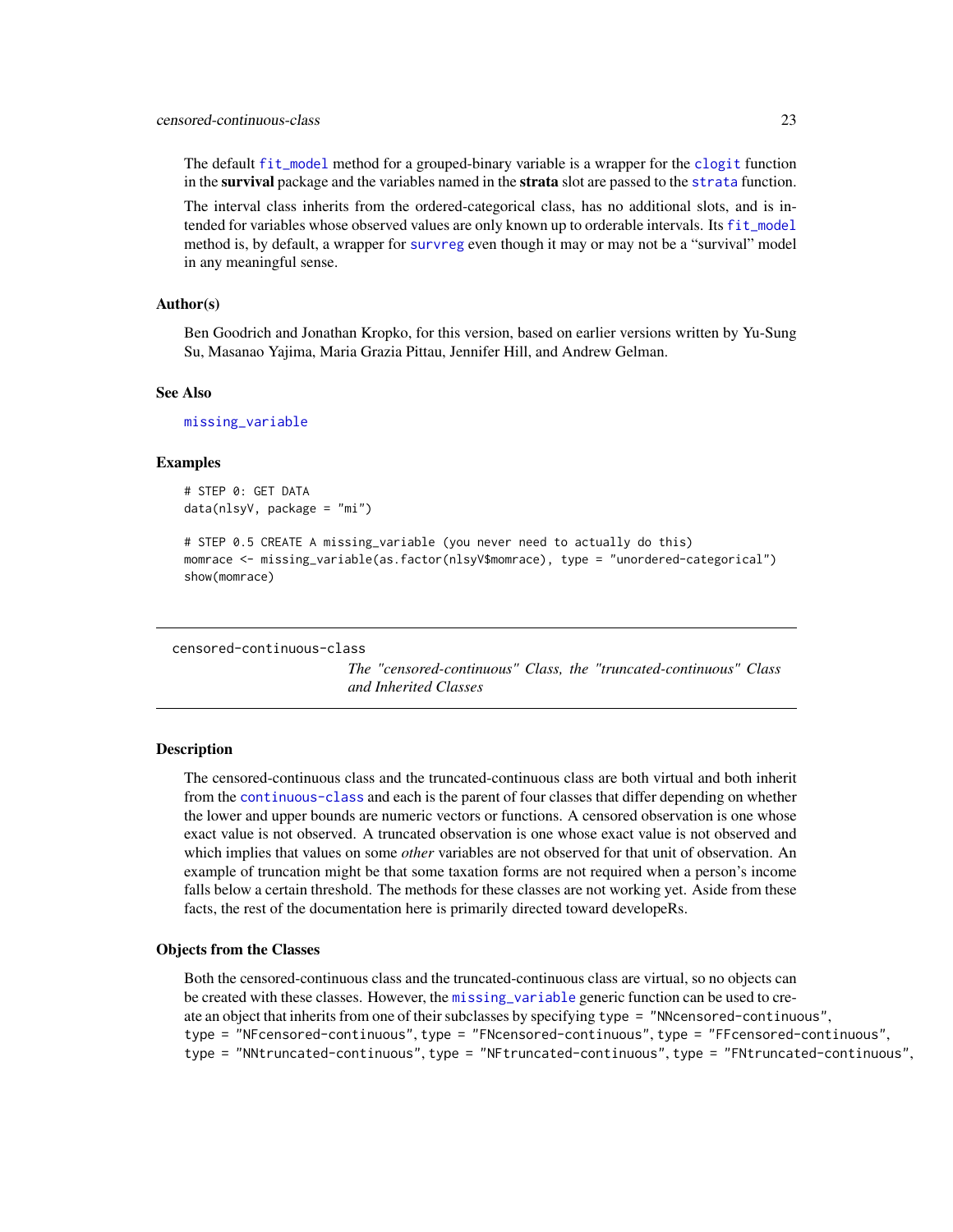type = "FFtruncated-continuous". When doing so, the lower and upper slots need to be specified appropriately.

#### **Slots**

The censored-continuous class and the truncated-continuous class are both virtual, both inherit from the continuous class, both use the identity transformation by default, and both have two additional slots:

upper The upper bound for each observation

lower The lower bound for each observation

Both the censored-continuous class and the truncated-continuous class have four subclasses that differ depending on whether the upper and / or lower bounds are numeric vectors or functions that output numeric vectors (scalars are recycled and can be Inf). These subclasses are

NN censored-continuous where both the lower and upper bounds are numeric vectors

- FN\_censored-continuous where the lower bound is a function and the upper bound is a numeric vector
- NF\_censored-continuous where the lower bound is a numeric vector and the upper bound is a function
- FF censored-continuous where both the lower and upper bounds are functions
- NN\_truncated-continuous where both the lower and upper bounds are numeric vectors
- FN\_truncated-continuous where the lower bound is a function and the upper bound is a numeric vector
- NF truncated-continuous where the lower bound is a numeric vector and the upper bound is a function
- FF truncated-continuous where both the lower and upper bounds are functions

# Author(s)

Ben Goodrich, for this version, based on earlier versions written by Yu-Sung Su, Masanao Yajima, Maria Grazia Pittau, Jennifer Hill, and Andrew Gelman.

# See Also

[missing\\_variable](#page-2-1), [continuous-class](#page-25-1)

# Examples

```
# STEP 0: GET DATA
data(CHAIN, package = "mi")
# STEP 0.5 CREATE A missing_variable (you never need to actually do this)
#log_virus <- missing_variable(CHAIN$log_virus, type = "NN_censored-continuous",
                               lower = 0, upper = Inf)
#show(log_virus)
```
<span id="page-23-0"></span>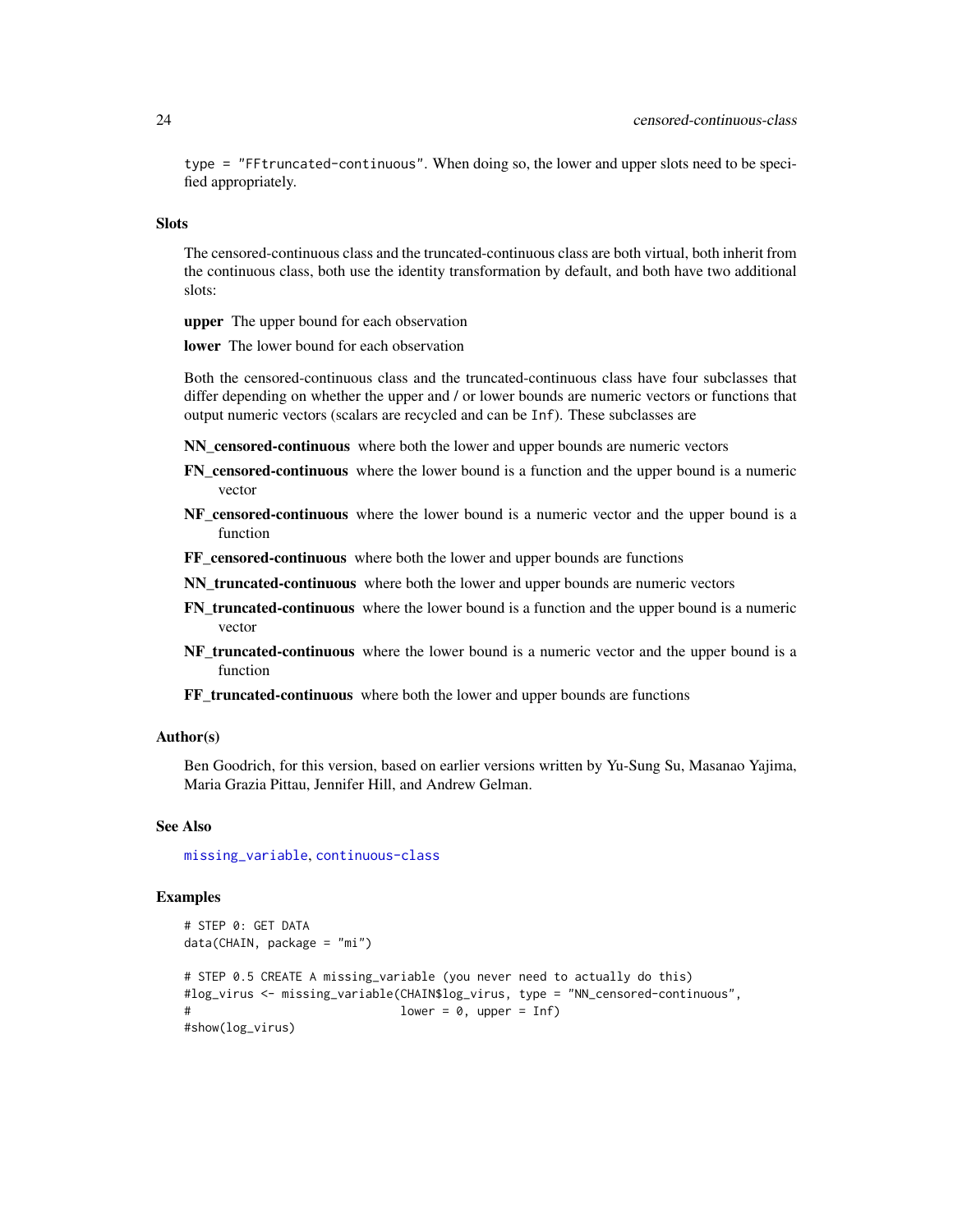<span id="page-24-0"></span>

# **Description**

The CHAIN project was a longitudinal cohort study of people living with HIV in New York City, which was recruited in 1994 from a large number of medical care and social service agencies serving HIV in New York City. This subset of data pertain to the sixth round of interviews.

#### Usage

data(CHAIN)

# Format

A data. frame with 532 observations on the following 8 variables.

log\_virus log of self reported viral load level, where zero represents an undetectable level.

age age at time of the interview

income annual family income in 10 intervals

- healthy a continuous scale of physical health with a theoretical range between 0 and 100 where better health is associated with higher scale values
- mental a binary measure of poor mental health  $(1=Yes, 0=No)$
- damage ordered interval for the CD4 count, which is an indicator of how much damage HIV has caused to the immune system

treatment a three-level ordered variable: 0=Not currently taking HAART (Highly Active AntiretRoviral Therapy) 1=taking HAART but nonadherent, 2=taking HAART and adherent

## Details

A missing value in the log virus load level was assigned to individuals who either could not recall their viral load level, did not have a viral load test in the six month preceding the interview, or reported their viral loads as "good" or "bad".

# Source

http://cchps.columbia.edu/research.cfm

# References

Messeri P, Lee G, Abramson DA, Aidala A, Chiasson MA, Jones JD. (2003). "Antiretroviral therapy and declining AIDS mortality in New York City". *Medical Care* 41:512–521.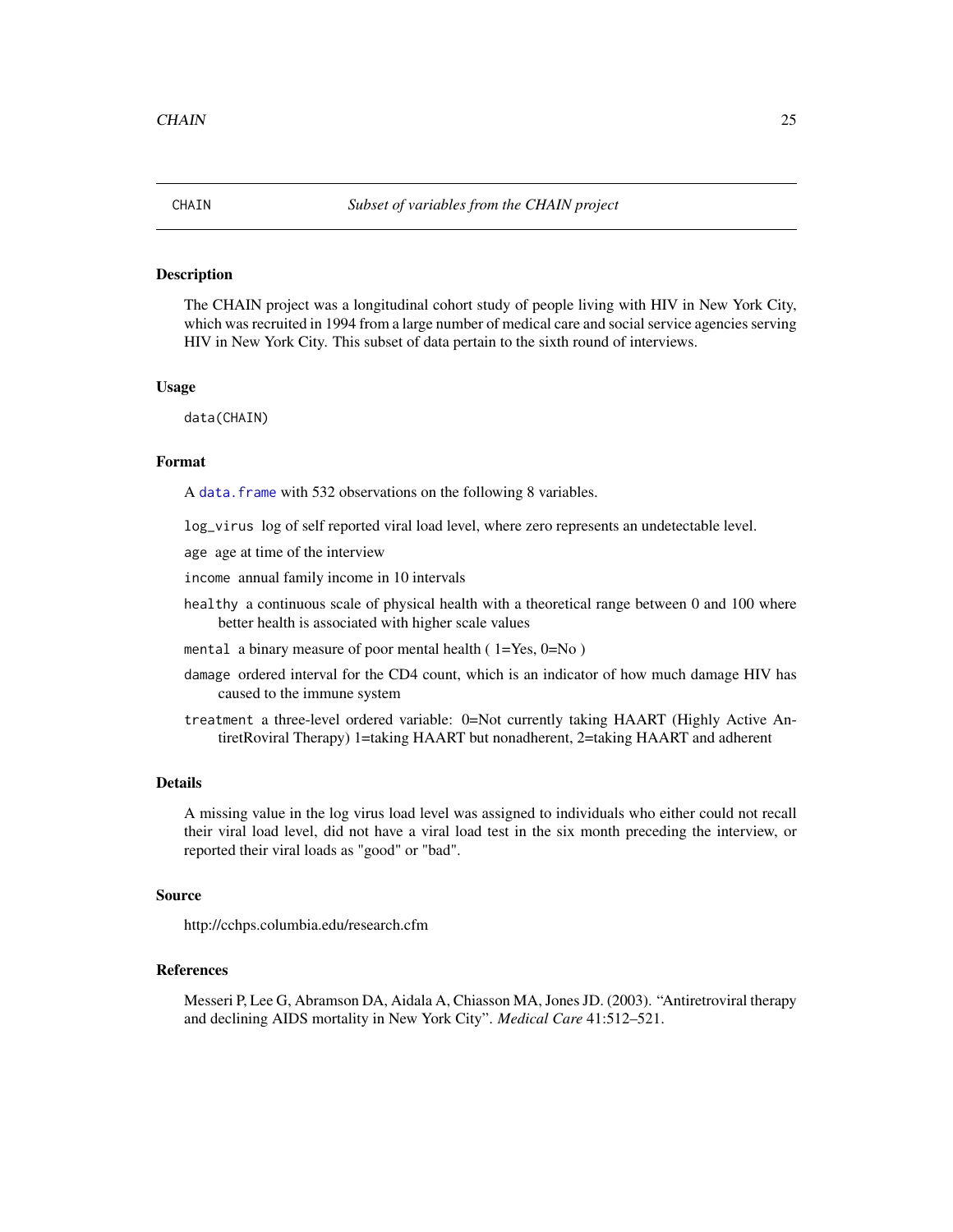<span id="page-25-0"></span>

#### <span id="page-25-1"></span>**Description**

The continuous class inherits from the [missing\\_variable-class](#page-2-1) and is the parent of the following classes: [semi-continuous](#page-42-1), [censored-continuous](#page-22-2), [truncated-continuous](#page-22-2), and [bounded-continuous](#page-20-2). The distinctions among these subclasses are given on their respective help pages. Aside from these facts, the rest of the documentation here is primarily directed toward developers.

#### Objects from the Classes

Objects can be created that are of class continuous via the [missing\\_variable](#page-2-1) generic function by specifying type = "continuous"

# **Slots**

The continuous class inherits from the [missing\\_variable](#page-2-1) class and has the following additional slots:

- transformation Object of class "function" which is passed the raw\_data slot and whose returned value is assigned to the data slot. By default, this function is the "standardize" transformation, using the mean and *twice* the standard deviation of the observed values
- inverse\_transformation Object of class "function" which is the inverse of the function in the transformation slot.
- transformed Object of class "logical" of length one indicating whether the data slot is in the "transformed" state or the "untransformed" state
- known\_transformations Object of class "character" indicating which transformations are possible for this variable

The [fit\\_model](#page-28-2) method for a continuous variable is, by default, a wrapper for [bayesglm](#page-0-0) and its family slot is, by default, [gaussian](#page-0-0)

# Author(s)

Ben Goodrich and Jonathan Kropko, for this version, based on earlier versions written by Yu-Sung Su, Masanao Yajima, Maria Grazia Pittau, Jennifer Hill, and Andrew Gelman.

#### See Also

```
missing_variable, semi-continuous-class, censored-continuous-class, truncated-continuous-class,
bounded-continuous-class
```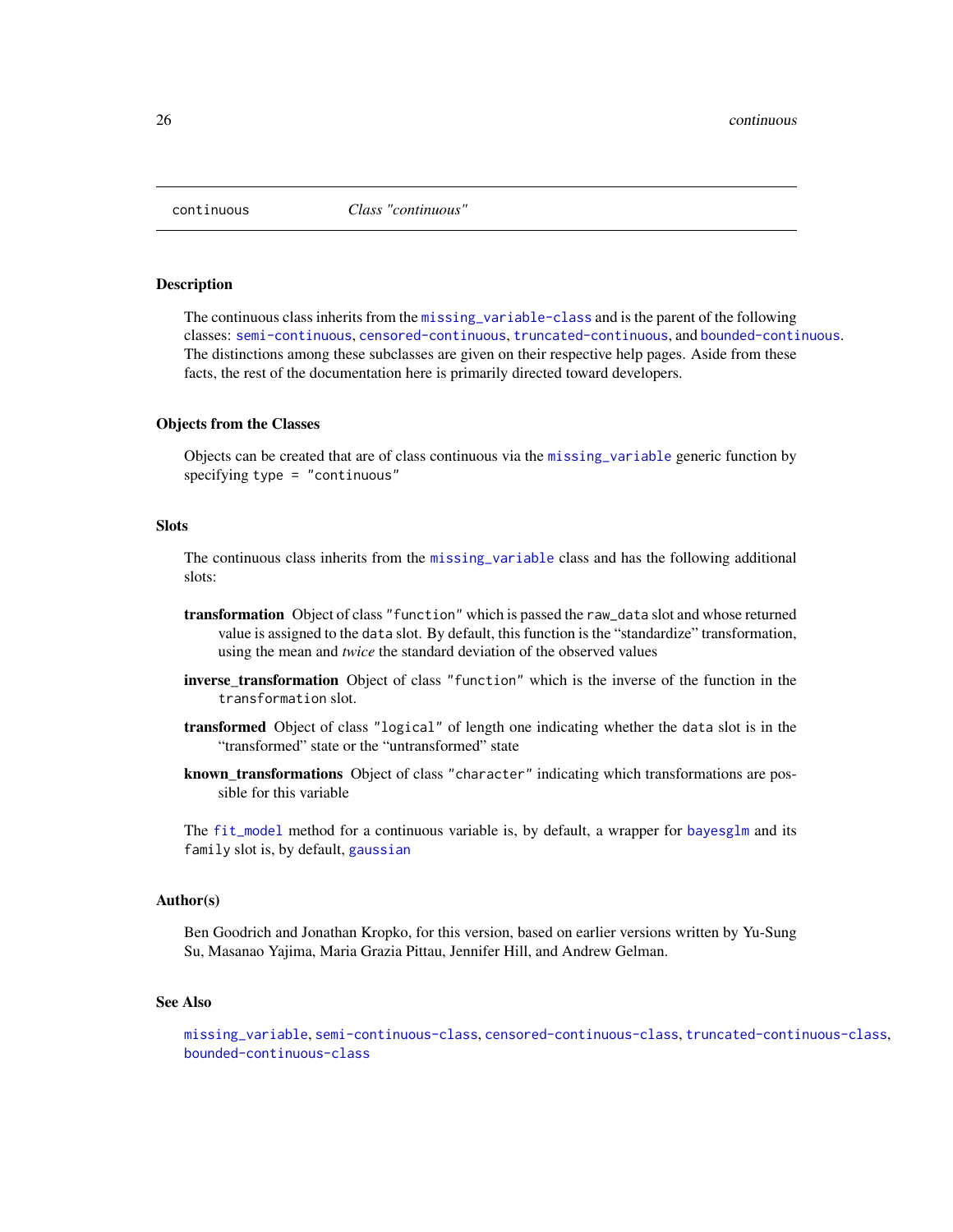#### <span id="page-26-0"></span>count-class 27

# Examples

```
# STEP 0: GET DATA
data(nlsyV, package = "mi")
# STEP 0.5 CREATE A missing_variable (you never need to actually do this)
income <- missing_variable(nlsyV$income, type = "continuous")
show(income)
```
<span id="page-26-1"></span>count-class *Class "count"*

# Description

The count class inherits from the [missing\\_variable-class](#page-2-1) and is intended for count data. Aside from these facts, the rest of the documentation here is primarily directed toward developers.

# Objects from the Classes

Objects can be created that are of count class via the [missing\\_variable](#page-2-1) generic function by specifying type  $=$  "count"

#### **Slots**

The count class inherits from the missing\_variable class and its raw\_data slot must consist of nonnegative integers. Its default family is [quasipoisson](#page-0-0) and its default [fit\\_model](#page-28-2) method is a wrapper for [bayesglm](#page-0-0). The other possibility for the family is [poisson](#page-0-0) but is not recommended due to its overly-restrictive nature.

# Author(s)

Ben Goodrich and Jonathan Kropko, for this version, based on earlier versions written by Yu-Sung Su, Masanao Yajima, Maria Grazia Pittau, Jennifer Hill, and Andrew Gelman.

#### See Also

[missing\\_variable](#page-2-1), [continuous-class](#page-25-1), [positive-continuous-class](#page-38-1), [proportion-class](#page-38-2)

# Examples

```
# STEP 0: GET DATA
data(CHAIN, package = "mi")
# STEP 0.5 CREATE A missing_variable (you never need to actually do this)
age <- missing_variable(as.integer(CHAIN$age), type = "count")
show(age)
```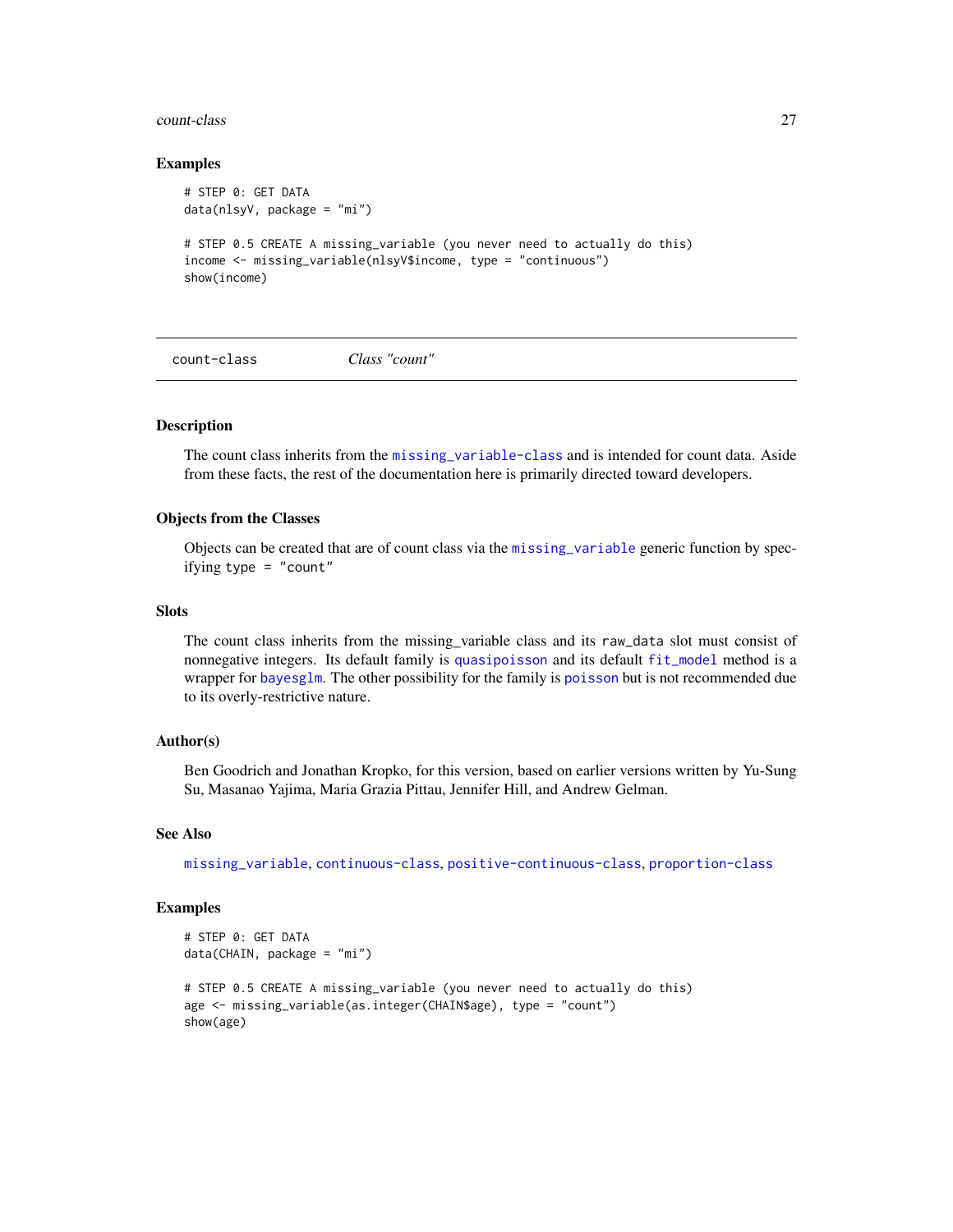<span id="page-27-1"></span><span id="page-27-0"></span>experiment\_missing\_data.frame

*Class "experiment\_missing\_data.frame"*

#### Description

This class inherits from the [missing\\_data.frame-class](#page-6-1) but is customized for the situation where the sample is a randomized experiment.

# Details

The [fit\\_model-methods](#page-28-1) for the experiment\_missing\_data.frame class take into account the special nature of a randomized experiment. At the moment, the treatment variable must be binary and fully observed.

# Objects from the Class

Objects can be created by calls of the form  $new("experiment_missing_data-frame", \ldots)$ . However, its users almost always will pass a [data.frame](#page-0-0) to the [missing\\_data.frame](#page-6-1) function and specify the subclass and concept arguments.

# **Slots**

The experiment\_missing\_data.frame class inherits from the [missing\\_data.frame-class](#page-6-1) and has two additional slots

- concept Object of class [factor](#page-0-0) whose length is equal to the number of variables and whose levels are "treatment", "covariate" and "outcome"
- case Object of class [character](#page-0-0) of length one, indicating whether the missingness is in the outcomes only, in the covariates only, or in both the outcomes and covariates. This slot is filled automatically by the [initialize](#page-0-0) method

#### Author(s)

Ben Goodrich and Jonathan Kropko, for this version, based on earlier versions written by Yu-Sung Su, Masanao Yajima, Maria Grazia Pittau, Jennifer Hill, and Andrew Gelman.

#### See Also

[missing\\_data.frame](#page-6-1)

# Examples

```
rdf \leq rdata.frame(n_full = 2, n_partial = 2,
                    restrictions = "stratified", experiment = TRUE,
                    types = c("t", "ord", "con", "pos"),
                    treatment_cor = c(\theta, \theta, NA, \theta, NA)Sigma <- tcrossprod(rdf$L)
```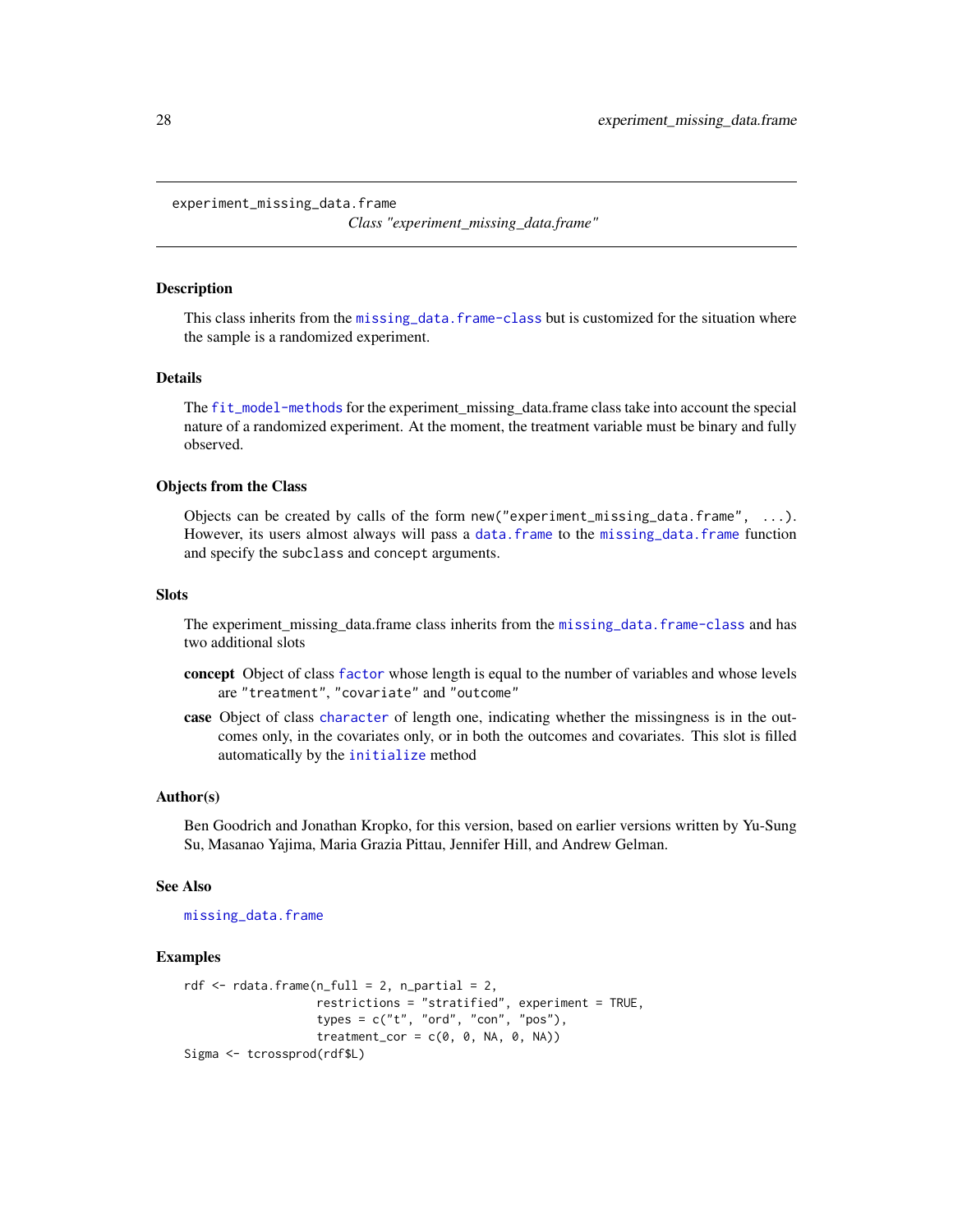#### <span id="page-28-0"></span>fit\_model 29

```
rownames(Sigma) <- colnames(Sigma) <- c("treatment", "X_2", "y_1", "Y_2",
                                        "missing_y_1", "missing_Y_2")
print(round(Sigma, 3))
concept <- as.factor(c("treatment", "covariate", "covariate", "outcome"))
mdf <- missing_data.frame(rdf$obs, subclass = "experiment", concept = concept)
```
<span id="page-28-2"></span>

#### fit\_model *Wrappers To Fit a Model*

# <span id="page-28-1"></span>**Description**

The methods are called by the [mi](#page-13-1) function to model a given [missing\\_variable](#page-2-1) as a function of all the other [missing\\_variable](#page-2-1)s and also their missingness pattern. By overwriting these methods, users can change the way a [missing\\_variable](#page-2-1) is modeled for the purposes of imputing its missing values. See also the table in [missing\\_variable](#page-2-1).

#### Usage

fit\_model(y, data, ...)

#### Arguments

| <b>V</b> | An object that inherits from missing variable-class or missing |
|----------|----------------------------------------------------------------|
| data     | A missing_data.frame                                           |
| .        | Additional arguments, not currently utilized                   |

# Details

In [mi](#page-13-1), each [missing\\_variable](#page-2-1) is modeled as a function of all the other [missing\\_variable](#page-2-1)s plus their missingness pattern. The fit\_model methods are typically short wrappers around a statistical model fitting function and return the estimated model. The model is then passed to one of the [mi-methods](#page-13-1) to impute the missing values of that [missing\\_variable](#page-2-1).

Users can easily overwrite these methods to estimate a different model, such as wrapping  $g\ln$ instead of [bayesglm](#page-0-0). See the source code for examples, but the basic outline is to first extract the X slot of the [missing\\_data.frame](#page-6-1), then drop some of its columns using the index slot of the [missing\\_data.frame](#page-6-1), next pass the result along with the data slot of y to a statistical fitting function, and finally returned the appropriately classed result (along with the subset of X used in the model).

Many of the optional arguments to a statistical fitting function can be specified using the slots of y (e.g. its family slot) or the slots of data (e.g. its weights slot).

The exception is the method where y is missing, which is used internally by [mi](#page-13-1), and should *not* be overwritten unless great care is taken to understand its role.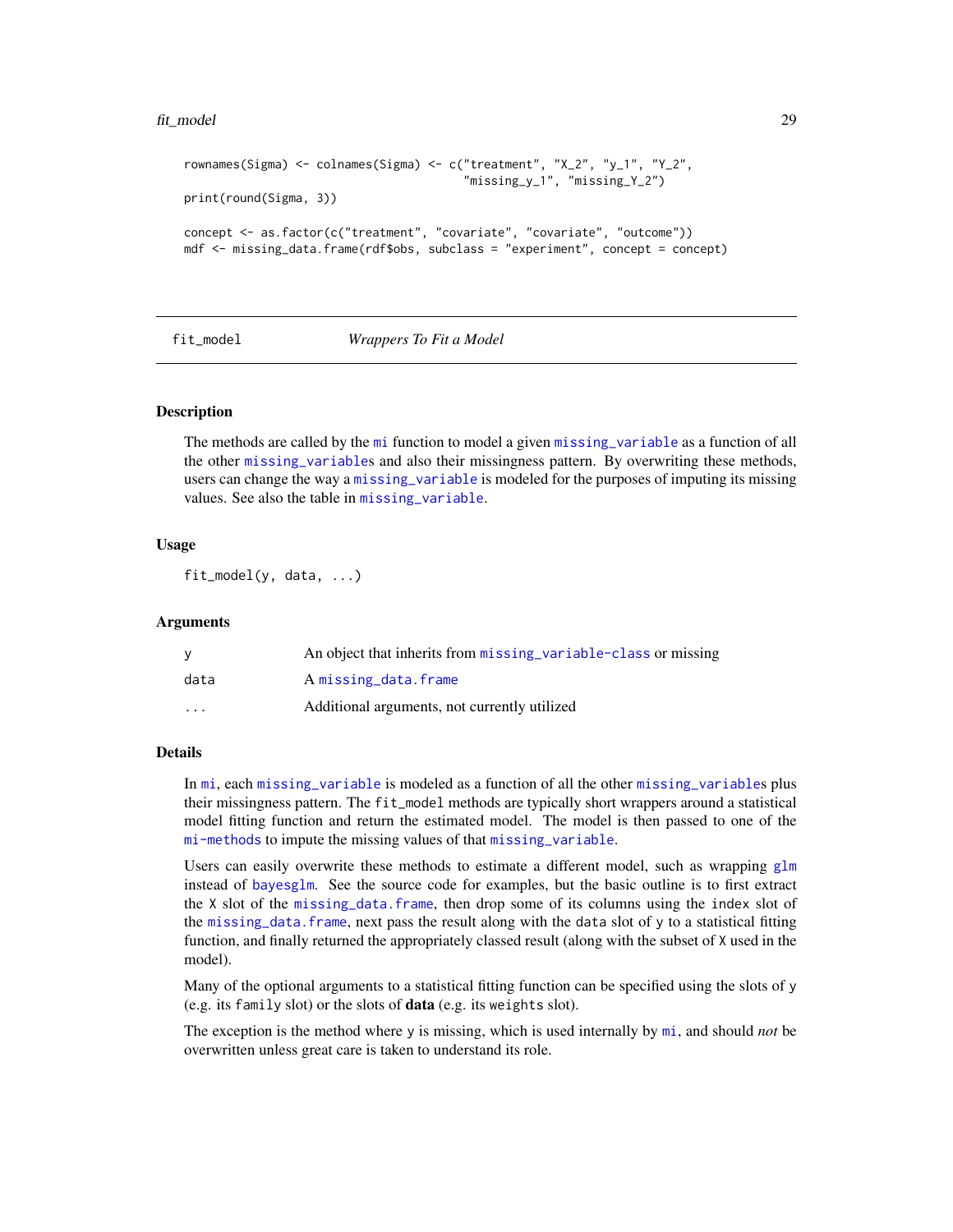#### Value

If y is missing, then the modified [missing\\_data.frame](#page-6-1) passed to data is returned. Otherwise, the estimated model is returned as a classed list object.

# Author(s)

Ben Goodrich and Jonathan Kropko, for this version, based on earlier versions written by Yu-Sung Su, Masanao Yajima, Maria Grazia Pittau, Jennifer Hill, and Andrew Gelman.

# See Also

[missing\\_variable](#page-2-1), [mi](#page-13-1), [get\\_parameters](#page-29-2)

# Examples

```
getMethod("fit_model", signature(y = "binary", data = "missing_data.frame"))
setMethod("fit_model", signature(y = "binary", data = "missing_data.frame"), def =
function(y, data, ...) {
 to_drop <- data@index[[y@variable_name]]
 X <- data@X[, -to_drop]
 start <- NULL
 # using glm.fit() instead of bayesglm.fit()
 out <- glm.fit(X, y@data, weights = data@weights[[y@variable_name]], start = start,
                 family = y@family, Warning = FALSE, ...)
 out$x <- X
 class(out) <- c("glm", "lm") # not "bayesglm" class anymore
 return(out)
})
## Not run:
if(!exists("imputations", env = .GlobalEnv)) {
 imputations <- mi:::imputations # cached from example("mi-package")
}
imputations <- mi(imputations) # will use new fit_model() method for binary variables
## End(Not run)
```
<span id="page-29-2"></span>get\_parameters *An Extractor Function for Model Parameters*

#### <span id="page-29-1"></span>**Description**

This function is not intended to be called directly by users. During the multiple imputation process, the [mi](#page-13-1) function estimates models and stores the estimated parameters in the parameters slot of an object that inherits from the [missing\\_variable-class](#page-2-1). The get\_parameter function simply extracts these parameters for storeage, which are usually the estimated coefficients but may also include ancillary parameters.

<span id="page-29-0"></span>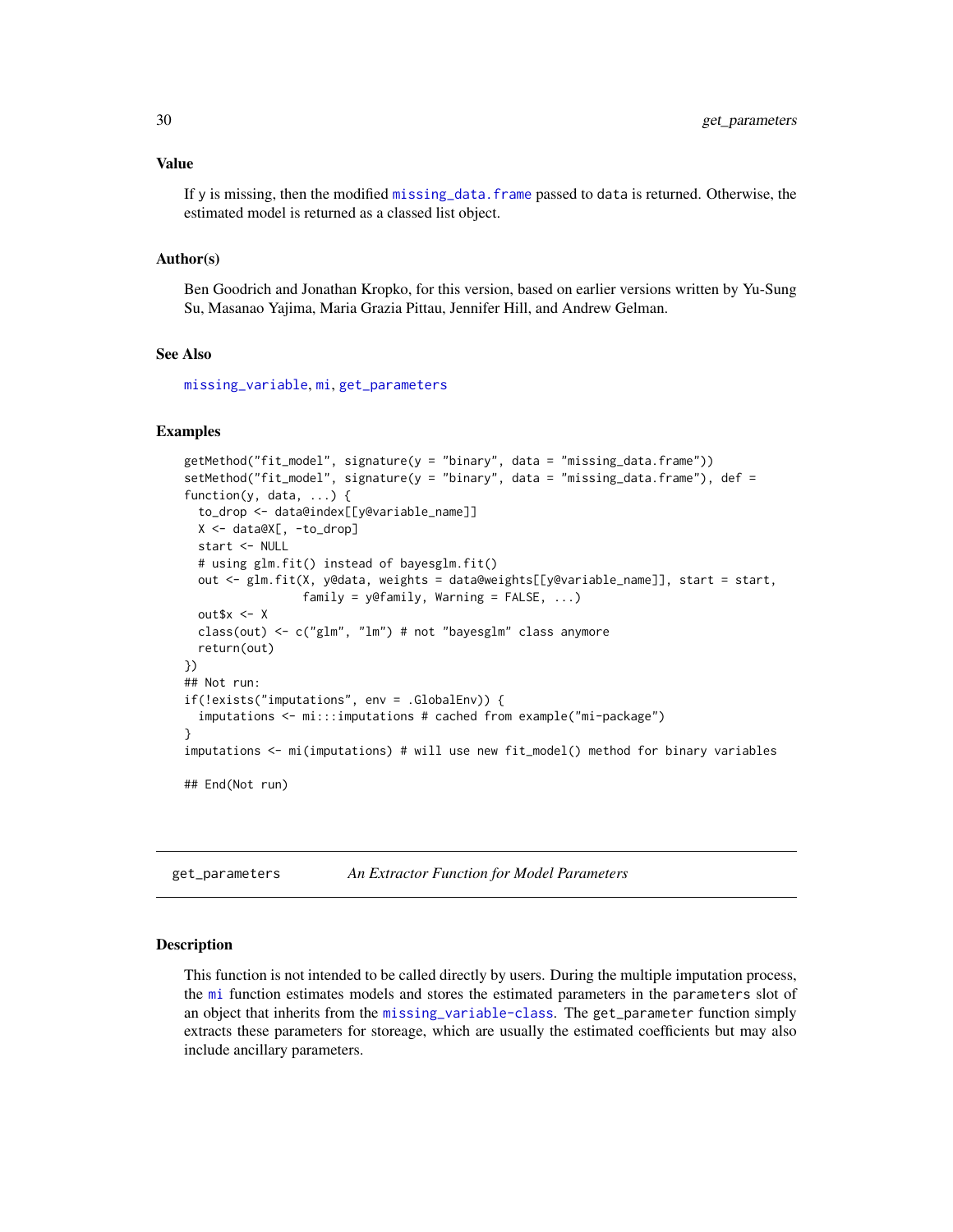<span id="page-30-0"></span>hist 31

# Usage

get\_parameters(object, ...)

# Arguments

| object                  | Usually an estimated model, such as that produced by $g1m$ |
|-------------------------|------------------------------------------------------------|
| $\cdot$ $\cdot$ $\cdot$ | Additional arguments, currently not used                   |

# Details

There is method for the object produced by [polr](#page-0-0), which also returns the estimated cutpoints in a proportional odds model. However, the default method simply calls [coef](#page-0-0) and returns the result. If users implement their own models, it may be necessary to write a short get\_parameters method.

# Value

A numeric vector of estimated parameters

# Author(s)

Ben Goodrich and Jonathan Kropko, for this version, based on earlier versions written by Yu-Sung Su, Masanao Yajima, Maria Grazia Pittau, Jennifer Hill, and Andrew Gelman.

# See Also

[fit\\_model](#page-28-2)

#### Examples

showMethods("get\_parameters")

<span id="page-30-1"></span>

hist *Histograms of Multiply Imputed Data*

#### Description

This function creates a histogram from an object of [missing\\_data.frame-class](#page-6-1) or [mi-class](#page-13-1)

# Usage

hist $(x, \ldots)$ 

# Arguments

| $\mathsf{x}$ | an object of missing data. frame-class or mi-class |
|--------------|----------------------------------------------------|
| .            | further arguments passed to plot. histogram        |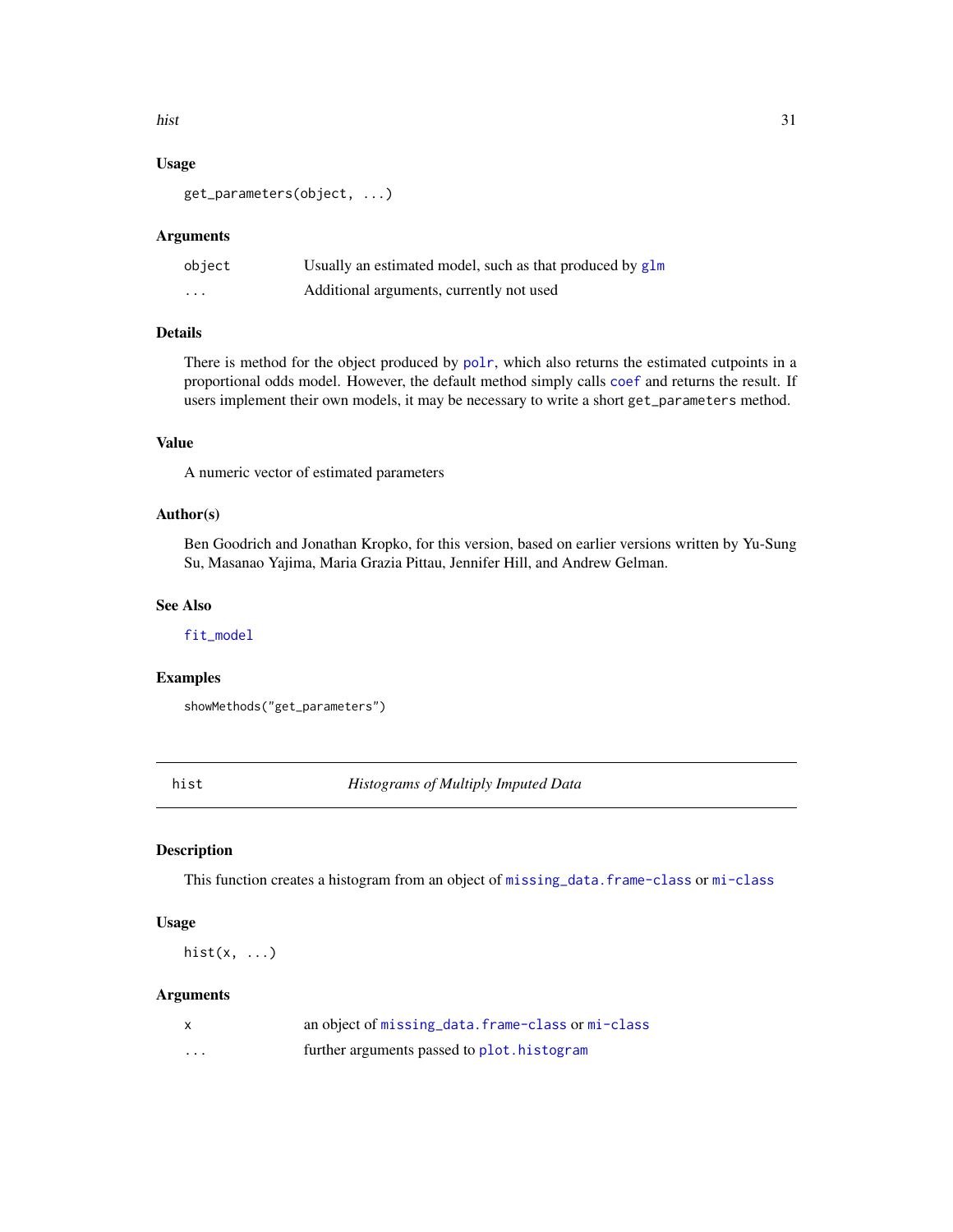# Details

When called on an object of [missing\\_data.frame-class](#page-6-1), the histograms of the observed data are generated, one for each [missing\\_variable](#page-2-1) but grouped on a single page. When called on an object of [mi-class](#page-13-1), the histograms of the observed, imputed, and completed data are generated, one for each [missing\\_variable](#page-2-1), grouped on a single page for each chain.

#### Value

An invisible NULL is returned with a side-effect of creating a plot

# Author(s)

Ben Goodrich and Jonathan Kropko, for this version, based on earlier versions written by Yu-Sung Su, Masanao Yajima, Maria Grazia Pittau, Jennifer Hill, and Andrew Gelman.

# See Also

[hist](#page-30-1)

# Examples

```
if(!exists("imputations", env = .GlobalEnv)) {
  imputations <- mi:::imputations # cached from example("mi-package")
}
hist(imputations)
```
irrelevant *Class "irrelevant" and Inherited Classes*

#### Description

The irrelevant class inherits from the [missing\\_variable-class](#page-2-1) and is used to designate variables that are excluded from the models used to impute the missing values of "relevant" variables. For example, if a survey has an "id" variable that simply distinguishes observations, the user should designate it as irrelevant, although it will automatically be classified so if its name is either "id" or starts with punctuation (including underscores). The fixed class inherits from the irrelevant class and is used for variables that are constant (within a sample). A variable that is instantiated from the fixed class cannot have any missing values. The group class inherits from the fixed class and is used like a [factor](#page-0-0) to spit samples in multilevel modeling; see [multilevel\\_missing\\_data.frame-class](#page-35-2). None of these classes have an additional slots. Aside from these facts, the rest of the documentation here is primarily directed toward developeRs.

#### Objects from the Classes

The [missing\\_variable](#page-2-1) generic function can be used to instantiate an object that inherits from the irrelevant class by specifying type = "irrelevant", type = "fixed", or type = "group".

<span id="page-31-0"></span>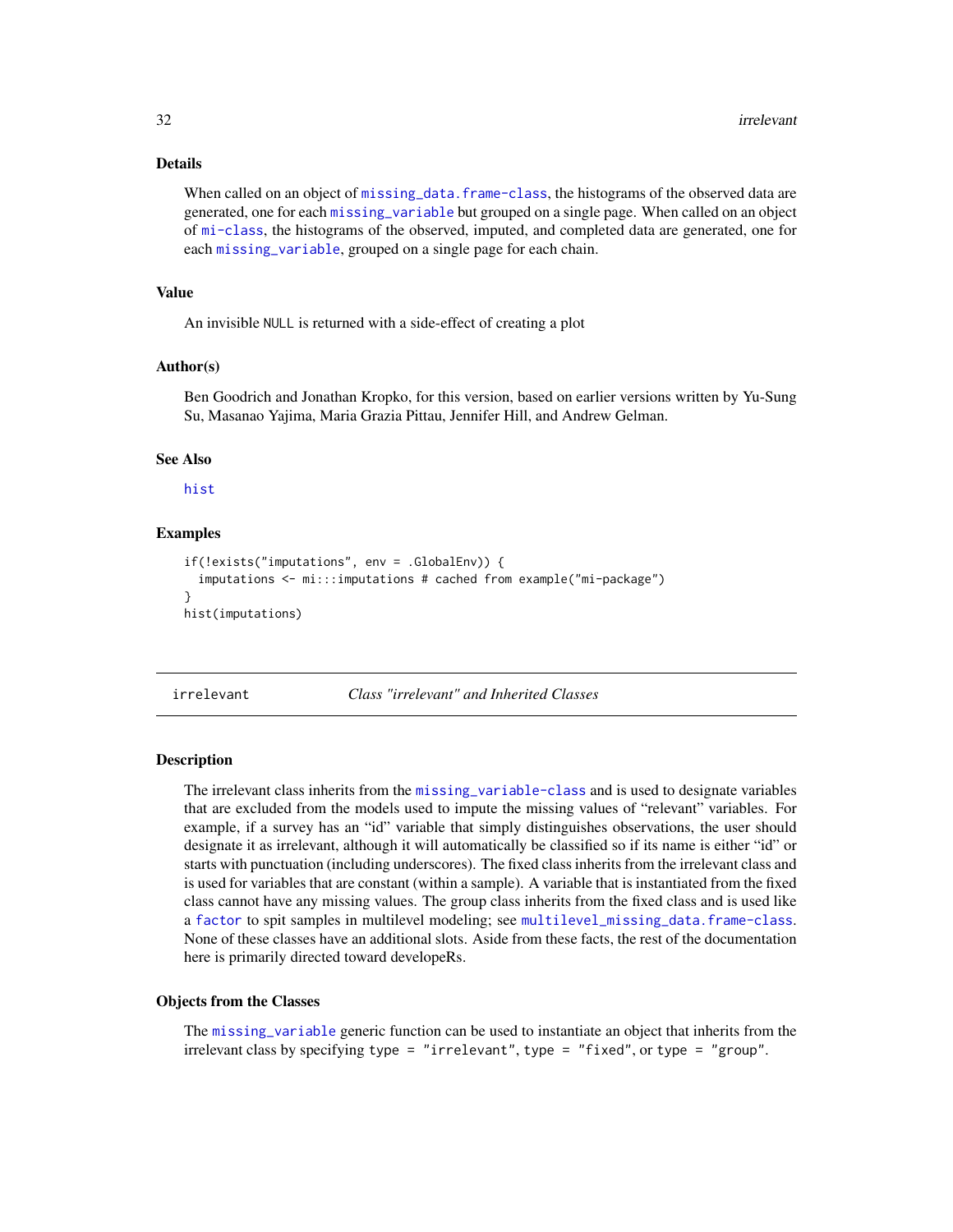#### <span id="page-32-0"></span>mi2stata 33

# Author(s)

Ben Goodrich and Jonathan Kropko, for this version, based on earlier versions written by Yu-Sung Su, Masanao Yajima, Maria Grazia Pittau, Jennifer Hill, and Andrew Gelman.

# See Also

[missing\\_variable-class](#page-2-1)

# Examples

```
# STEP 0: GET DATA
data(nlsyV, package = "mi")
```

```
# STEP 0.5 CREATE A missing_variable (you never need to actually do this)
first <- missing_variable(as.factor(nlsyV$first), type = "group")
show(first)
```

| mi2stata | Exports completed data in Stata (.dta) or comma-separated (.csv) for-<br>mat |
|----------|------------------------------------------------------------------------------|
|          |                                                                              |

# Description

This function exports completed data from an object of [mi-class](#page-13-1) in which m completed data. frames are appended to the end of the raw data. Two additional variables are added which indicate the row number and distinguish the [data.frame](#page-0-0)s. The outputed file is either Stata (.dta) or commaseparated (.csv) format, and can be easily registered in Stata as multiply imputed data.

#### Usage

```
mi2stata(imputations, m, file, missing.ind=FALSE, ...)
```
# **Arguments**

| imputations | Object of mi-class                                                                                                                                                                                                                                                                                                |
|-------------|-------------------------------------------------------------------------------------------------------------------------------------------------------------------------------------------------------------------------------------------------------------------------------------------------------------------|
| m           | The number of completed datasets to append onto the raw data                                                                                                                                                                                                                                                      |
| file        | The filename, either a full path or relative to the working directory, where the<br>file will be saved. Filenames must end in either '.dta' or '.csv'. Files with names<br>ending in '.dta' will be saved as a Stata data file, and files with names ending in<br>'.csv' will be saved as a comma-separated file. |
| missing.ind | If TRUE, includes a binary variable for each variable with NA values, indicating<br>the observations which were originally missing. Defaults to FALSE.                                                                                                                                                            |
| .           | Further arguments passed to write dta for Stata files, or to write table for<br>.csv files.                                                                                                                                                                                                                       |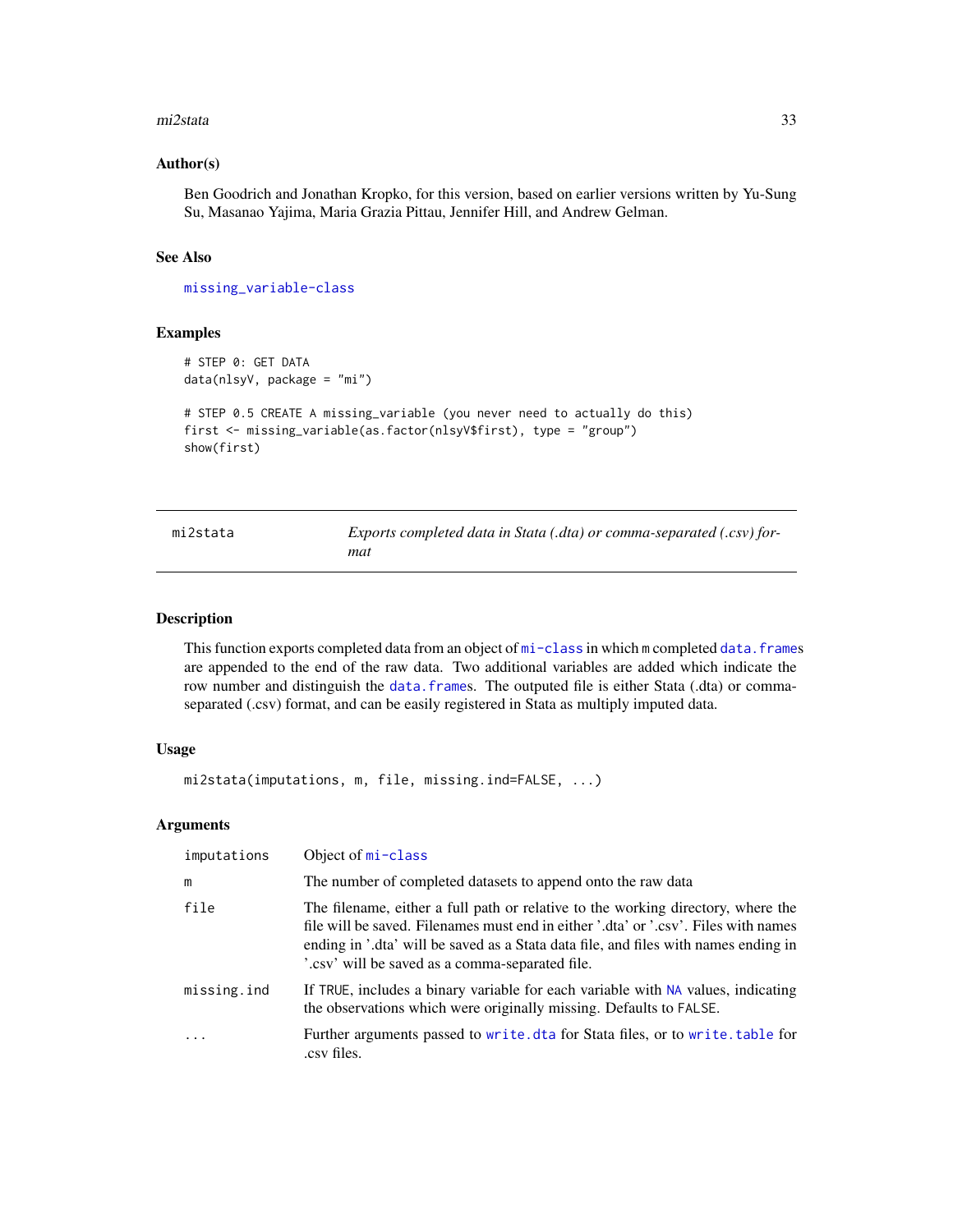# <span id="page-33-0"></span>Details

The function calls [complete](#page-18-1) to construct m completed [data.frame](#page-0-0)s, and uses [rbind](#page-0-0) to append them to the bottom of the raw data that still contains all of the missing values. Two new variables are added: \_mi, which contains the observation numbers; and \_mj, which indexes the [data.frame](#page-0-0)s.

To save a Stata .dta file, end the filename with '.dta'. To save a comma-separated file, end the filename with .csv'. Stata files are loaded into Stata using Stata's use command, and commaseparated files can be loaded by typing insheet using *filename*, comma names clear. Once the file is loaded into Stata, the data must be registered as multiply imputed before any subsequent analyses can be performed. In Stata version 11 or later, type mi import mice to register the data. The \_mi and \_mj variables will be replaced by variables named \_mi\_id and \_mi\_m respectively. In Stata version 10 or earlier, install the MIM package by typing findit mim and installing package st0139<sub>1</sub>. Then the prefix mim: must be added to any command using the multiply imputed data.

Any observations which are unpossible (legitimately skipped, and are not imputed, see [missing\\_variable](#page-2-1)) will remain missing in the complete data, but will not be indicated as missing by these variables. If there are any unpossible values, missing indicators are included automatically.

#### Value

NULL

# Author(s)

Ben Goodrich and Jonathan Kropko, for this version, based on earlier versions written by Yu-Sung Su, Masanao Yajima, Maria Grazia Pittau, Jennifer Hill, and Andrew Gelman.

## See Also

[complete](#page-18-1), [mi](#page-13-1), [write.dta](#page-0-0), [write.table](#page-0-0)

# Examples

```
fn \leq paste(tempfile(), "dta", sep = ".")
if(!exists("imputations", env = .GlobalEnv)) {
  imputations <- mi:::imputations # cached from example("mi-package")
}
mi2stata(imputations, m=5, file=fn , missing.ind=TRUE)
```
mipply *Apply a Function to a Object of Class mi*

# Description

This function is a wrapper around [sapply](#page-0-0) that is invoked on the data slot of an object of  $m\bar{i}$ -class and / or on an object of [missing\\_data.frame-class](#page-6-1) after being coerced to a [data.frame](#page-0-0)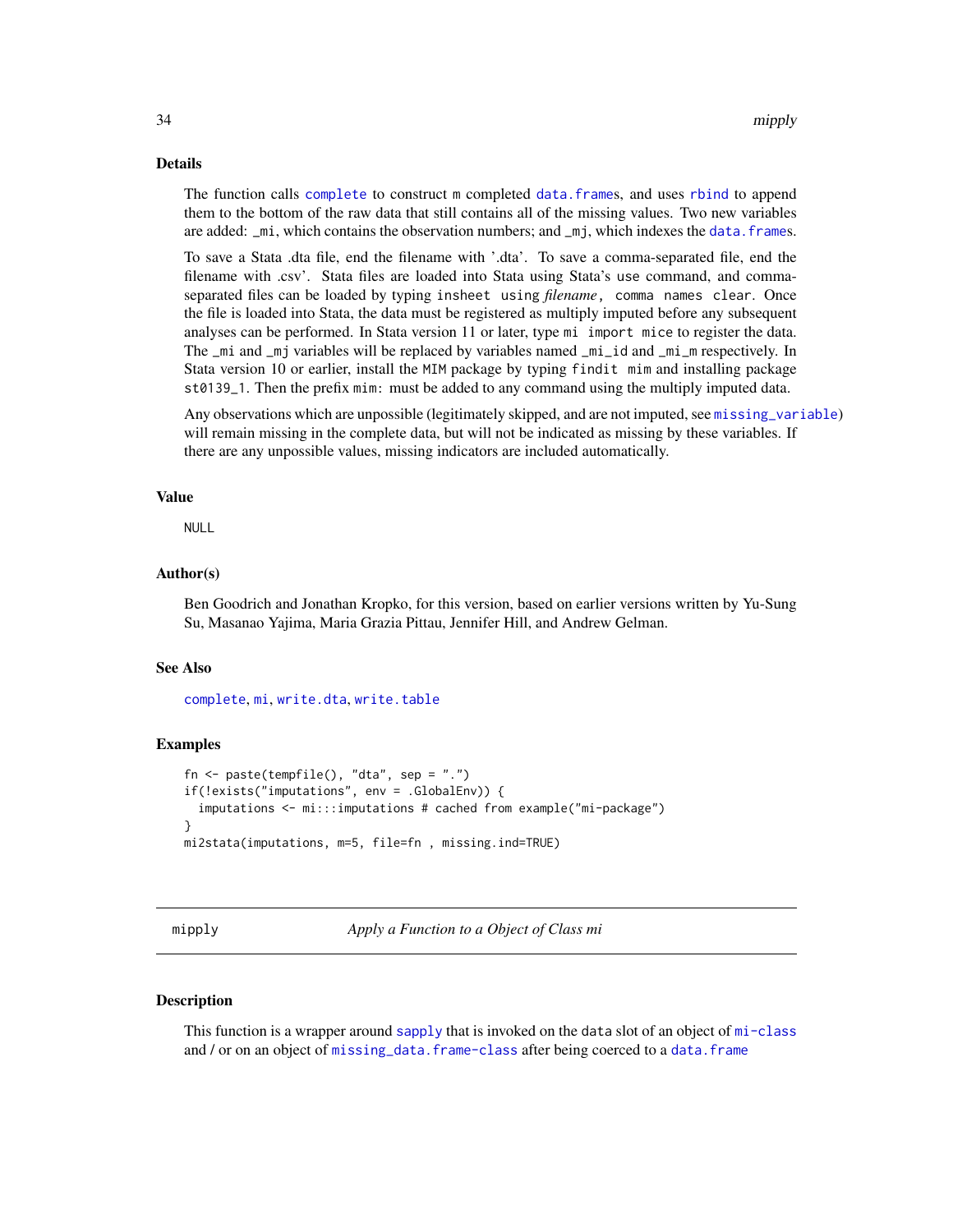#### <span id="page-34-0"></span>mipply 35

# Usage

```
mipply(X, FUN, ..., simplify = TRUE, USE.NAMES = TRUE,columnwise = TRUE, to.matrix = FALSE)
```
# Arguments

| $\mathsf{X}$ | Object of mi-class, missing_data.frame-class, missing_variable-class,<br>mi_list-class, or mdf_list-class                                                                                                                                            |
|--------------|------------------------------------------------------------------------------------------------------------------------------------------------------------------------------------------------------------------------------------------------------|
| <b>FUN</b>   | Function to call                                                                                                                                                                                                                                     |
| $\cdots$     | Further arguments passed to FUN, currently broken                                                                                                                                                                                                    |
| simplify     | If TRUE, coerces result to a vector or matrix if possible                                                                                                                                                                                            |
| USE.NAMES    | ignored but included for compatibility with sapply                                                                                                                                                                                                   |
| columnwise   | logical indicating whether to invoke FUN on the columns of a missing data. frame<br>after coercing it to a data. Frame or a matrix or to invoke FUN on the "whole"<br>data.frame or matrix                                                           |
| to.matrix    | Logical indicating whether to coerce each missing data, frame to a numeric<br>matrix or to a data. frame. The default is FALSE, in which case the data. frame<br>will include factors if any of the missing_variables inherit from categorical-class |

# Details

The columnwise and to.matrix arguments are the only additions to the argument list in [sapply](#page-0-0), see the Examples section for an illustration of their use. Note that functions such as [mean](#page-0-0) only accept [numeric](#page-0-0) inputs, which can produce errors or warnings when to.matrix = FALSE.

# Value

A list, vector, or matrix depending on the arguments

# Author(s)

Ben Goodrich and Jonathan Kropko, for this version, based on earlier versions written by Yu-Sung Su, Masanao Yajima, Maria Grazia Pittau, Jennifer Hill, and Andrew Gelman.

# See Also

[sapply](#page-0-0)

# Examples

```
if(!exists("imputations", env = .GlobalEnv)) {
 imputations <- mi:::imputations # cached from example("mi-package")
}
round(mipply(imputations, mean, to.matrix = TRUE), 3)
mipply(imputations, summary, columnwise = FALSE)
```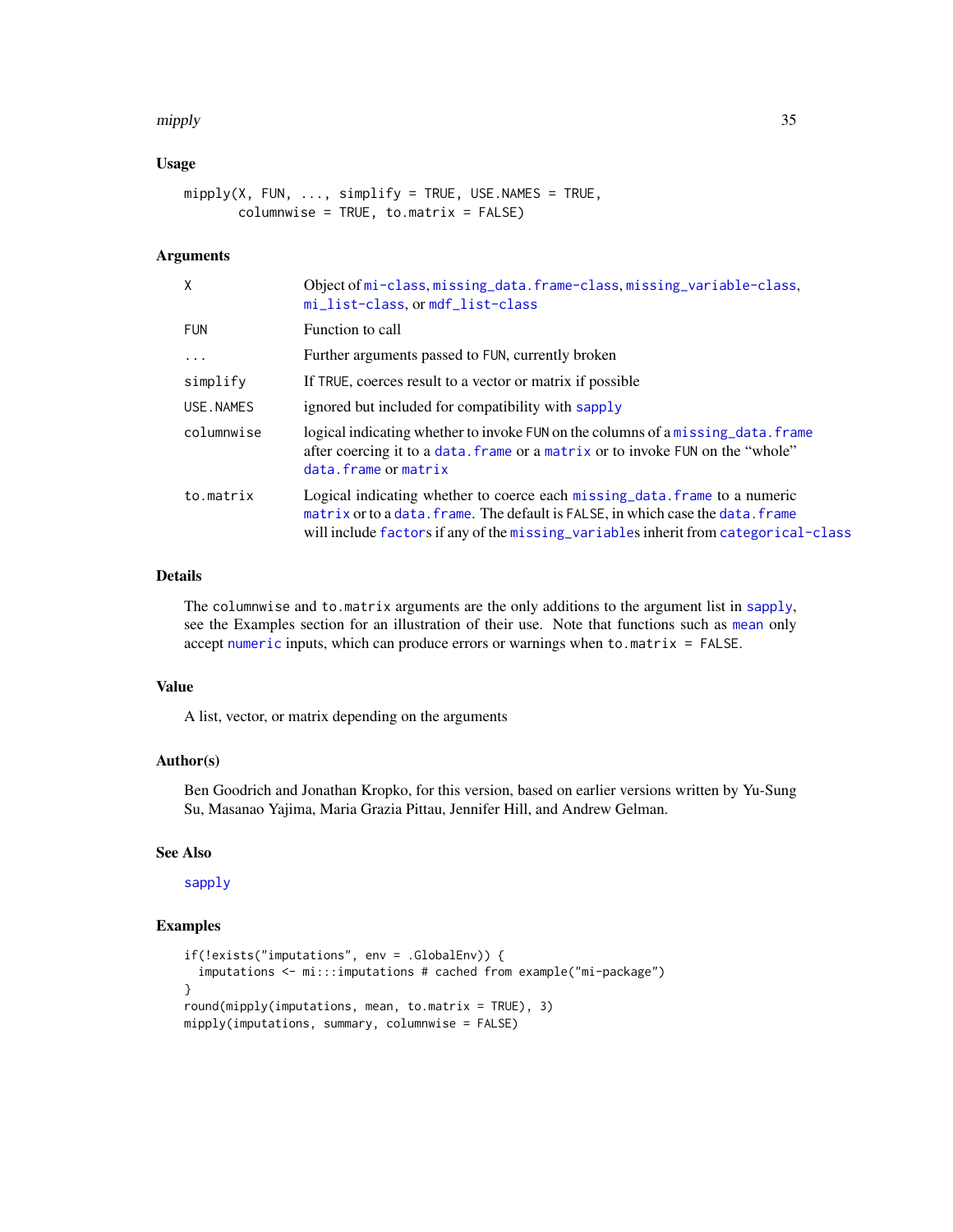<span id="page-35-1"></span><span id="page-35-0"></span>multilevel\_missing\_data.frame

*Class "multilevel\_missing\_data.frame"*

# <span id="page-35-2"></span>**Description**

This class inherits from the [missing\\_data.frame-class](#page-6-1) but is customized for the situation where the sample has a multilevel structure.

# Details

The [fit\\_model-methods](#page-28-1) for the multilevel\_missing\_data.frame class will, by default, utilize multilevel modeling techniques that shrink the estimated parameters for each group toward their global means.

# Objects from the Class

Objects can be created by calls of the form new("multilevel\_missing\_data.frame", ...). However, its users almost always will pass a [data.frame](#page-0-0) to the [missing\\_data.frame](#page-6-1) function and specify the subclass and groups arguments.

#### **Slots**

The multilevel\_missing\_data.frame class inherits from the [missing\\_data.frame-class](#page-6-1) and has two additional slots

groups Object of class [character](#page-0-0) indicating which variables define the multilevel structure

mdf\_list Object of class mdf\_list whose elements contain a [missing\\_data.frame](#page-6-1) for each group. This slot is filled automatically by the [initialize](#page-0-0) method.

#### Author(s)

Ben Goodrich and Jonathan Kropko, for this version, based on earlier versions written by Yu-Sung Su, Masanao Yajima, Maria Grazia Pittau, Jennifer Hill, and Andrew Gelman.

# See Also

[missing\\_data.frame](#page-6-1)

#### Examples

## Write example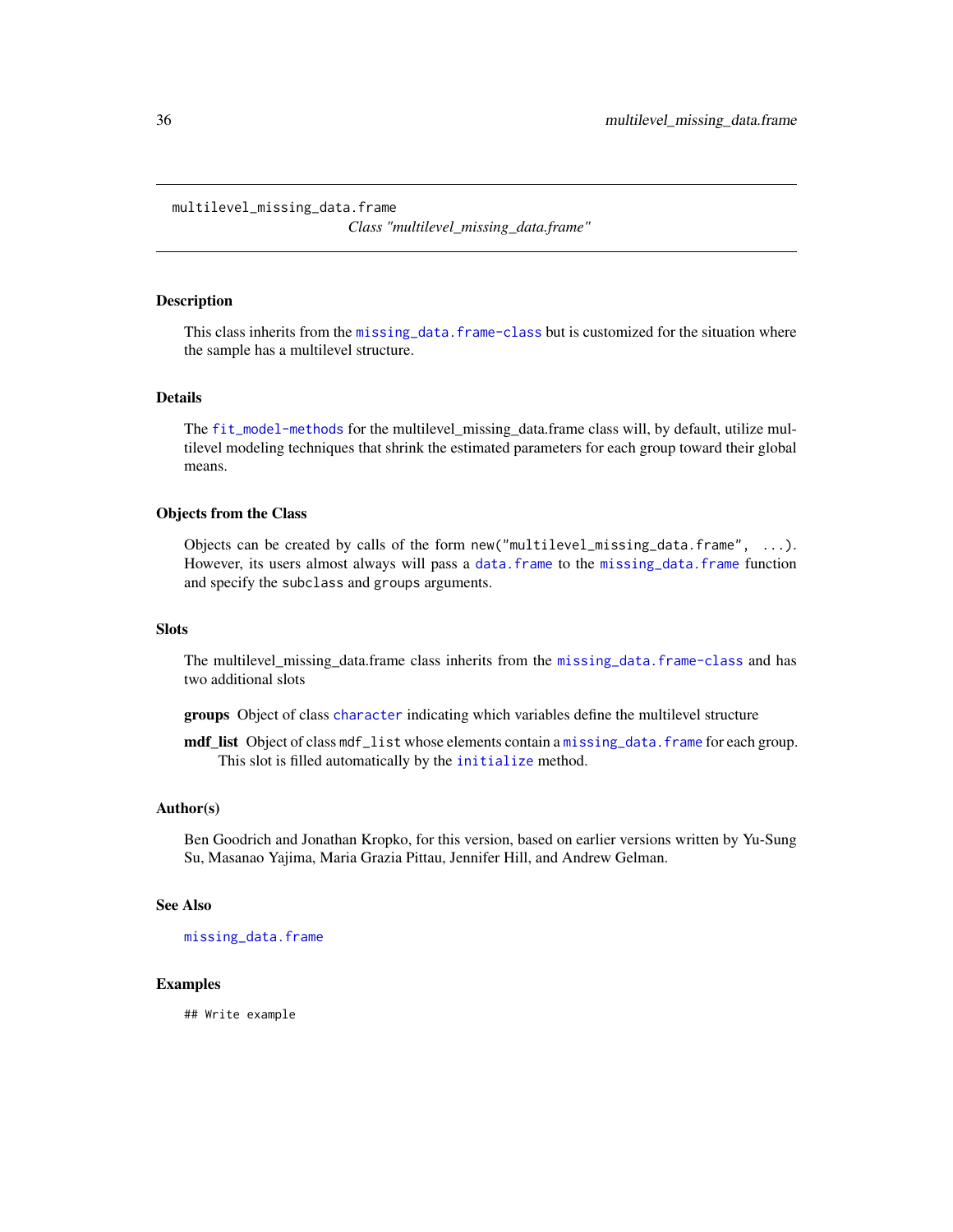<span id="page-36-1"></span><span id="page-36-0"></span>

# Description

This function is a returns a [family](#page-0-0) and is a generalization of [binomial](#page-0-0). users would only need to call it when calling [change](#page-10-1) with what = "family", to = multinomial(link = 'logit')

#### Usage

```
multinomial(link = "logit")
```
# Arguments

link character string among those supported by [binomial](#page-0-0)

# Details

This function is mostly cosmetic. The family slot for an object of [unordered-categorical-class](#page-21-1) must be multinomial(link = 'logit'). For an object of [ordered-categorical-class](#page-21-1) but not its subclasses, the family slot must be multinomial() but the link function can differ from its default ("logit")

# Value

A [family](#page-0-0) object

# Author(s)

Ben Goodrich and Jonathan Kropko, for this version, based on earlier versions written by Yu-Sung Su, Masanao Yajima, Maria Grazia Pittau, Jennifer Hill, and Andrew Gelman.

# See Also

[family](#page-0-0), [binomial](#page-0-0)

# Examples

multinomial()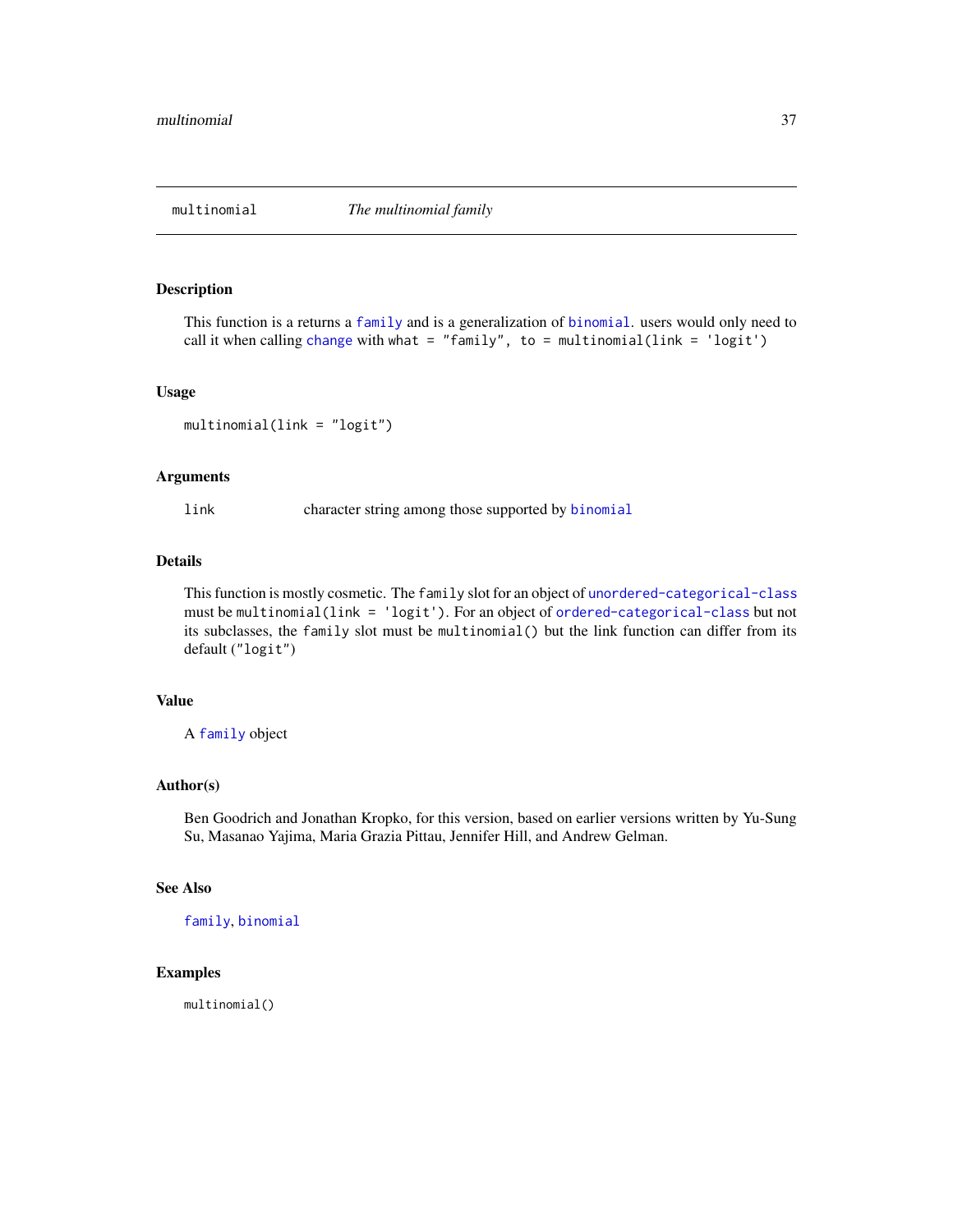<span id="page-37-0"></span>

# Description

This dataset pertains to children and their families in the United States and is intended to illustrate missing data issues. Note that although the original data are longitudinal, this extract is not.

#### Usage

data(nlsyV)

# Format

A data frame with 400 randomly subsampled observations on the following 7 variables.

ppvtr.36 a numeric vector with data on the Peabody Picture Vocabulary Test (Revised) administered at 36 months

first indicator for whether child was first-born

- b.marr indicator for whether mother was married when child was born
- income a numeric vector with data on family income in year after the child was born
- momage a numeric vector with data on the age of the mother when the child was born
- momed educational status of mother when child was born  $(1 =$ less than high school,  $2 =$ high school graduate,  $3 =$ some college,  $4 =$ college graduate)

momrace race of mother  $(1 = black, 2 = Hispanic, 3 = white)$ 

Note that **momed** would typically be an ordered [factor](#page-0-0) while **momrace** would typically be an unorderd [factor](#page-0-0) but both are [numeric](#page-0-0) in this [data.frame](#page-0-0) in order to illustrate the mechanism to [change](#page-10-1) the type of a [missing\\_variable](#page-2-1)

#### Source

National Longitudinal Survey of Youth, 1997, <http://www.bls.gov/nls/nlsy97.htm>

# Examples

data(nlsyV) summary(nlsyV)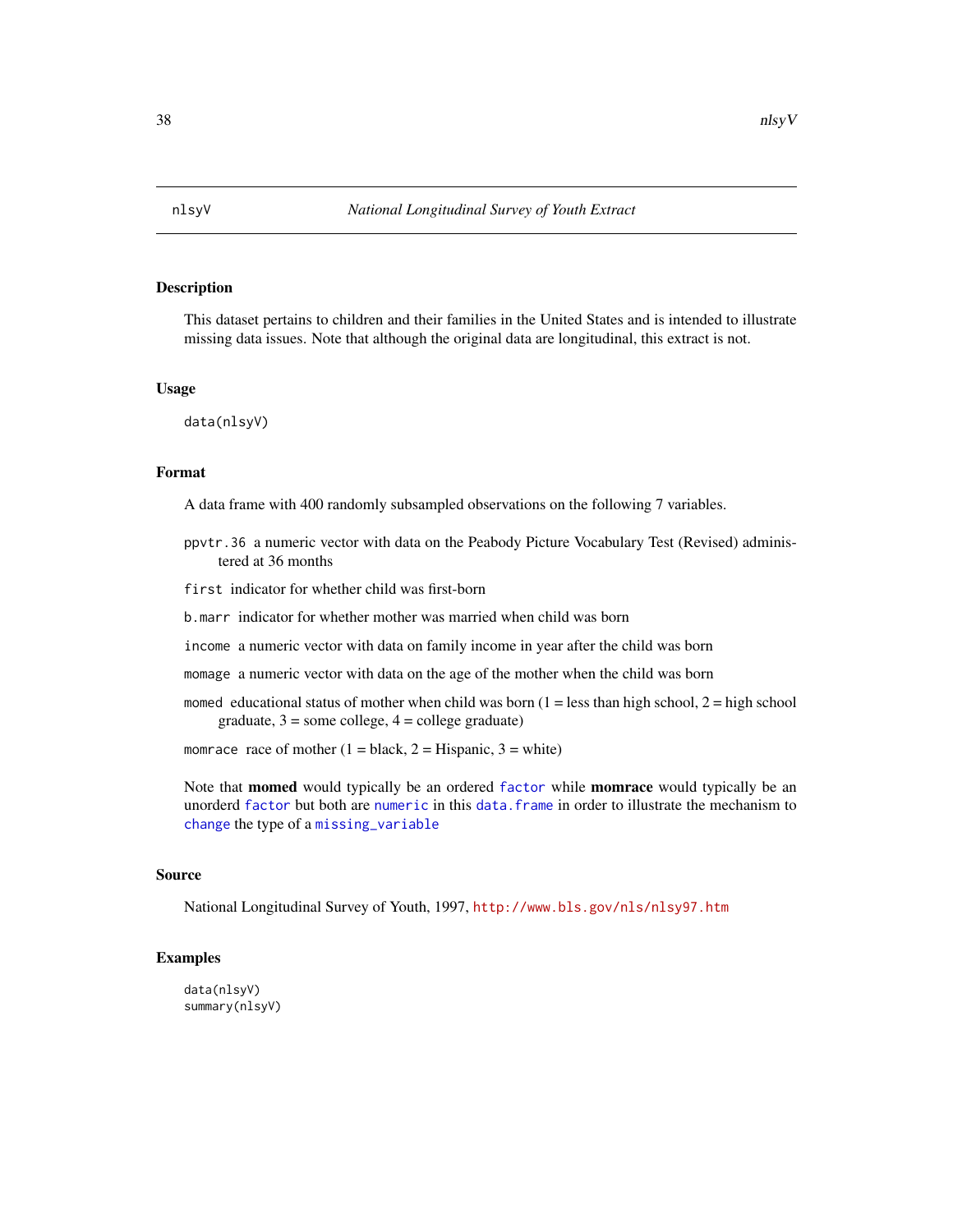```
positive-continuous-class
```
*Class "positive-continuous" and Inherited Classes*

### <span id="page-38-2"></span>Description

The positive-continuous class inherits from the [continuous-class](#page-25-1) and is the parent of the proportion class. In both cases, no observations can be zero, and in the case of the proportion class, no observations can be one. The [nonnegative-continuous-class](#page-42-1) and the [SC\\_proportion-class](#page-42-1) are appropriate for those situations. Aside from these facts, the rest of the documentation here is primarily directed toward developeRs.

# Objects from the Classes

Objects can be created that are of positive-continuous or proportion class via the [missing\\_variable](#page-2-1) generic function by specifying type = "positive-continuous" or type = "proportion"

# **Slots**

The default transformation for the positive-continuous class is the [log](#page-0-0) function. The proportion class inherits from the positive-continuous class and has the identity transformation and the [binomial](#page-0-0) family as defaults, in which case the [fit\\_model-methods](#page-28-1) call the [betareg](#page-0-0) function in the **betareg** package. Alternatively, the transformation could be an inverse CDF like the [qnorm](#page-0-0) function and the family could be [gaussian](#page-0-0), in which case the [fit\\_model-methods](#page-28-1) call the [bayesglm](#page-0-0) function in the **arm** package.

# Author(s)

Ben Goodrich and Jonathan Kropko, for this version, based on earlier versions written by Yu-Sung Su, Masanao Yajima, Maria Grazia Pittau, Jennifer Hill, and Andrew Gelman.

# See Also

[missing\\_variable](#page-2-1), [continuous-class](#page-25-1), [positive-continuous-class](#page-38-1), [proportion-class](#page-38-2)

# Examples

```
# STEP 0: GET DATA
data(CHAIN, package = "mi")
# STEP 0.5 CREATE A missing_variable (you never need to actually do this)
healthy <- missing_variable(CHAIN$healthy / 100, type = "proportion")
show(healthy)
```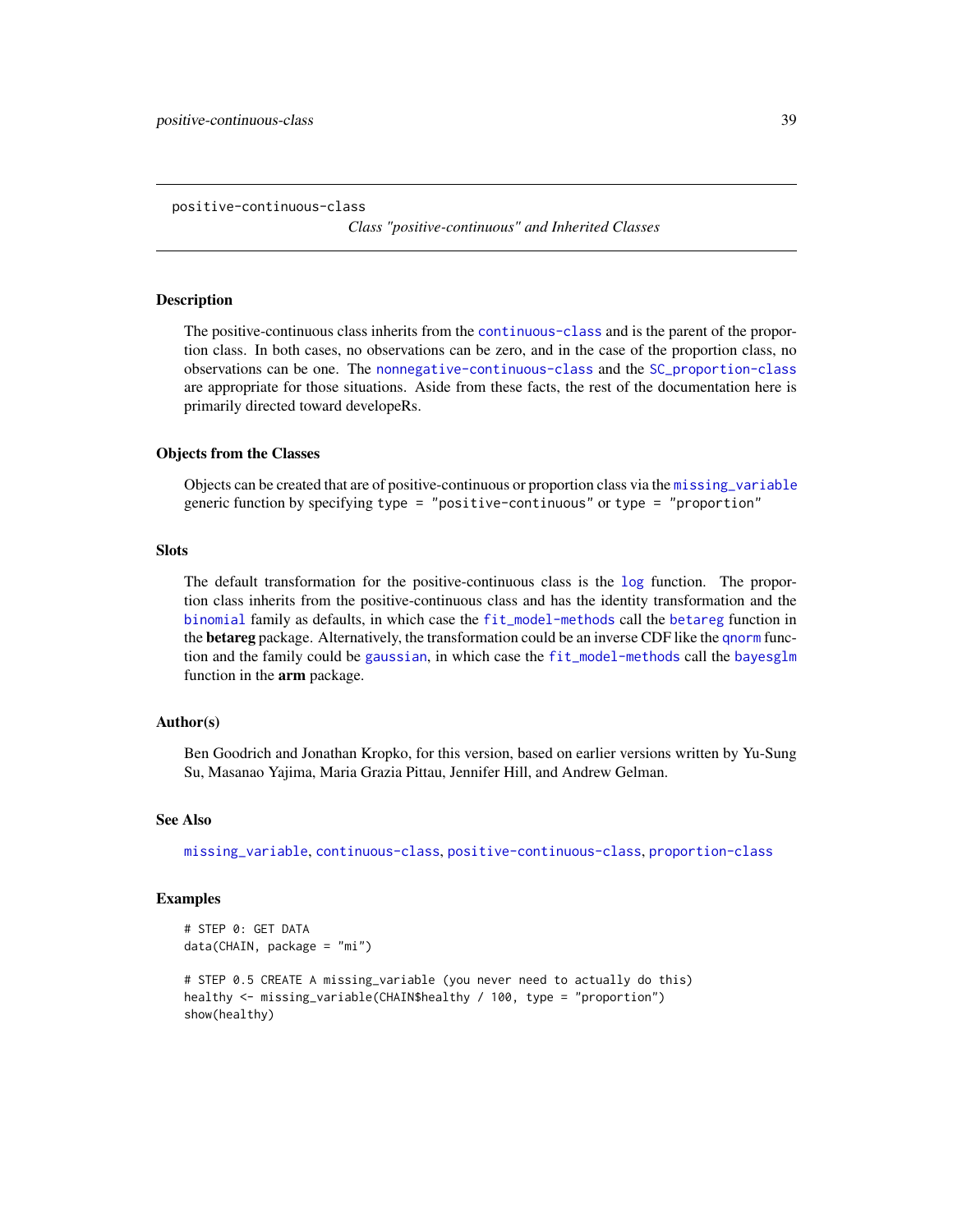<span id="page-39-0"></span>

# Description

This function generates a random data. frame with a missingness mechanism that is used to impose a missingness pattern. The primary purpose of this function is for use in simulations

# Usage

```
rdata.frame(N = 1000,restrictions = c("none", "MARish", "triangular", "stratified", "MCAR"),
            last_CPC = NA_real_, strong = FALSE, pr_miss = .25, Sigma = NULL,
            alpha = NULL, experiment = FALSE,
            treatment_cor = c(rep(\theta, n_full - 1), rep(NA, 2 * n_partial)),n_full = 1, n_partial = 1, n_cat = NULL,
            eta = 1, df = Inf, types = "continuous", estimate_CPCs = TRUE)
```
# Arguments

| N            | integer indicating the number of observations                                                                                                                                                                                                                                                                                                                                                                                                                                                                                                                  |
|--------------|----------------------------------------------------------------------------------------------------------------------------------------------------------------------------------------------------------------------------------------------------------------------------------------------------------------------------------------------------------------------------------------------------------------------------------------------------------------------------------------------------------------------------------------------------------------|
| restrictions | character string indicating what restrictions to impose on the the missing data<br>mechansim, see the Details section                                                                                                                                                                                                                                                                                                                                                                                                                                          |
| last_CPC     | a numeric scalar between $-1$ and 1 exclusive or $NA_{real_{n}}$ (the default). If not<br>NA_real_, then this value will be used to construct the correlation matrix from<br>which the data are drawn. This option is useful if restrictions is "triangular"<br>or "stratified", in which case the degree to which last_CPC is not zero<br>causes a violation of the Missing-At-Random assumption that is confined to<br>the last of the partially observed variables                                                                                          |
| strong       | Integer among 0, 1, and 2 indicating how strong to make the instruments with<br>multiple partially observed variables, in which case the missingness indica-<br>tors for each partially observed variable can be used as instruments when pre-<br>dicting missingness on other partially observed variables. Only applies when<br>restrictions = "triangular"                                                                                                                                                                                                  |
| pr_miss      | numeric scalar on the $(0,1)$ interval or vector of length $n$ -partial indicating the<br>proportion of observations that are missing on partially observed variables                                                                                                                                                                                                                                                                                                                                                                                          |
| Sigma        | Either NULL (the default) or a correlation matrix of appropriate order for the<br>variables (including the missingness indicators). By default, such a matrix is<br>generated at random.                                                                                                                                                                                                                                                                                                                                                                       |
| alpha        | Either NULL, NA, or a numeric vector of appropriate length that governs the skew<br>of a multivariate skewed normal distribution; see rmsn. The appropriate length<br>is n_full - $1 + 2 \times n$ _partial iff none of the variable types is nomi-<br>nal. If some of the variable types are nominal, then the appropriate length is<br>$n_full - 1 + 2 * n_partial + sum(n_cat) - length(n_cat)$ . If NULL,<br>alpha is taken to be zero, in which case the data-generating process has no skew.<br>If NA, alpha is drawn from rt with df degrees of freedom |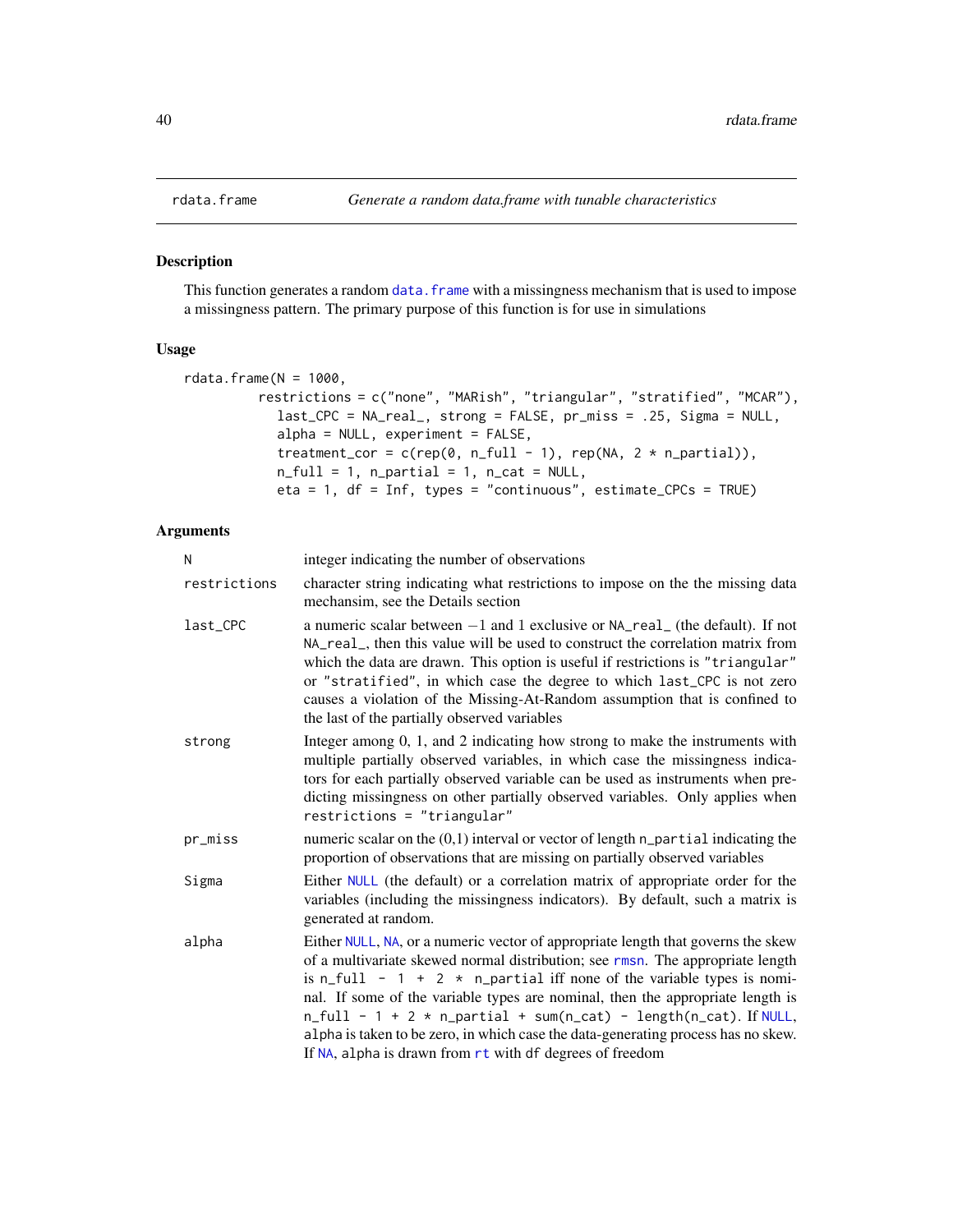<span id="page-40-0"></span>experiment logical indicating whether to simulate a randomized experiment treatment\_cor Numeric vector of appropriate length indicating the correlations between the treatment variable and the other variables, which is only relevant if experiment = TRUE. The appropriate length is  $n_full - 1 + 2 * n_p$  partial iff none of the variable types is nominal. If some of the variable types are nominal, then the appropriate length is  $n_full - 1 + 2 * n_partial + sum(n_cat) - length(n_cat)$ . If treatment\_cor is of length one and is zero, then it will be recylced to the appropriate length. The treatment variable should be uncorrelated with intended covariates and uncorrelated with missingness on intended covariates. If any elements of treatment cor are [NA](#page-0-0), then those elements will be replaced with random draws. Note that the order of the random variables is: all fully observed variables,all partially observed but not nominal variables, all partially observed nominal variables, all missingness indicators for partially observed variables. n\_full integer indicating the number of fully observed variables n\_partial integer indicating the number of partially observed variables n\_cat Either [NULL](#page-0-0) or an integer vector (possibly of length one) indicating the number of categories in each partially observed nominal or ordinal variable; see the Details section eta Positive numeric scalar which serves as a hyperparameter in the data-generating process. The default value of 1 implies that the correlation matrix among the variables is jointly uniformally distributed, using essentially the same logic as in the clusterGeneration package df positive numeric scalar indicating the degress of freedom for the (possibly skewed) multivariate t distribution, which defaults to [Inf](#page-0-0) implying a (possibly skewed) multivariate normal distribution types a character vector (possibly of length one, in which case it is recycled) indicating the type for each fully observed and partially observed variable, which currently can be among "continuous", "count", "binary", "treatment" (which is binary), "ordinal", "nominal", "proportion", "positive". See the Details section. Unique abbreviations are acceptable. estimate\_CPCs A logical indicating whether the canonical partial correlations between the partially observed variables and the latent missingnesses should be estimated. The default is TRUE but considerable wall time can be saved by switching it to FALSE when there are many partially observed variables.

# Details

By default, the correlation matrix among the variables and missingness indicators is intended to be close to uniform, although it is often not possible to achieve exactly. If restrictions = "none", the data will be Not Missing At Random (NMAR). If restrictions = "MARish", the departure from Missing At Random (MAR) will be minimized via a call to [optim](#page-0-0), but generally will not fully achieve MAR. If restrictions = "triangular", the MAR assumption will hold but the missingness of each partially observed variable will only depend on the fully observed variables and the other latent missingness indicators. If restrictions = "stratified", the MAR assumption will hold but the missingness of each partially observed variable will only depend on the fully observed variables. If restrictions = "MCAR", the Missing Completely At Random (MCAR) assumption holds, which is much more restrictive than MAR.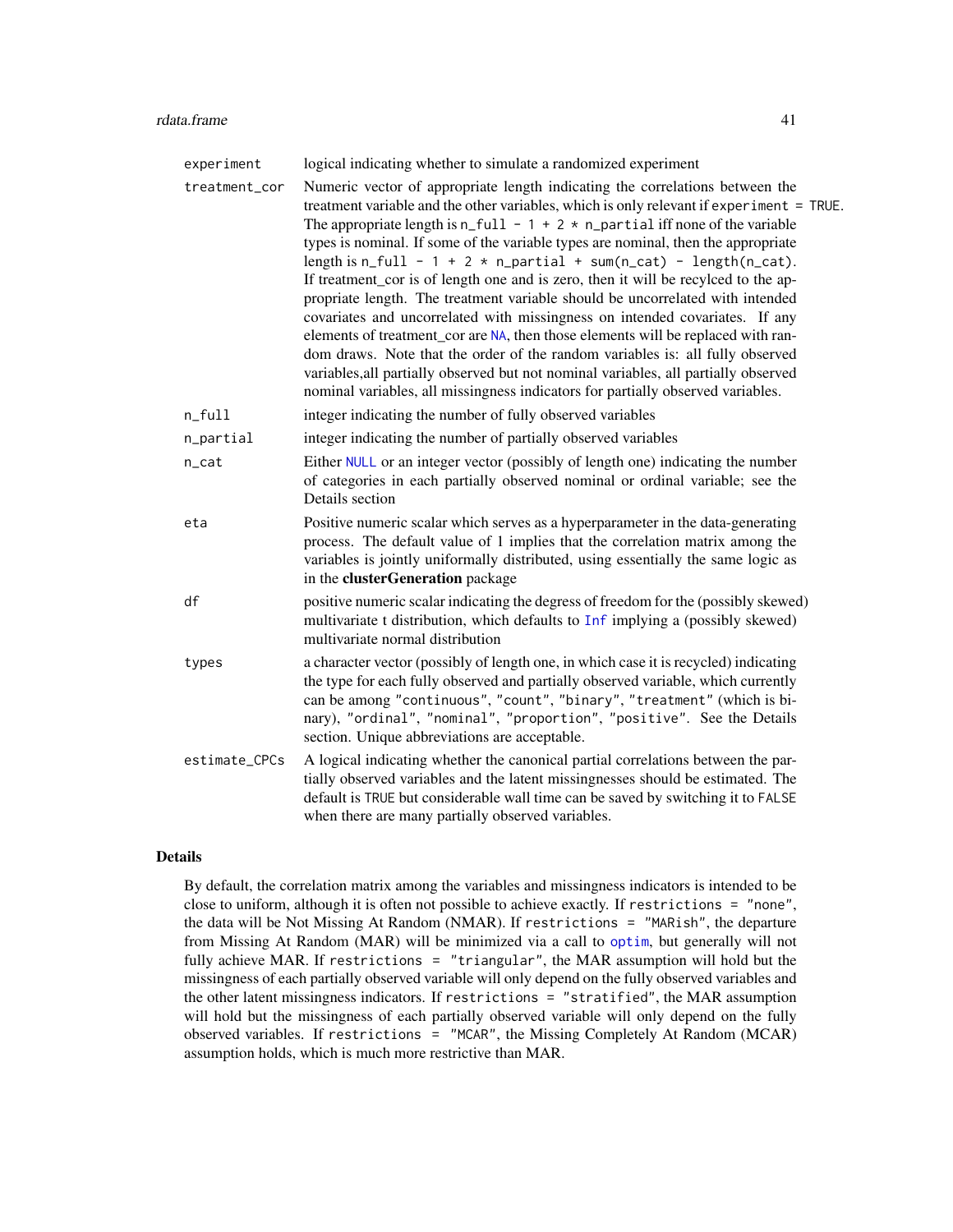<span id="page-41-0"></span>There are some rules to follow, particularly when specifying types. First, if experiment = TRUE, there must be exactly one treatment variable (taken to be binary) and it must come first to ensure that the elements of treatment\_cor are handled properly. Second, if there are any partially observed nominal variables, they must come last; this is to ensure that they are conditionally uncorrelated with each other. Third, fully observed nominal variables are not supported, but they can be made into ordinal variables and then converted to nominal after the fact. Fourth, including both ordinal and nominal partially observed variables is not supported yet, Finally, if any variable is specified as a count, it will not be exactly consistent with the data-generating process. Essentially, a count variable is constructed from a continuous variable by evaluating [pt](#page-0-0) on it and passing that to [qpois](#page-0-0) with an intensity parameter of 5. The other non-continuous variables are constructed via some transformation or discretization of a continuous variable.

If some partially observed variables are either ordinal or nominal (but not both), then the n\_cat argument governs how many categories there are. If n\_cat is NULL, then the number of categories defaults to three. If n\_cat has length one, then that number of categories will be used for all categorical variables but must be greater than two. Otherwise, the length of n\_cat must match the number of partially observed categorical variables and the number of categories for the ith such variable will be the *i*th element of n\_cat.

# Value

A list with the following elements:

- 1. true a data. frame containing no [NA](#page-0-0) values
- 2. obs a [data.frame](#page-0-0) derived from the previous with some [NA](#page-0-0) values that represents a dataset that could be observed
- 3. empirical\_CPCs a numeric vector of empirical Canonical Partial Correlations, which should differ only randomly from zero iff MAR = TRUE and the data-generating process is multivariate normal
- 4. L a Cholesky factor of the correlation matrix used to generate the true data

In addition, if alpha is not [NULL](#page-0-0), then the following elements are also included:

- 1. alpha the alpha vector utilized
- 2. sn\_skewness the skewness of the multivariate skewed normal distribution in the population; note that this value is only an approximation of the skewness when df < Inf
- 3. sn\_kurtosis the kurtosis of the multivariate skewed normal distribution in the population; note that this value is only an approximation of the kurtosis when  $df <$  Inf

# Author(s)

Ben Goodrich and Jonathan Kropko, for this version, based on earlier versions written by Yu-Sung Su, Masanao Yajima, Maria Grazia Pittau, Jennifer Hill, and Andrew Gelman.

# See Also

[data.frame](#page-0-0), [missing\\_data.frame](#page-6-1)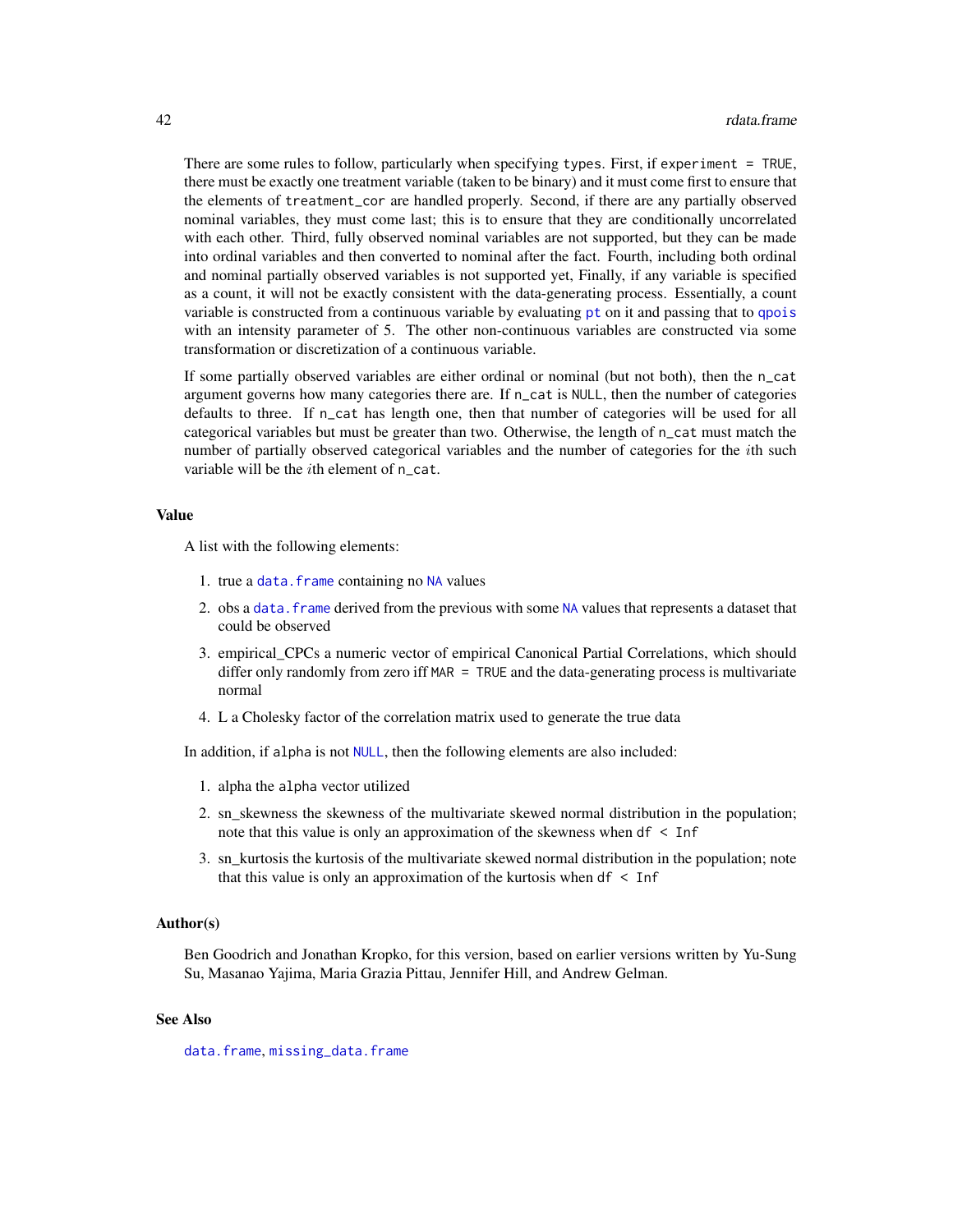#### <span id="page-42-0"></span>semi-continuous-class 43

# Examples

```
rdf \le rdata.frame(n_partial = 2, df = 5, alpha = rnorm(5))
print(rdf$empirical_CPCs) # not zero
rdf <- rdata.frame(n_partial = 2, restrictions = "triangular", alpha = NA)
print(rdf$empirical_CPCs) # only randomly different from zero
print(rdf$L == 0) # some are exactly zero by construction
mdf <- missing_data.frame(rdf$obs)
show(mdf)
hist(mdf)
image(mdf)
# a randomized experiment
rdf \leq rdata.frame(n_full = 2, n_partial = 2,
                   restrictions = "triangular", experiment = TRUE,
                   types = c("t", "ord", "con", "pos"),
                   treatment_cor = c(0, 0, NA, 0, NA))
Sigma <- tcrossprod(rdf$L)
rownames(Sigma) <- colnames(Sigma) <- c("treatment", "X_2", "y_1", "Y_2",
                                        "missing_y_1", "missing_Y_2")
print(round(Sigma, 3))
```
<span id="page-42-2"></span>semi-continuous-class *Class "semi-continuous" and Inherited Classes*

# <span id="page-42-1"></span>**Description**

The semi-continuous class inherits from the [continuous-class](#page-25-1) and is the parent of the nonnegative-continuous class, which in turn is the parent of the SC\_proportion class for semi-continuous variables. A semi-continuous variable has support on one or more point masses and a continuous interval. The semi-continuous class differs from the [censored-continuous-class](#page-22-1) and the [truncated-continuous-class](#page-22-2) in that observations that fall on the point masses are bonafide data, rather than indicators of censoring or truncation. If there are no observations that fall on a point mass, then either the [continuous-class](#page-25-1) or one of its other subclasses should be used. Aside from these facts, the rest of the documentation here is primarily directed toward developers.

#### Objects from the Classes

Objects can be created that are of semi-continuous, nonnegative-continuous, or SC\_proportion class via the [missing\\_variable](#page-2-1) generic function by specifying type = "semi-continuous" type = "nonnegative-continuous", type = "SC\_proportion".

# **Slots**

The semi-continuous class inherits from the continuous class and is intended for variables that, for example have a point mass at certain points and are continuous in between. Thus, its default transformation is the identity transformation, which is to say no transformation in practice. It has one additional slot.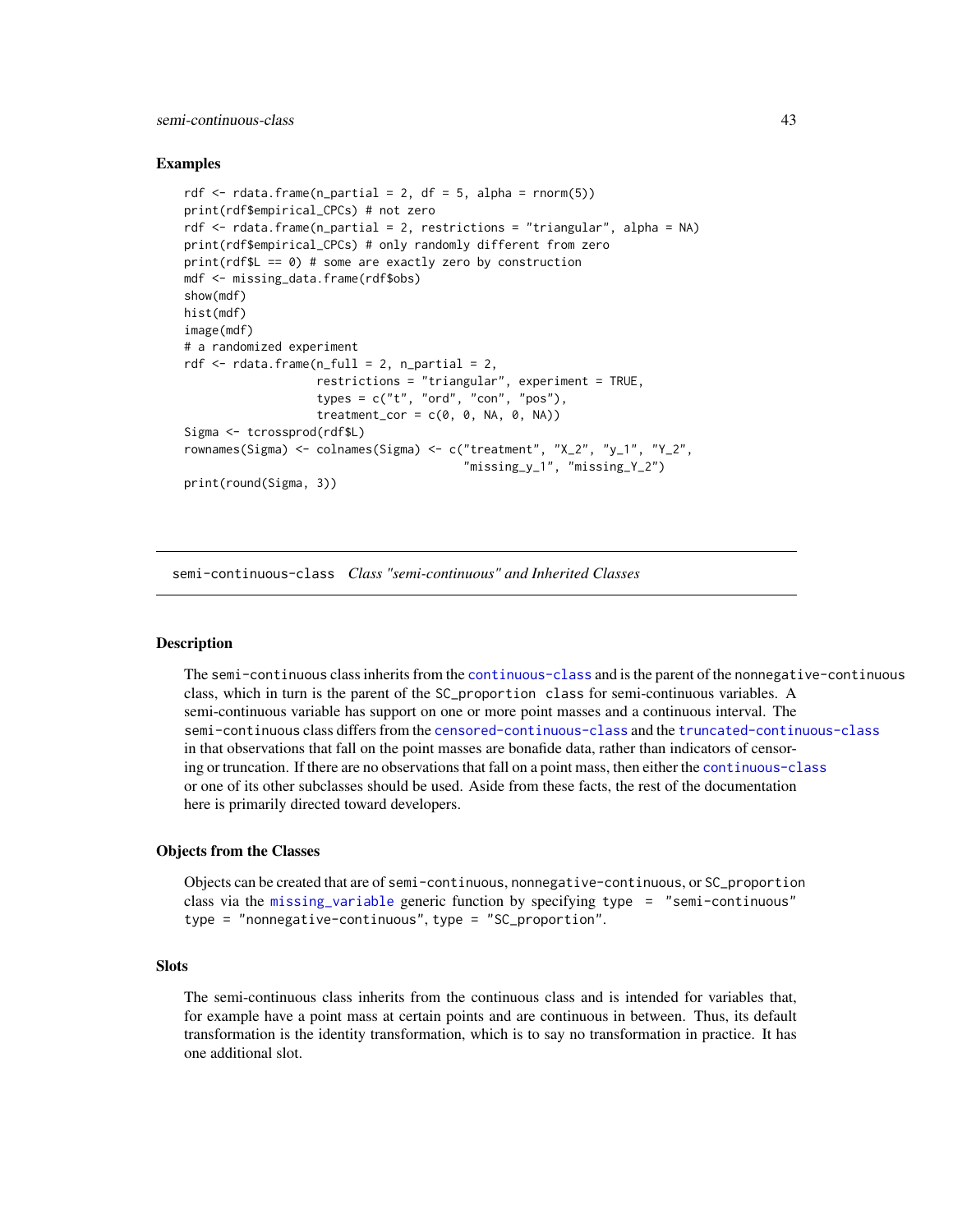<span id="page-43-0"></span>indicator Object of class "ordered-categorical" that indicates whether an observed value falls on a point mass or the continuous interval in between. By convention, zero signifies an observation that falls within the continuous interval

At the moment, there are no methods for the semi-continuous class. However, the basic approach to modeling a semi-continuous variable has two steps. First, the **indicator** is modeled using the methods that are defined for it and its missing values are imputed. Second, the continuous part of the semi-continuous variable is modeled using the same techniques that are used when modeling continuous variables. Note that in the second step, only a subset of the observations are modeled, although this subset possibly includes values that were originally missing in which case they are imputed.

The nonnegative-continuous class inherits from the semi-continuous class, which has its point mass at zero and is continuous over the positive real line. By default, the transformation for the positive part of a nonnegative-continuuos variable is  $log(y + a)$ , where a is a small constant determined by the observed data. If a variable is strictly positive, the [positive-continuous-class](#page-38-1) should be used instead.

The SC proportion class inherits from the nonnegative-continuous class. It has no additional slots, and the only supported transformation function is the (y  $\star$  (n - 1) + .5) / n function. Its default [fit\\_model](#page-28-2) method is a wrapper for the [betareg](#page-0-0) function in the **betareg** package. Its family must be [binomial](#page-0-0) so that its link function can be passed to [betareg](#page-0-0) If the observed values fall strictly on the open unit interval, the [proportion-class](#page-38-2) should be used instead.

#### Author(s)

Ben Goodrich and Jonathan Kropko, for this version, based on earlier versions written by Yu-Sung Su, Masanao Yajima, Maria Grazia Pittau, Jennifer Hill, and Andrew Gelman.

# See Also

[missing\\_variable](#page-2-1), [continuous-class](#page-25-1), [positive-continuous-class](#page-38-1), [proportion-class](#page-38-2)

# Examples

```
# STEP 0: GET DATA
data(nlsyV, package = "mi")
```

```
# STEP 0.5 CREATE A missing_variable (you never need to actually do this)
income <- missing_variable(nlsyV$income, type = "nonnegative-continuous")
show(income)
```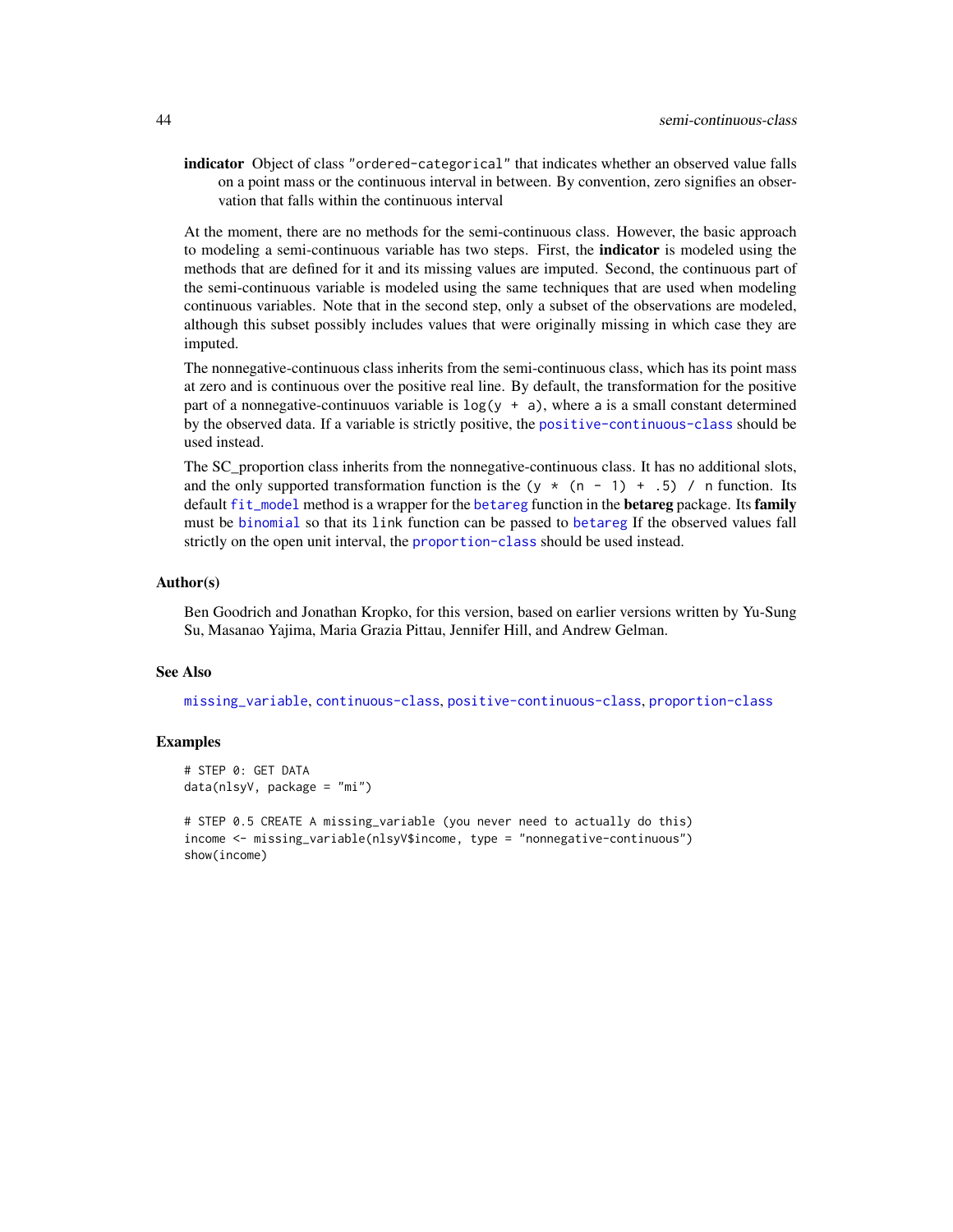# <span id="page-44-0"></span>**Index**

∗Topic AimedAtUseRs 01missing\_variable, [3](#page-2-0) 02missing\_data.frame, [7](#page-6-0) 03change, [11](#page-10-0) 05Rhats, [17](#page-16-0) 06pool, [18](#page-17-0) 07complete, [19](#page-18-0) allcategorical\_missing\_data.frame, [20](#page-19-0) experiment\_missing\_data.frame, [28](#page-27-0) hist, [31](#page-30-0) multilevel\_missing\_data.frame, [36](#page-35-0) ∗Topic AimedAtusers 00mi-package, [2](#page-1-0) 04mi, [14](#page-13-0) ∗Topic DirectedTowardDevelopeRs 01missing\_variable, [3](#page-2-0) bounded-continuous-class, [21](#page-20-0) categorical, [22](#page-21-0) censored-continuous-class, [23](#page-22-0) continuous, [26](#page-25-0) count-class, [27](#page-26-0) fit\_model, [29](#page-28-0) irrelevant, [32](#page-31-0) positive-continuous-class, [39](#page-38-0) semi-continuous-class, [43](#page-42-0) ∗Topic classes 01missing\_variable, [3](#page-2-0) 02missing\_data.frame, [7](#page-6-0) 04mi, [14](#page-13-0) allcategorical\_missing\_data.frame, [20](#page-19-0) bounded-continuous-class, [21](#page-20-0) categorical, [22](#page-21-0) censored-continuous-class, [23](#page-22-0) continuous, [26](#page-25-0) count-class, [27](#page-26-0) experiment\_missing\_data.frame, [28](#page-27-0) irrelevant, [32](#page-31-0)

multilevel\_missing\_data.frame, [36](#page-35-0) positive-continuous-class, [39](#page-38-0) semi-continuous-class, [43](#page-42-0) ∗Topic datasets CHAIN, [25](#page-24-0) nlsyV, [38](#page-37-0) ∗Topic hplot hist, [31](#page-30-0) ∗Topic manip 02missing\_data.frame, [7](#page-6-0) 03change, [11](#page-10-0) 05Rhats, [17](#page-16-0) 07complete, [19](#page-18-0) allcategorical\_missing\_data.frame, [20](#page-19-0) experiment\_missing\_data.frame, [28](#page-27-0) multilevel\_missing\_data.frame, [36](#page-35-0) ∗Topic methods get\_parameters, [30](#page-29-0) hist, [31](#page-30-0) ∗Topic package 00mi-package, [2](#page-1-0) ∗Topic regression 04mi, [14](#page-13-0) 06pool, [18](#page-17-0) fit\_model, [29](#page-28-0) ∗Topic utilities mi2stata, [33](#page-32-0) mipply, [34](#page-33-0) multinomial, [37](#page-36-0) rdata.frame, [40](#page-39-0) 00mi-package, [2](#page-1-0) 01missing\_variable, [3](#page-2-0) 02missing\_data.frame, [7](#page-6-0) 03change, [11](#page-10-0) 04mi, [14](#page-13-0) 05Rhats, [17](#page-16-0) 06pool, [18](#page-17-0)

07complete, [19](#page-18-0)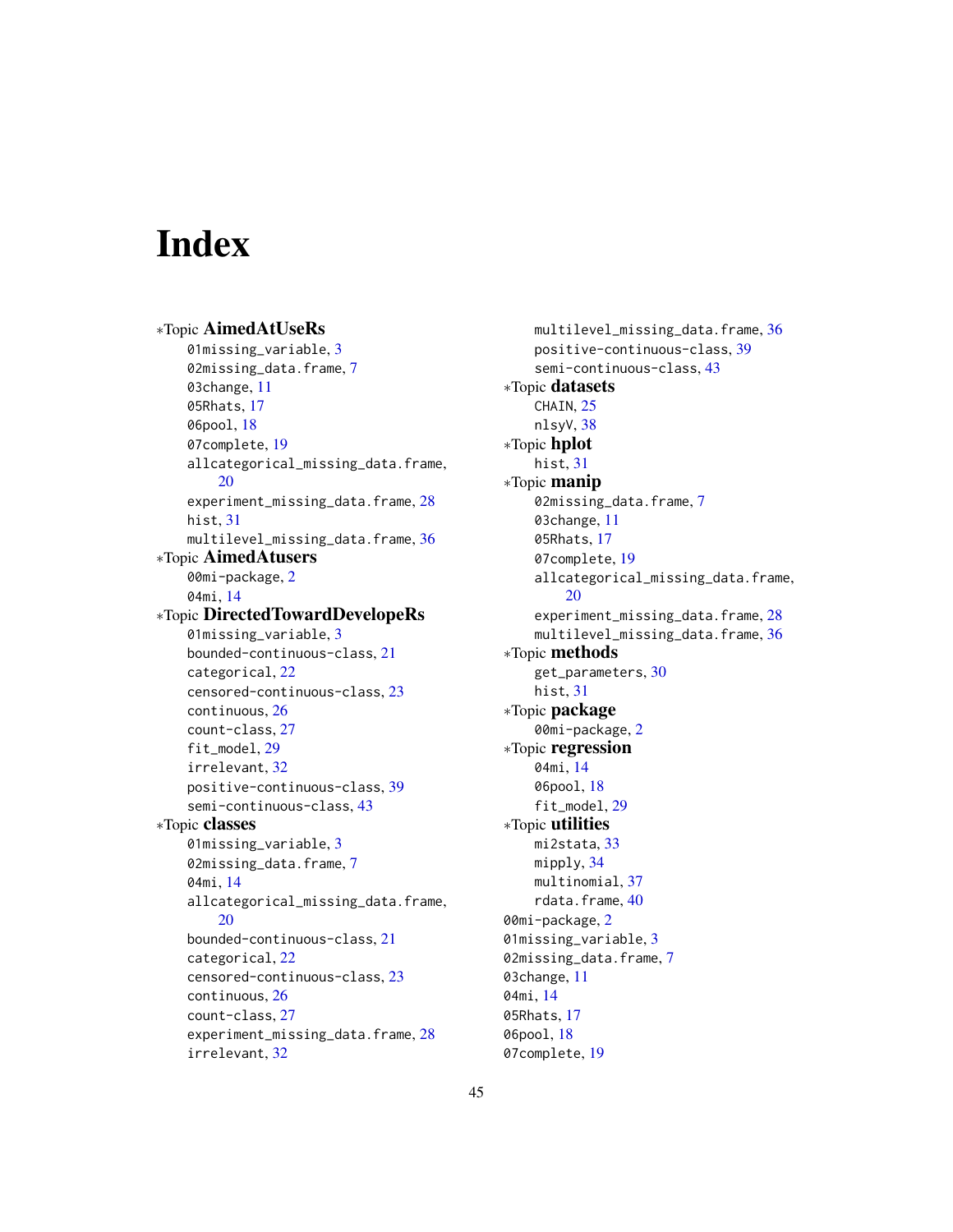allcategorical\_missing\_data.frame, [20](#page-19-0) allcategorical\_missing\_data.frame-class *(*allcategorical\_missing\_data.frame*)*,  $20$ 

```
bayesglm, 5, 7, 9, 26, 27, 29, 39
bayespolr, 5, 22
betareg, 5, 39, 44
binary-class (categorical), 22
binomial, 12, 37, 39, 44
bounded-continuous
        (bounded-continuous-class), 21
bounded-continuous-class, 21
```
categorical, [22](#page-21-0) categorical-class *(*categorical*)*, [22](#page-21-0) censored-continuous *(*censored-continuous-class*)*, [23](#page-22-0) censored-continuous-class, [23](#page-22-0) CHAIN, [25](#page-24-0) change, *[3,](#page-2-0) [4](#page-3-0)*, *[8](#page-7-0)*, *[10](#page-9-0)*, *[37,](#page-36-0) [38](#page-37-0)* change *(*03change*)*, [11](#page-10-0) change-methods *(*03change*)*, [11](#page-10-0) change\_family *(*03change*)*, [11](#page-10-0) change\_imputation\_method *(*03change*)*, [11](#page-10-0) change\_link *(*03change*)*, [11](#page-10-0) change\_model *(*03change*)*, [11](#page-10-0) change\_size *(*03change*)*, [11](#page-10-0) change\_transformation *(*03change*)*, [11](#page-10-0) change\_type *(*03change*)*, [11](#page-10-0) character, *[5](#page-4-0)[–7](#page-6-0)*, *[9](#page-8-0)*, *[28](#page-27-0)*, *[36](#page-35-0)* clogit, *[23](#page-22-0)* coef, *[31](#page-30-0)* colnames, *[10](#page-9-0)* complete, *[3](#page-2-0)*, *[34](#page-33-0)* complete *(*07complete*)*, [19](#page-18-0) complete-methods *(*07complete*)*, [19](#page-18-0) continuous, [26](#page-25-0) continuous-class *(*continuous*)*, [26](#page-25-0) cor, *[8,](#page-7-0) [9](#page-8-0)* count-class, [27](#page-26-0) cut, *[20](#page-19-0)* data.frame, *[4](#page-3-0)*, *[7](#page-6-0)[–10](#page-9-0)*, *[19,](#page-18-0) [20](#page-19-0)*, *[25](#page-24-0)*, *[28](#page-27-0)*, *[33–](#page-32-0)[36](#page-35-0)*, *[38](#page-37-0)*, *[40](#page-39-0)*, *[42](#page-41-0)* dim, *[10](#page-9-0)* dimnames, *[10](#page-9-0)*, *[16](#page-15-0)*

display, *[18](#page-17-0)* display,pooled-method *(*06pool*)*, [18](#page-17-0) experiment\_missing\_data.frame, *[10](#page-9-0)*, [28](#page-27-0) experiment\_missing\_data.frame-class *(*experiment\_missing\_data.frame*)*,  $28$ 

factor, *[4](#page-3-0)*, *[8,](#page-7-0) [9](#page-8-0)*, *[28](#page-27-0)*, *[32](#page-31-0)*, *[35](#page-34-0)*, *[38](#page-37-0)* family, *[5](#page-4-0)[–7](#page-6-0)*, *[12](#page-11-0)*, *[37](#page-36-0)* FF\_censored-continuous-class *(*censored-continuous-class*)*, [23](#page-22-0) FF\_truncated-continuous-class *(*censored-continuous-class*)*, [23](#page-22-0) fit\_model, *[5](#page-4-0)*, *[7](#page-6-0)*, *[12](#page-11-0)*, *[14](#page-13-0)*, *[16](#page-15-0)*, *[22,](#page-21-0) [23](#page-22-0)*, *[26,](#page-25-0) [27](#page-26-0)*, [29,](#page-28-0) *[31](#page-30-0)*, *[44](#page-43-0)* fit\_model-methods *(*fit\_model*)*, [29](#page-28-0) fixed-class *(*irrelevant*)*, [32](#page-31-0) FN\_censored-continuous-class *(*censored-continuous-class*)*, [23](#page-22-0) FN\_truncated-continuous-class *(*censored-continuous-class*)*, [23](#page-22-0) formula, *[9](#page-8-0)*, *[18](#page-17-0)*

gaussian, *[12](#page-11-0)*, *[26](#page-25-0)*, *[39](#page-38-0)* get\_parameters, *[30](#page-29-0)*, [30](#page-29-0) get\_parameters-methods *(*get\_parameters*)*, [30](#page-29-0) glm, *[6](#page-5-0)*, *[18](#page-17-0)*, *[29](#page-28-0)*, *[31](#page-30-0)* group-class *(*irrelevant*)*, [32](#page-31-0) grouped-binary-class *(*categorical*)*, [22](#page-21-0)

hist, [31,](#page-30-0) *[32](#page-31-0)* hist-methods *(*hist*)*, [31](#page-30-0)

Inf, *[41](#page-40-0)* initialize, *[28](#page-27-0)*, *[36](#page-35-0)* interval-class *(*categorical*)*, [22](#page-21-0) irrelevant, [32](#page-31-0) irrelevant-class *(*irrelevant*)*, [32](#page-31-0)

length, *[5](#page-4-0)* list, *[8](#page-7-0)*, *[19](#page-18-0)* log, *[5](#page-4-0)*, *[39](#page-38-0)*

makeCluster, *[15](#page-14-0)* matrix, *[7](#page-6-0)*, *[35](#page-34-0)* MatrixTypeThing-class *(*01missing\_variable*)*, [3](#page-2-0) mclapply, *[15](#page-14-0)* mean, *[35](#page-34-0)* mi, *[3](#page-2-0)*, *[5–](#page-4-0)[7](#page-6-0)*, *[10](#page-9-0)[–12](#page-11-0)*, *[17,](#page-16-0) [18](#page-17-0)*, *[29,](#page-28-0) [30](#page-29-0)*, *[34](#page-33-0)* mi *(*04mi*)*, [14](#page-13-0)